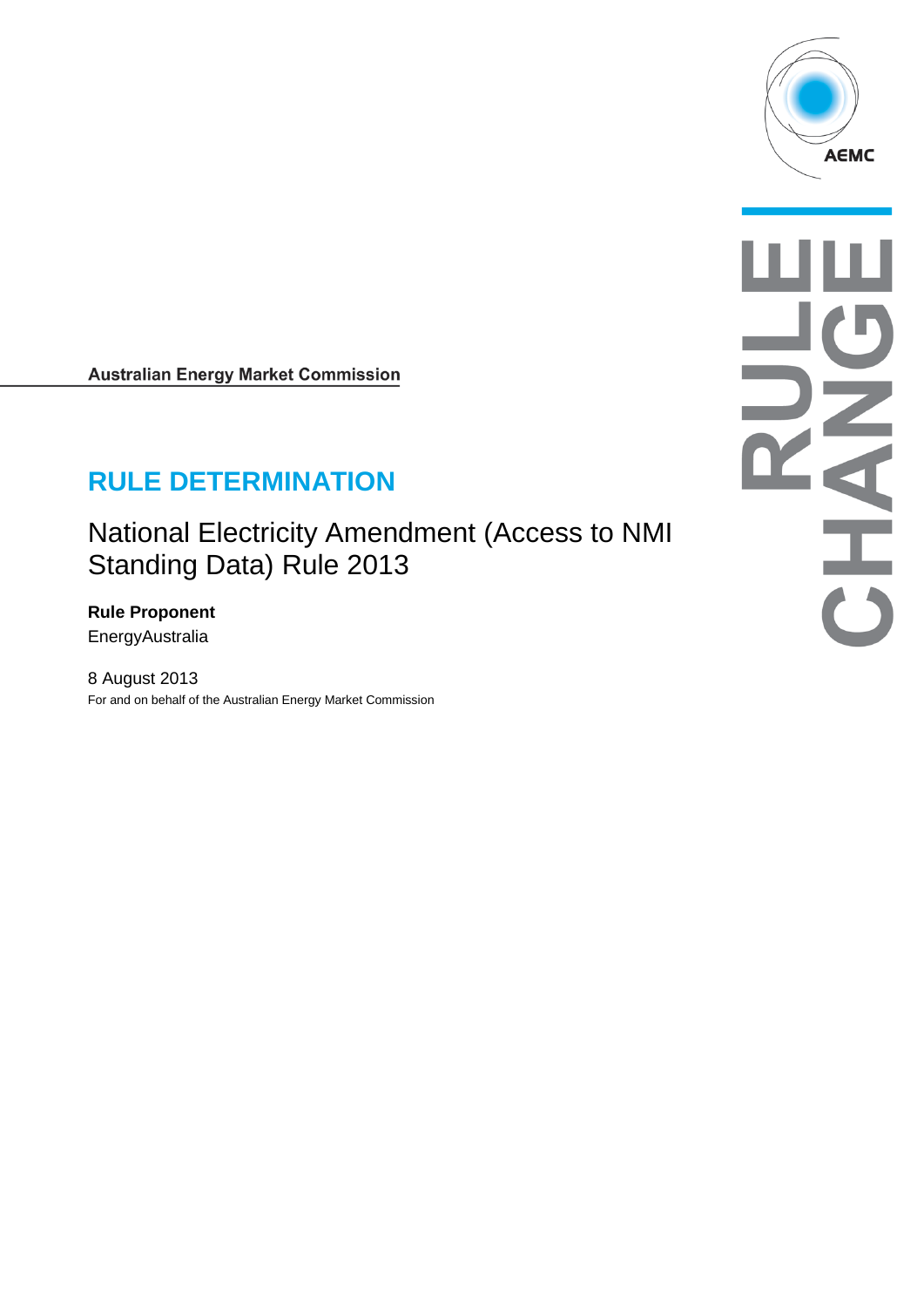#### **Inquiries**

Australian Energy Market Commission PO Box A2449 Sydney South NSW 1235

**E**: aemc@aemc.gov.au **T**: (02) 8296 7800 **F**: (02) 8296 7899

Reference: ERC0153

#### **Citation**

AEMC 2013, Access to NMI Standing Data, Rule Determination, 8 August 2013, Sydney

#### **About the AEMC**

The Council of Australian Governments (COAG), through its then Ministerial Council on Energy (MCE), established the Australian Energy Market Commission (AEMC) in July 2005. In June 2011, COAG established the Standing Council on Energy and Resources (SCER) to replace the MCE. The AEMC has two main functions. We make and amend the national electricity, gas and energy retail rules, and we conduct independent reviews of the energy markets for the SCER.

This work is copyright. The Copyright Act 1968 permits fair dealing for study, research, news reporting, criticism and review. Selected passages, tables or diagrams may be reproduced for such purposes provided acknowledgement of the source is included.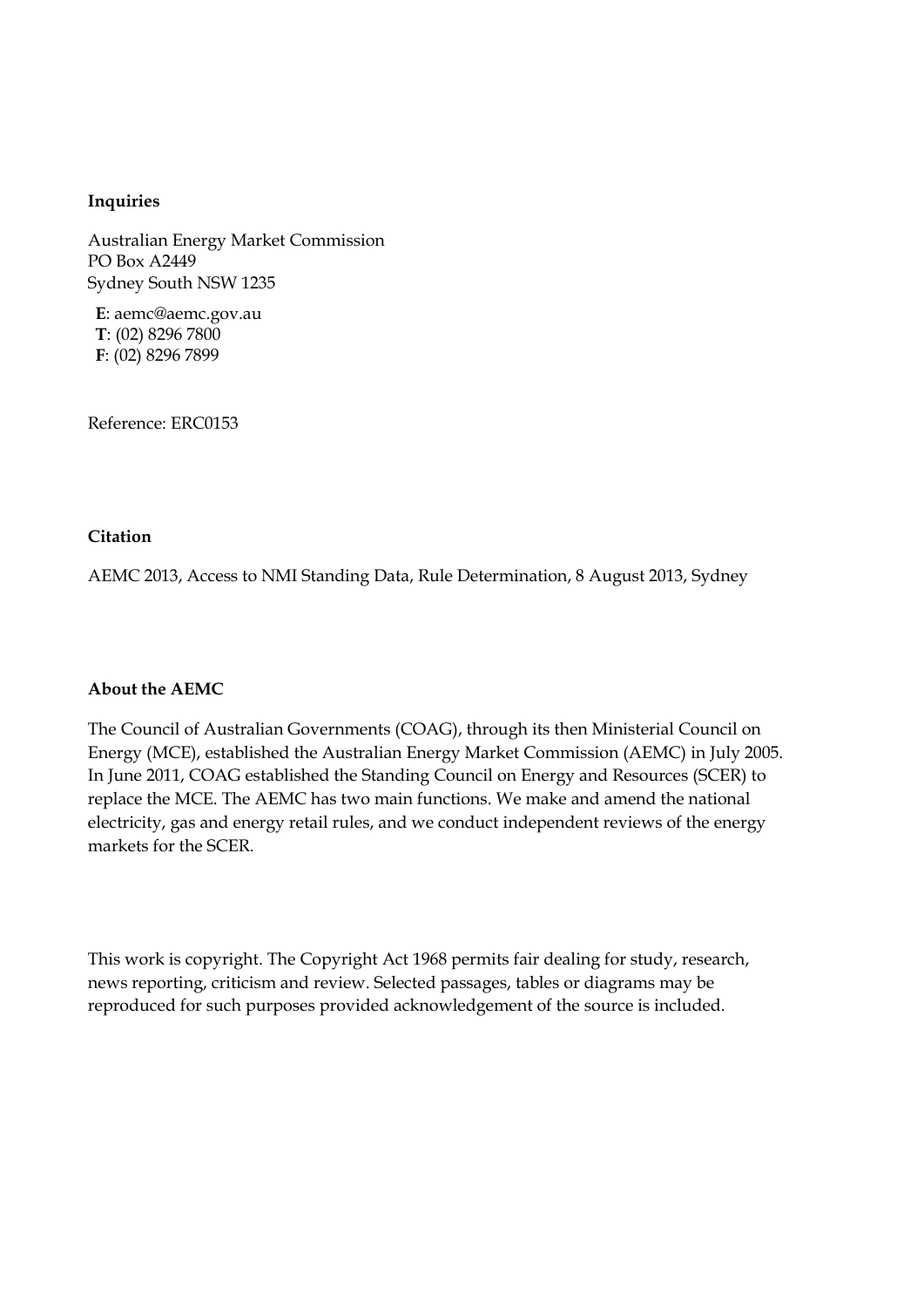## **Summary of draft rule determination**

The Australian Energy Market Commission (AEMC or Commission) has determined to make this draft rule determination to clarify the entitlement of retailers to National Metering Identifier (NMI) Standing Data. The Commission considers the changes under the draft rule determination will promote the efficient delivery of services and facilitate retail competition. Consumers will benefit from these changes by allowing them to be provided with accurate information, which would enable them to decide which retail offer is best suited to them.

NMI Standing Data is the information related to a customer's connection point. The information is about the physical location and properties of the meter, which includes the applicable network tariff and the consumer's consumption threshold bands. It does not include the customer's consumption data. In order for a retailer to provide an accurate quote to a consumer it requires access to NMI Standing Data.

EnergyAustralia's rule change request seeks to clarify ambiguities and uncertainty under the National Electricity Rules (NER) with regards to retailers' entitlement to NMI Standing Data.

A second issue raised by the rule change request is whether retailers should be authorised to disclose NMI Standing Data to its service providers (including agents of retailers). The Commission notes that it is common business practice for retailers, or any business, to use service providers to perform business retail functions. The Commission considers that where service providers are acting on behalf of retailers, retailers should be able to disclose NMI Standing Data to them to undertake the relevant functions. As NMI Standing Data is classified as confidential information under the NER, the draft determination also amends the confidentiality provisions to permit retailers to disclose NMI Standing Data to their service providers.

The draft rule determination does not address the issue of third party service providers offering general products and services or acting on behalf of consumers. This issue will be addressed in a separate rule change arising from the AEMC's Power of Choice (PoC) review.

The Commission has determined it should make, with amendments, the rule proposed by EnergyAustralia (the draft rule). The draft rule specifically:

• introduces a new rule under rule 7.7 of the NER which entitles retailers to NMI Standing Data. This rule specifies that the retailer's entitlement is subject to them doing whatever may be required under the applicable privacy legislation;<sup>[1](#page-2-0)</sup>

<span id="page-2-0"></span><sup>1</sup> For the purposes of this draft rule determination we refer to retailers. However, the draft rule uses the phrase '*Customer* who engages in the activity of selling electricity to end users' to describe retailers as the defined term "retailers" in the NER only applies in jurisdictions that have applied the National Energy Retail Law (NERL) as a law of their jurisdiction.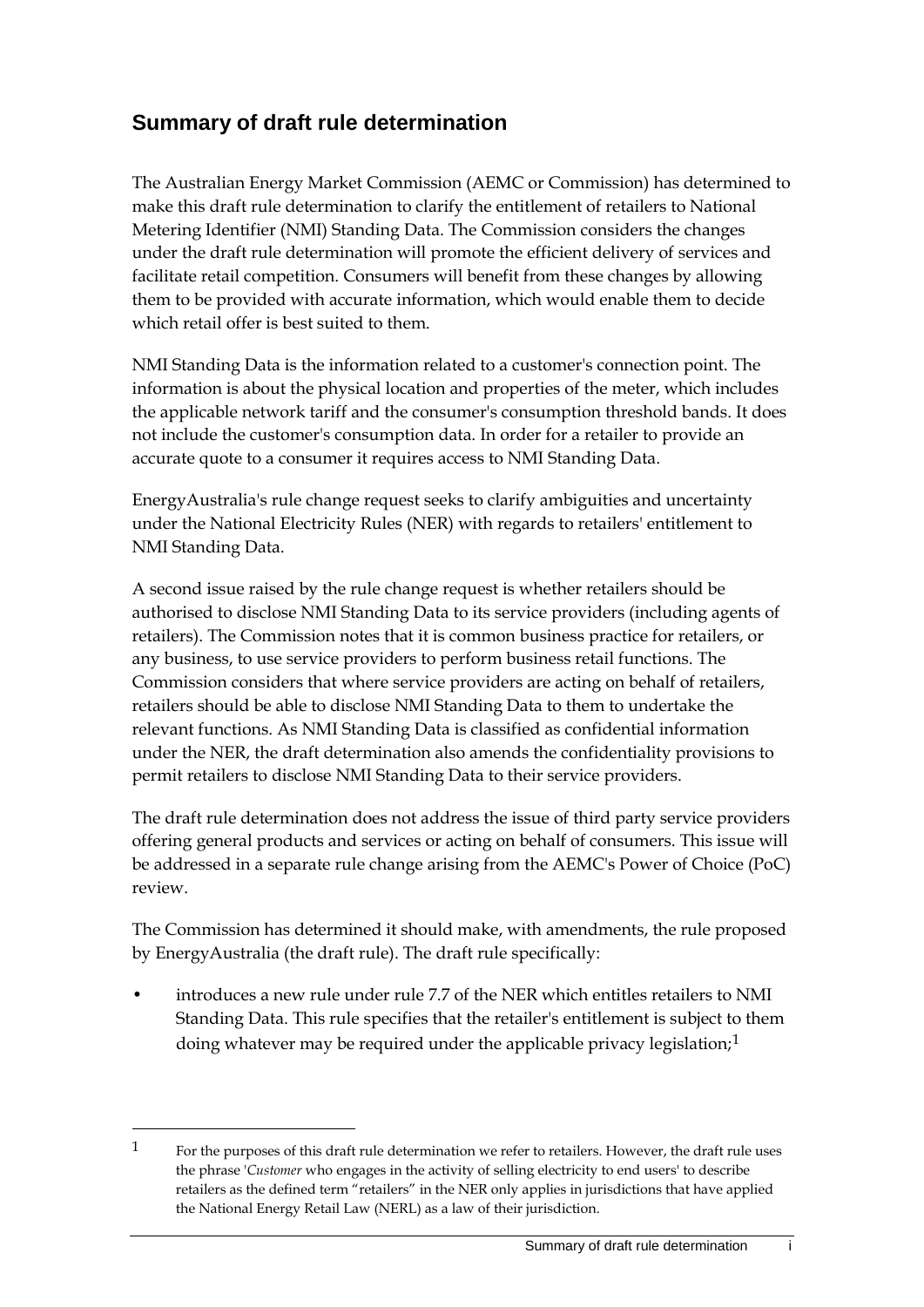- introduces a new clause under rule 8.6 of the NER that authorises retailers to disclose NMI Standing Data to their service providers; and
- makes necessary and consequential amendments to the NER to facilitate retailers' entitlement to NMI Standing Data and authorisation to retailers to disclose NMI Standing Data to their service providers.

The Commission notes that NMI Standing Data is provided through systems managed by the Australian Energy Market Operator (AEMO). The draft rule also provides for a transitional provision that enables AEMO subject to a final rule being made, to amend its systems and procedures under a simplified consultation procedure.

The AEMC welcomes submissions on this draft rule determination, including the draft rule, by 19 September 2013.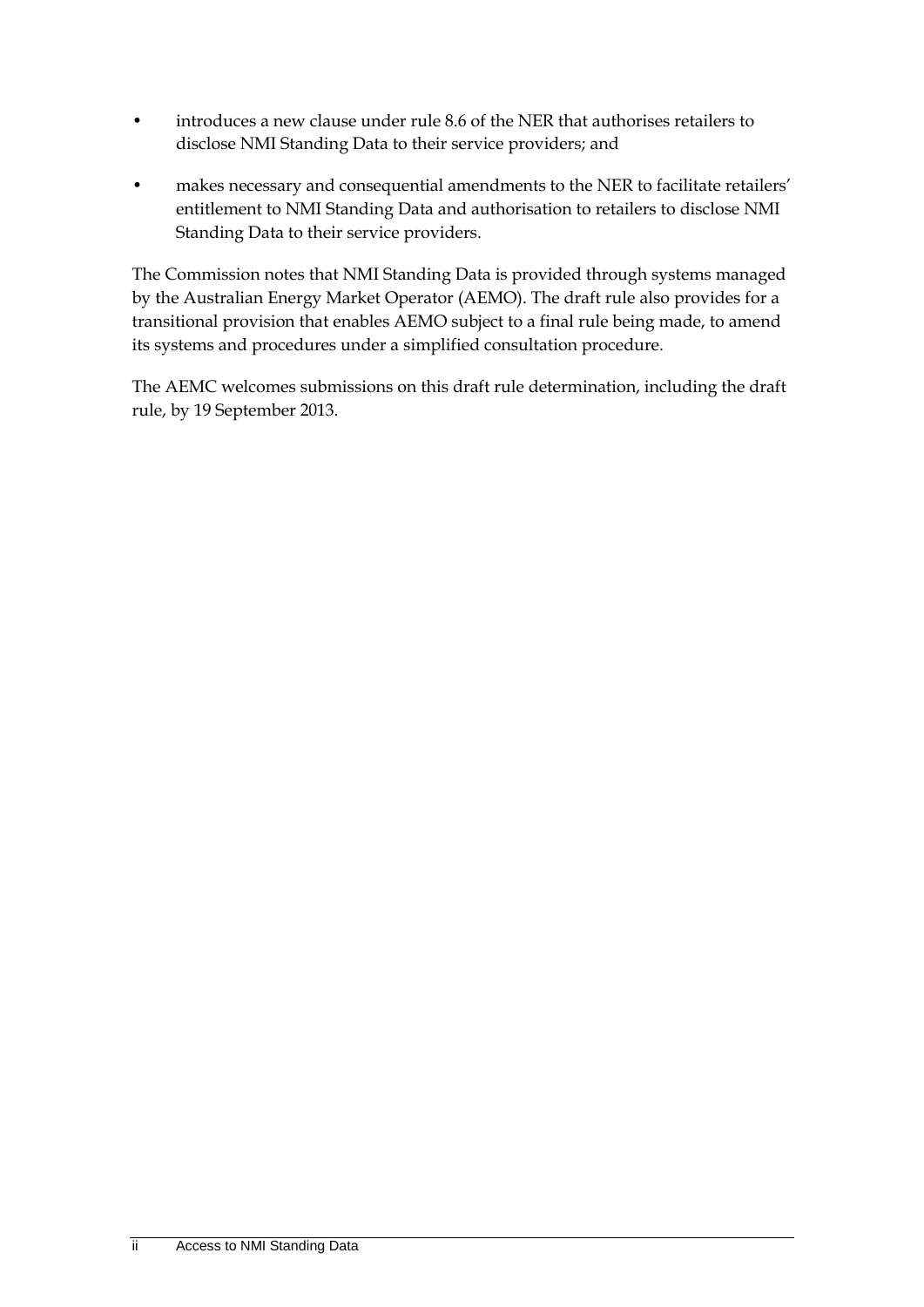## **Contents**

| $\mathbf{1}$   |     |  |
|----------------|-----|--|
|                | 1.1 |  |
|                | 1.2 |  |
|                | 1.3 |  |
|                | 1.4 |  |
|                | 1.5 |  |
|                | 1.6 |  |
|                | 1.7 |  |
| $\overline{2}$ |     |  |
|                | 2.1 |  |
|                | 2.2 |  |
|                | 2.3 |  |
|                | 2.4 |  |
| 3              |     |  |
|                | 3.1 |  |
|                | 3.2 |  |
|                | 3.3 |  |
| 4              |     |  |
| 5              |     |  |
|                | 5.1 |  |
|                | 5.2 |  |
|                | 5.3 |  |
| 6              |     |  |
|                | 6.1 |  |
|                | 6.2 |  |
|                | 6.3 |  |
|                | 6.4 |  |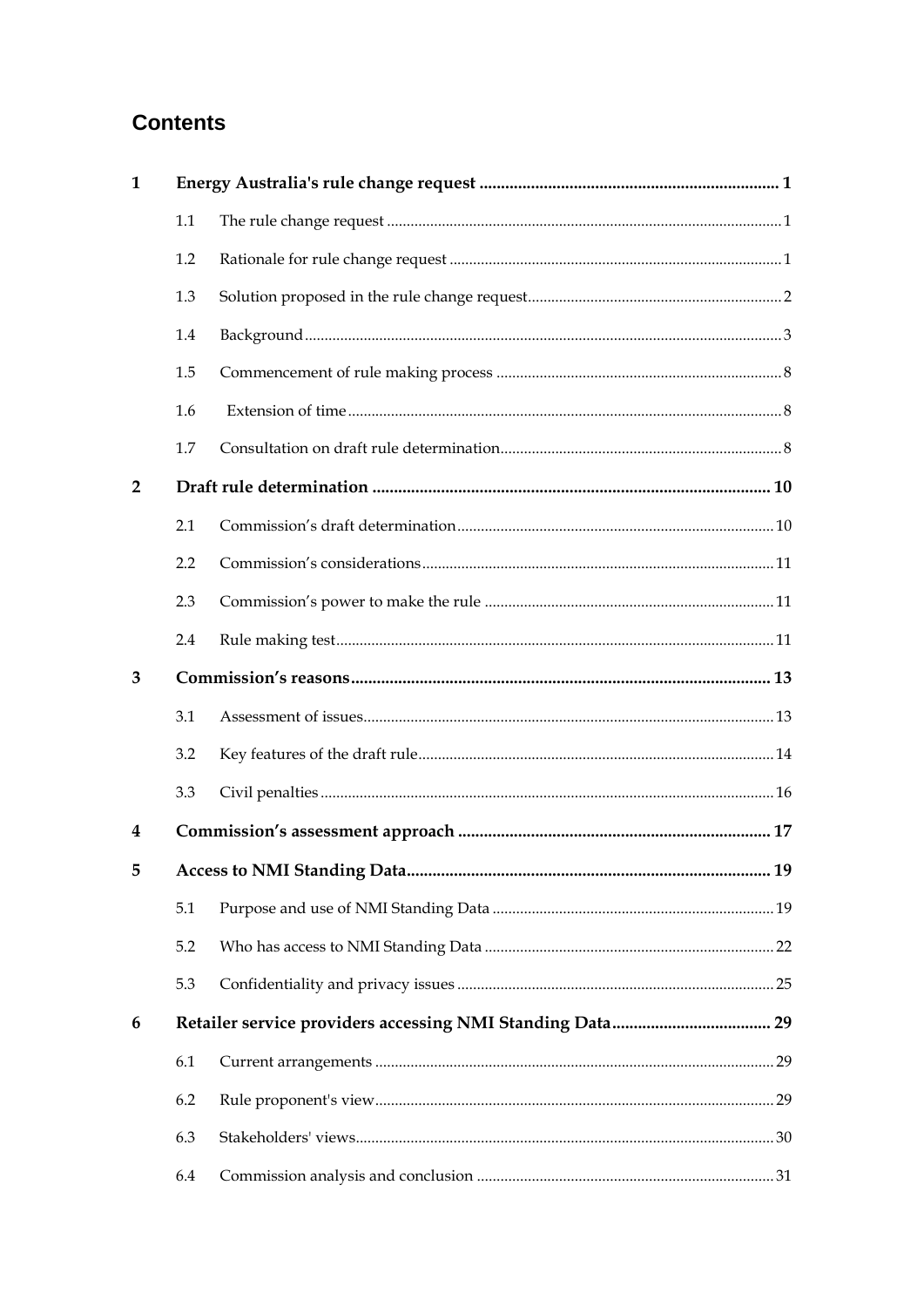| $\mathbf{B}$ |  |
|--------------|--|
|              |  |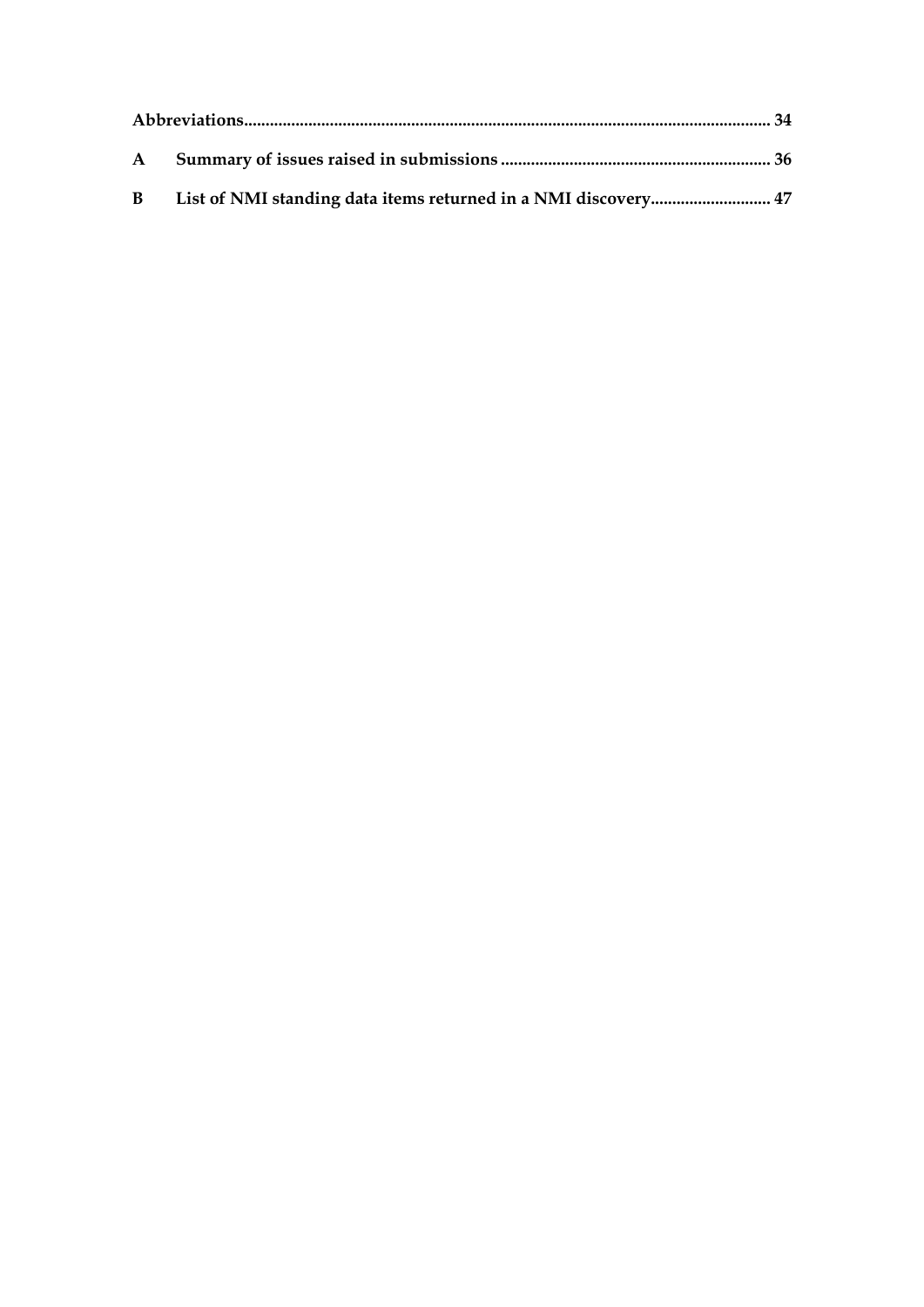## <span id="page-6-0"></span>**1 Energy Australia's rule change request**

#### <span id="page-6-1"></span>**1.1 The rule change request**

On 13 November 2013, Energy Australia (EA) (rule proponent) made a request to the Australian Energy Market Commission (Commission) to make a rule regarding retailers (and their authorised service providers)<sup>[2](#page-6-3)</sup> access to NMI Standing Data (rule change request).

NMI Standing Data is the information related to a connection point<sup>[3](#page-6-4)</sup> at which supply of electricity for consumption occurs. NMI Standing Data information includes, but is not limited to: applicable network tariff, consumption threshold bands, loss factors, physical location and other data related to the physical properties of the metering installation at the connection point. NMI Standing Data does not include the customer's consumption at a connection point.[4](#page-6-5)

#### <span id="page-6-2"></span>**1.2 Rationale for rule change request**

In this rule change request the rule proponent seeks to clarify the existing arrangements under the NER regarding retailer (and their authorised service providers) access to NMI Standing Data. Specifically, EA is seeking to address:

- Prospective retailer's<sup>[5](#page-6-6)</sup> rights to access NMI Standing Data. EA has raised concerns that there is potentially an inconsistency in the NER regarding the rights of such retailers to access NMI Standing Data. Currently, rule 7.7(a) of the NER sets out the parties that are entitled to access NMI Standing Data, which does not include prospective retailers. Meanwhile, clauses 3.13.12 and 3.13.12A of the NER provides for the NMI Standing Data schedule, which appears to allow prospective retailers access to NMI Standing Data through this schedule.<sup>[6](#page-6-7)</sup>
- The ability of retailer authorised service providers to access NMI Standing Data on a retailer's behalf. EA is seeking clarification of the confidentiality requirements under the NER and whether service providers are able to perform functions on retailers' behalf.[7](#page-6-8)

<span id="page-6-3"></span><sup>2</sup> For the purposes of this draft rule determination, we use the term 'retailer service provider' to mean agents or third party service providers who are engaged to undertake certain services (that is, consumer transfers, acquisitions etc) on a retailer's behalf.

<span id="page-6-4"></span> $3$  Connection point is defined as the agreed point of supply agreed, for example, by the retailer and network service provider.

<span id="page-6-5"></span><sup>4</sup> Definition of "NMI Standing Data", Chapter 10 of the NER.

<span id="page-6-6"></span><sup>&</sup>lt;sup>5</sup> Prospective retailers refers to those retailers (who are also registered participants in the NEM) which are seeking to be the retailer for a consumers supply point (that is, not a consumer's financially responsible market participant (FRMP).

<span id="page-6-7"></span><sup>6</sup> EnergyAustralia rule change request to the AEMC, EA, 15 November 2012, p.3.

<span id="page-6-8"></span><sup>7</sup> EnergyAustralia rule change request to the AEMC, EA, 15 November 2012, pp.2-3.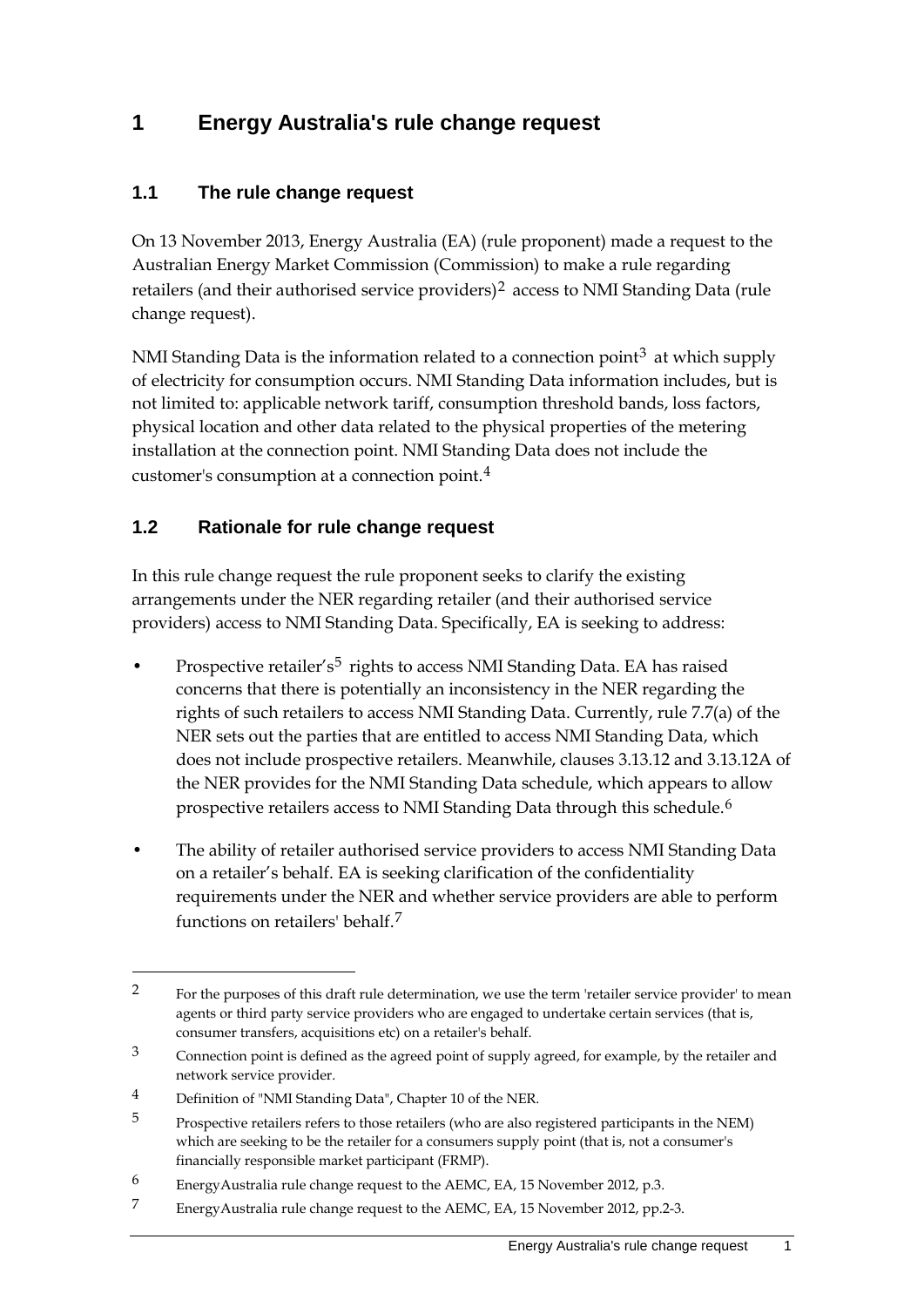EA's rule change request seeks to address issues raised in an Australian Energy Regulator (AER) compliance bulletin. The AER outlined in that bulletin that it considered retailer service providers are not one of the parties entitled to access or receive NMI Standing Data under either rule 7.7 or clause 3.13.12 of the NER. EA submitted that retailers, and other participants, use service providers to perform certain functions and activities on their behalf. It considered that limiting the access of service providers is impractical and will have implications for retailers' business models. This may lead to inefficient delivery of services to consumers and increased costs for both retailers and consumers.[8](#page-7-1)

#### <span id="page-7-0"></span>**1.3 Solution proposed in the rule change request**

The rule proponent proposes to resolve the issues discussed above by making a rule that:

- amends rule 7.7(a) of the NER to include a new provision which explicitly provides for retailers (and their service providers) to access and receive NMI Standing Data. Access to NMI Standing Data would be for the purpose of conducting relevant retailing activities, including but not limited to:
	- consumer transfers;
	- billing and settlements;
	- consumer acquisitions; and
	- other retailer functions as required.
- introduce a new clause in the NER that explicitly makes retailers responsible for the actions of their service providers.

EA outlined in its rule change proposal that the proposed rule change would:

- clarify the intent of the relevant provisions in the NER. The changes would create certainty for retailers regarding the ongoing nature of their operations, and preserve the ability for customers to choose their retail supplier based on accurate pricing information;
- align the regulatory framework with efficient market practices; and
- remove any additional costs to consumers from retailers having to adapt their processes and system to comply with existing NER provisions.

<span id="page-7-1"></span><sup>8</sup> EnergyAustralia rule change request to the AEMC, EA, 15 November 2012, pp.2-5.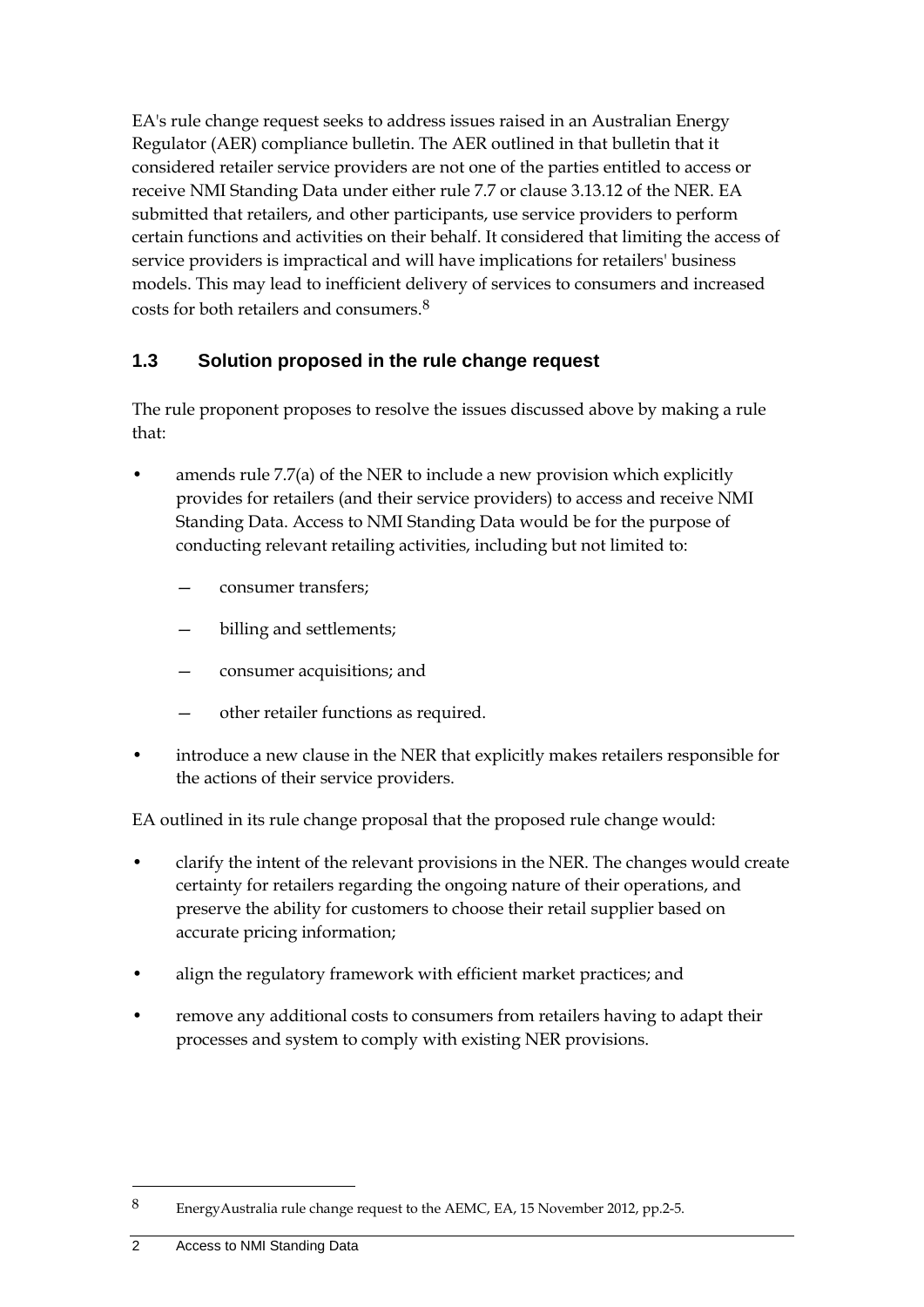#### <span id="page-8-0"></span>**1.4 Background**

#### **1.4.1 Existing provisions for the access and use of NMI Standing Data**

#### **What is NMI Standing Data**

NMI Standing Data is the information related to a connection point at which supply of electricity for consumption occurs. NMI Standing Data information includes, but is not limited to: applicable network tariff, consumption threshold bands, loss factors, physical location and other data related to the physical properties of the metering installation at the connection point. NMI Standing Data does not contain consumption data from a consumer's metering installation.

#### **Mechanism to access NMI Standing Data**

The Australian Energy Market Operator (AEMO), as part of its market functions, is required to establish a system to store and maintain NMI Standing Data, which provides for parties who are entitled to access the data to do so. To fulfil this requirement and other system operation and information requirements under the NER, AEMO established the Market Settlement and Transfer Solution (MSATS) system. The MSATS system includes a number of functionalities and categories of information. This includes:

- The Consumer Administration and Transfer Solution (CATS). This is used to record and update information on connection points used in the settlement of the electricity market. It is also used to handle the transfer of consumers between retailers, and facilitate NMI discovery (which is discussed below).
- Wholesale, Interconnectors, Generator and Sample (WIGS) NMIs. Facilitates consumer transfer, the registration of metering installation and management of Standing Data for NMIs that have been classified as wholesale, interconnector, generator, sample data or external profiles.
- The Metering Data Management System (MDM). This holds and processes metering data recorded from the consumers meter for the purposes of market settlement; and
- The Business to Business (or B2B) System.

Access and use of MSATS is through a dedicated and secure web portal. To access and use MSATS, registered participants are to comply with a number of AEMO procedures,[9](#page-8-1) including those that outline the authorisations and allocation of user

<span id="page-8-1"></span><sup>9</sup> Clause 3.19(c) of the NER.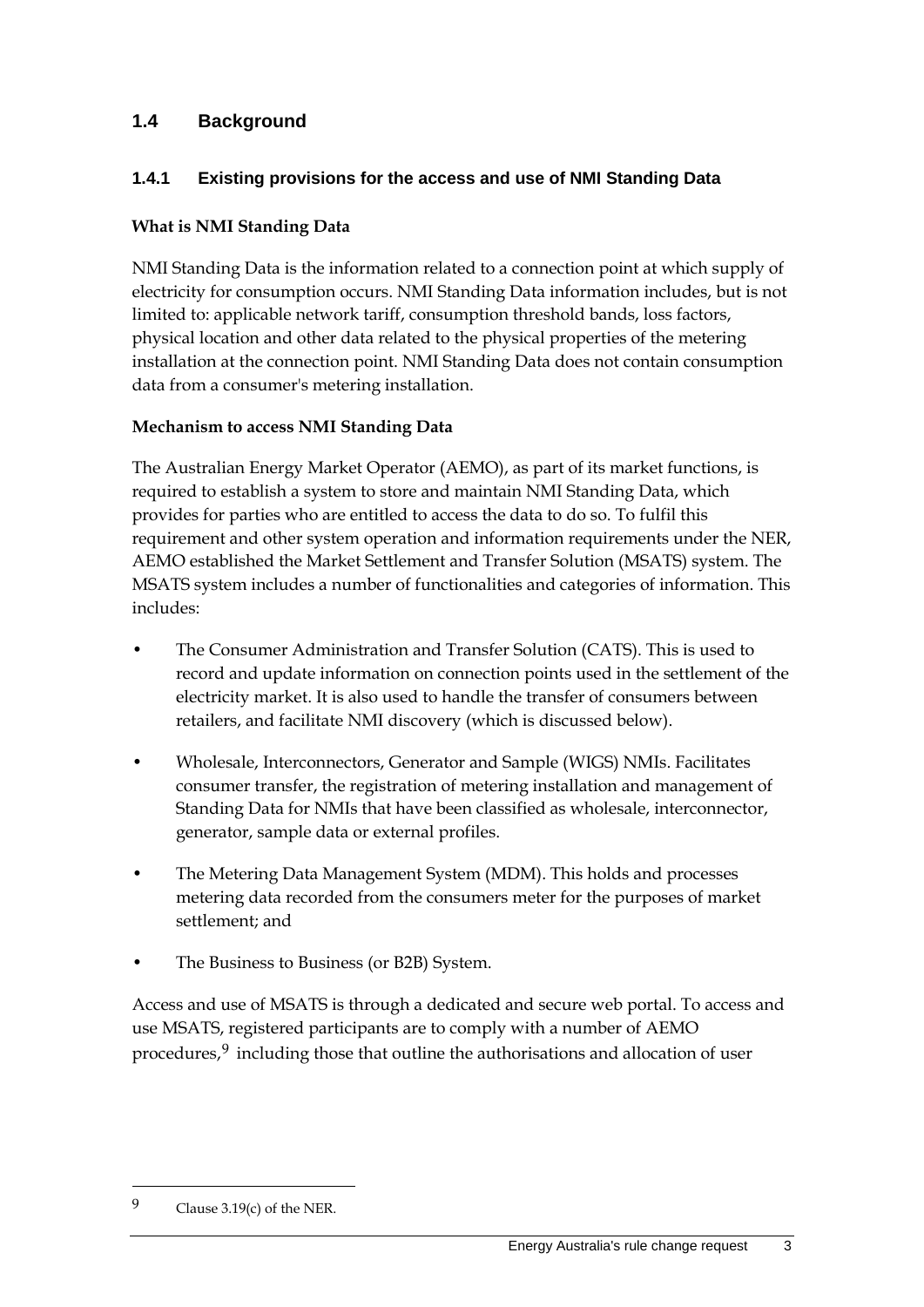identification logins to the system. $10$  Access to MSATS is in accordance with obligations in the NER and AEMO's strict password controls.<sup>[11](#page-9-1)</sup>

#### **Access to NMI Standing Data under the NER**

Access to NMI Standing Data is set out under the NER. Rule 7.7(a) of the NER sets out the parties that are entitled to access energy data, or receive metering data, NMI Standing Data, settlements ready data or data from the metering register for a metering installation. Under these NER provisions a number of parties are entitled to access or receive the data. For this rule change request, the following parties are relevant:<sup>[12](#page-9-2)</sup>

- registered participants with a financial interest in the metering installation or the energy measured by that metering installation;
- financially responsible market participants (FRMP) in accordance with the meter churn procedures in the NER: $13$  and
- a consumer, upon request to their retailer, for information relating to that consumers metering installation.

NMI Standing Data is classified as 'confidential information'.<sup>[14](#page-9-4)</sup> This means that registered participants are subject to confidentiality obligations under rule 8.6 of the NER in relation to that information which includes an obligation that participants must not disclose confidential information to any persons except as permitted by the NER and must not permit unauthorised persons to access confidential information.<sup>[15](#page-9-5)</sup>

#### **Other relevant information**

#### *NMI Standing Data schedule*

In accordance with the NER, AEMO is required to develop and publish a National Energy Market (NEM) wide NMI Standing Data schedule for those jurisdictions that have applied the National Energy Retail Law (NERL) as a law of their jurisdiction.<sup>[16](#page-9-6)</sup> The NEM wide NMI Standing Data schedule developed and published by AEMO provides, among other things, that prospective retailers can access the NMI Standing Data for the purposes of providing a retail customer with a quotation or proposal and

- <span id="page-9-3"></span>13 Clause 7.3.4(j) of the NER.
- <span id="page-9-4"></span>14 Rule 7.10 of the NER.

- <span id="page-9-5"></span>15 Clauses 8.6.1(b)(1) and 8.6.1(b)(3) of the NER. These are civil penalty provisions.
- <span id="page-9-6"></span>16 Clause 3.13.12A of the NER.

<span id="page-9-0"></span><sup>10</sup> Refer to AEMO MSATS Procedures: CATS procedure principles and obligations, July 2012.

<span id="page-9-1"></span><sup>11</sup> Australian Energy Regulator, Compliance Bulleting No. 8: Confidentiality requirements for energy, metering and NMI Standing Data, AER, June 2012, p.4; clause 7.2.8 of the NER and AEMO's MSATS procedures.

<span id="page-9-2"></span><sup>12</sup> Other parties entitled (in accordance with the NER) include: authorised metering and metering data providers; network service providers; the Australian Energy Market Operator (AEMO); the Australian Energy Regulator (AER); and the relevant jurisdictional regulators and energy Ombudsman.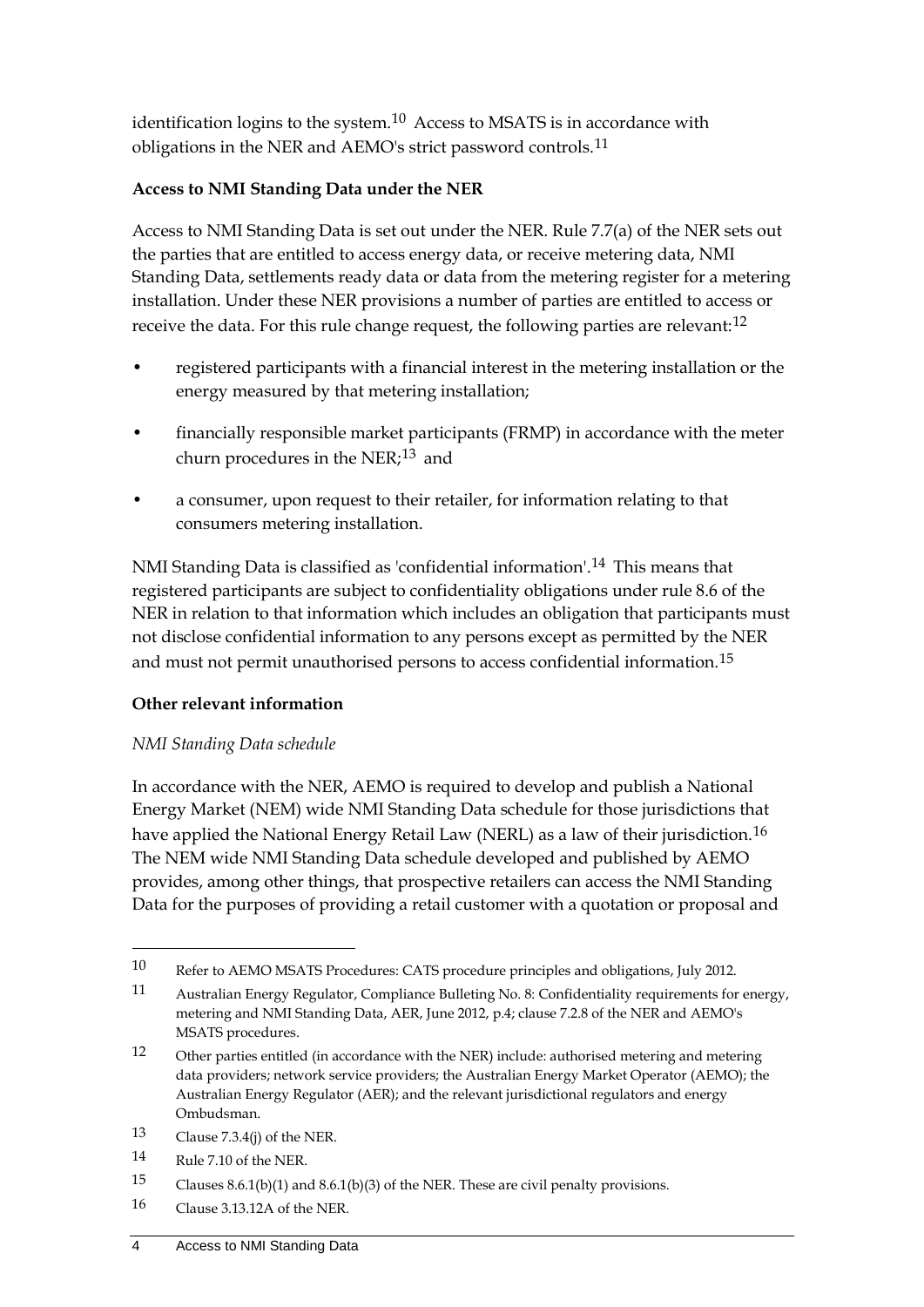entering a change of retailer request into the MSATS database.[17](#page-10-0) However, the NER itself does not provide that prospective retailers are entitled to NMI Standing Data. The NEM Standing Data schedule replaces certain jurisdictional arrangements relating to NMI Standing Data.[18](#page-10-1)

#### *NMI discovery*

One of the functions provided by MSATS is 'NMI discovery'. NMI discovery refers to the process where a retailer queries MSATS to find a NMI for a consumer (where it is not known or cannot be provided by the consumer). Once a NMI is identified, the prospective retailer is able to obtain the Standing Data.

#### **1.4.2 AER Compliance Bulletin**

As noted in the AEMC consultation paper, EA indicated in its proposal that the rule change request was being raised in response to an AER compliance bulletin. This was the compliance bulletin the AER issued in July 2012 relating to the confidentiality requirements under the NER for energy, metering and NMI Standing Data.<sup>[19](#page-10-2)</sup>

As part of the compliance bulletin, the AER highlighted a compliance issue about retailers providing their authorised service providers with access to MSATS to retrieve NMI Standing Data.

The issue arose in response to the AER discovering that a market participant (a retailer) had allocated a portion of its MSATS user identification logins to a third party service provider who was engaged to perform consumer acquisition services on behalf of that retailer (that is, authorised retailer agent). The AER noted that this third party service provider (who was not a registered participant in the NEM) then used the login details to research NMI Standing Data.<sup>[20](#page-10-3)</sup>

The AER considered that the market participant, (by providing that third party service provider with passwords to MSATS, and thereby access to NMI Standing Data) may not be complying with their confidentiality obligations under NER. The AER stated that, the retailer's contracted third party service provider was not one of the persons entitled to access or receive NMI Standing Data under either rule 7.7 or clause 3.13.12 of the NER. The AER also considered AEMO is the only party under rule 7.7 or related clauses which can provide energy data, NMI Standing Data or metering data to its authorised service providers.<sup>[21](#page-10-4)</sup>

<span id="page-10-0"></span><sup>17</sup> AEMO, 2012, www.aemo.com.au/en/Electricity/Retail.../0620-0027.pdf.ashx

<span id="page-10-1"></span><sup>18</sup> Clause 3.13.12 of the NER.

<span id="page-10-2"></span><sup>19</sup> AER, Compliance Bulletin No. 8: Confidentiality requirements for energy, metering and NMI Standing Data, AER, June 2012.

<span id="page-10-3"></span><sup>20</sup> AER, 2012, Compliance Bulletin No. 8: Confidentiality requirements for energy, metering and NMI Standing Data, p 9.

<span id="page-10-4"></span><sup>21</sup> AER, 2012, Compliance Bulletin No. 8: Confidentiality requirements for energy, metering and NMI Standing Data, p.9.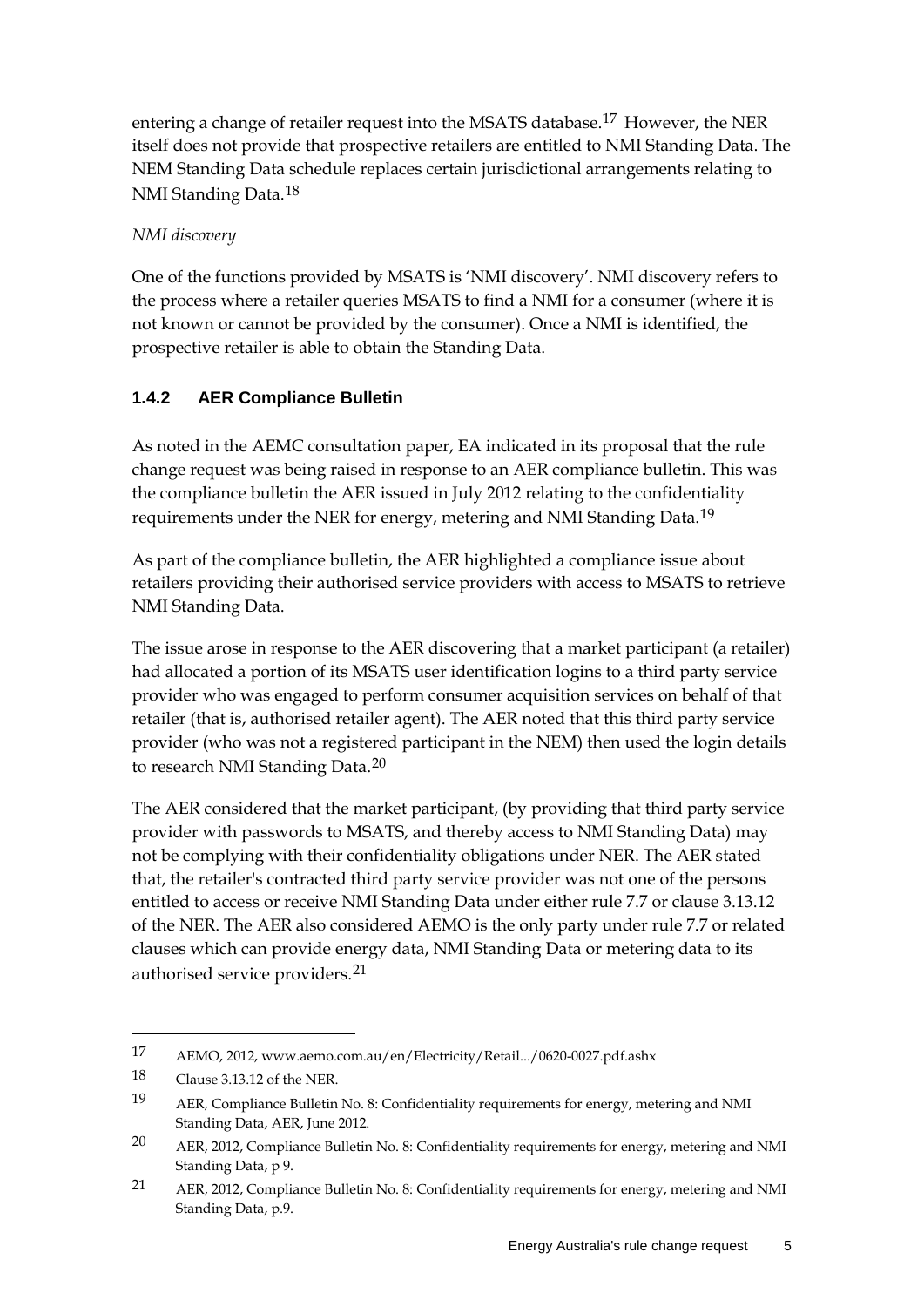The compliance bulletin indicated that the AER would not take any enforcement action in relation to retailers that have provided, or may be providing, third party service providers (acting on a retailer's behalf to perform consumer acquisition activities) with access to NMI Standing Data. This approach would take effect from 29 June 2012 and be reviewed after 31 December 2013. The AER noted however that it would closely monitor industry behaviours and may use its discretion to take any enforcement action if it considers the disclosure of confidential information has resulted in a significant market impact or breach of privacy.[22](#page-11-0)

In the compliance bulletin, the AER decision not to take any immediate action was based on a number of factors including:

- AEMO's MSATS introduction guide contemplated the use of MSATS by service providers approved by registered participants. We understand that AEMO are now considering revising the introduction guide and other relevant documents to remove references to third party service providers in response to AER's compliance bulletin.
- Jurisdictional NMI Standing Data schedules (that were developed under clause 3.13.12 of the NER) regarding the requirements on registered participants to use of NMI Standing Data do not contemplate access by authorised service providers of registered participants to this data.
- Allowing sufficient time for industry and policy makers to clarify the requirements of the NER and other energy legislation or, alternatively, for market participants to change their practices.
- Broader policy work occurring at the time of its decision regarding the clarity of rule 7.7(a) of the NER, and the role of third parties in the market to provide energy products and services.

#### **1.4.3 Related reforms**

There are some broader reforms occurring which are considering similar issues which this rule change request and submissions have raised. In particular, these relate to the AEMC Power of choice review and recommendations, and SCER smart meter work program to review customer protection arrangements in context of smart meters. These are discussed below.

#### **AEMC Power of Choice review**

In November 2012, the AEMC published the final report for the Power of Choice (PoC) review. The review identified the opportunities (information, education, and technology, and flexible pricing options) for consumers to make more informed choices about the way they use electricity. The review also identified the market conditions

<span id="page-11-0"></span><sup>22</sup> AER, 2012, Compliance Bulletin No. 8: Confidentiality requirements for energy, metering and NMI Standing Data, p 10.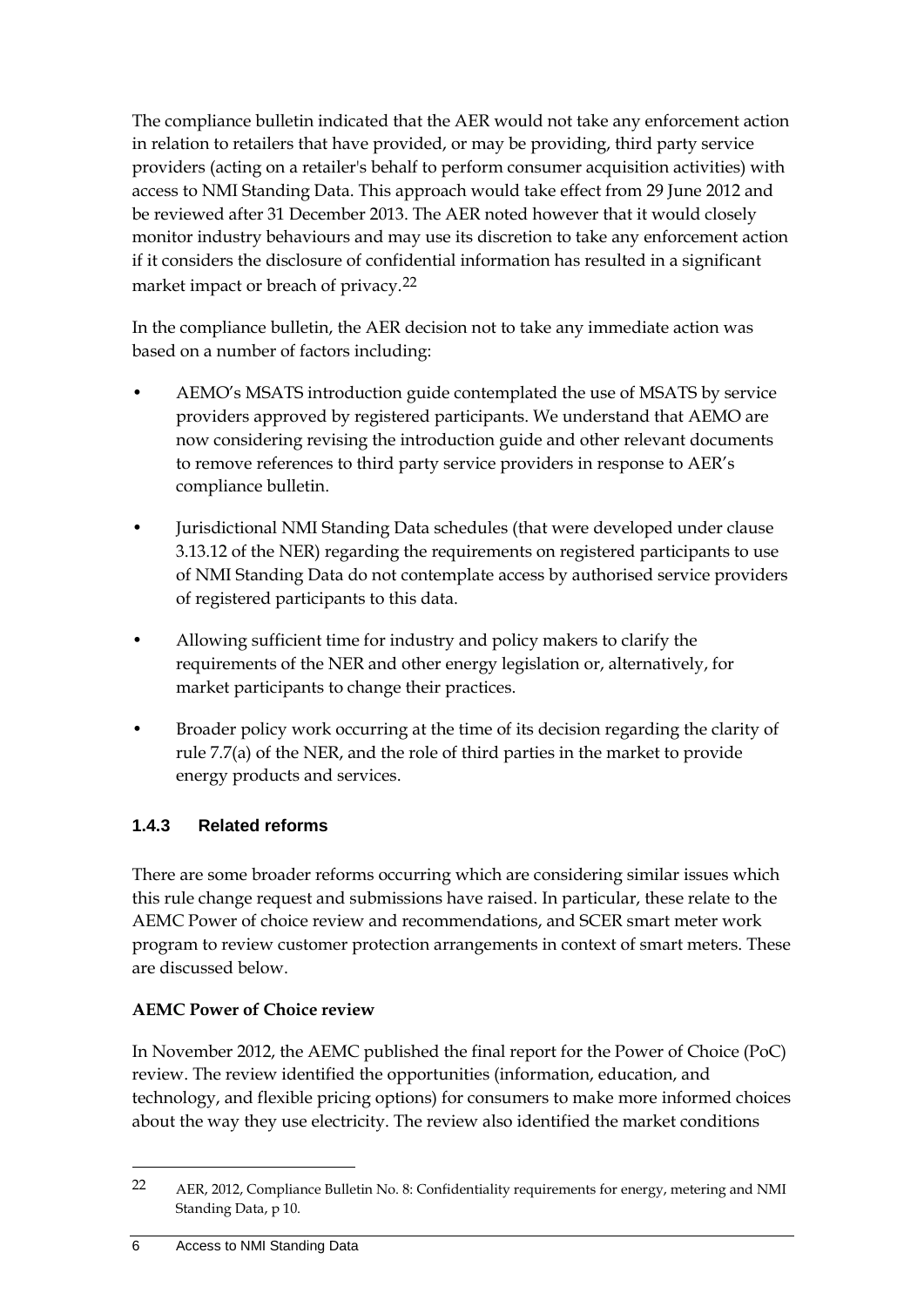and incentives needed for network operators, retailers and other parties to maximise the potential of efficient demand side participation (DSP) and respond to consumers' choices. The overall objective of the review was to ensure that the community's demand for electricity services is met by the lowest cost combination of demand and supply side options.<sup>[23](#page-12-0)</sup>

The AEMC PoC Final Report put forward a suite of recommendations to the existing NEM arrangements. For the purposes of this rule change request, the recommendations of relevance include:

- Amending rule 7.7(a) of the NER regarding consumer (and their service providers) access to energy information.[24](#page-12-1) This rule change request also seeks to amend rule 7.7(a);
- Amending the National Energy Customer Framework (NECF)<sup>[25](#page-12-2)</sup> to establish a framework governing (non-retailers and regulated network services) who provide energy services and residential and small business consumers. The proposal outlined that the framework should consider what aspects of the NECF would apply to third party energy service providers and in what circumstances.[26](#page-12-3) This rule change request specifically relates to third party service providers who are under contract to a retailer to perform certain services;
- A review of retailer switching arrangements to better support consumer choice and to make consumers switching retailers more efficient (that is, timing). This rule change request may have implications for consumer switching arrangements and hence access to relevant information.<sup>[27](#page-12-4)</sup>
- A proposal to introduce a framework in the NER that provides for competition in metering and related services for residential and small business consumers. This would, if agreed, have implications for who is able to have access to relevant consumer energy and metering data under the existing rules.<sup>[28](#page-12-5)</sup>

Following receipt of the AEMC Power of Choice Final Report, the Standing Council on Energy and Resources (SCER) agreed to progress a number of rule changes proposals. This includes the proposal to revise rule 7.7(a) of the NER.

#### **Other reforms**

-

<span id="page-12-5"></span>28 AEMC, op.cit, Chapter 4.

<span id="page-12-0"></span><sup>23</sup> Australian Energy Market Commission, Power of Choice review - giving consumers options in the way they use electricity, final report, AEMC, 30 November 2012.

<span id="page-12-1"></span><sup>24</sup> Australian Energy Market Commission, Power of Choice review - giving consumers options in the way they use electricity, final report, AEMC, 30 November 2012, Chapter 3.

<span id="page-12-2"></span><sup>&</sup>lt;sup>25</sup> The NECF establishes the energy specific protection obligations and arrangements for regulating the sale and supply of electricity and gas to consumers. It includes amongst other things, consumer protection measures relating to marketing, informed consent, security and privacy provisions.

<span id="page-12-3"></span><sup>26</sup> AEMC, op.cit, 39-46.

<span id="page-12-4"></span><sup>27</sup> AEMC, op.cit, 37-38.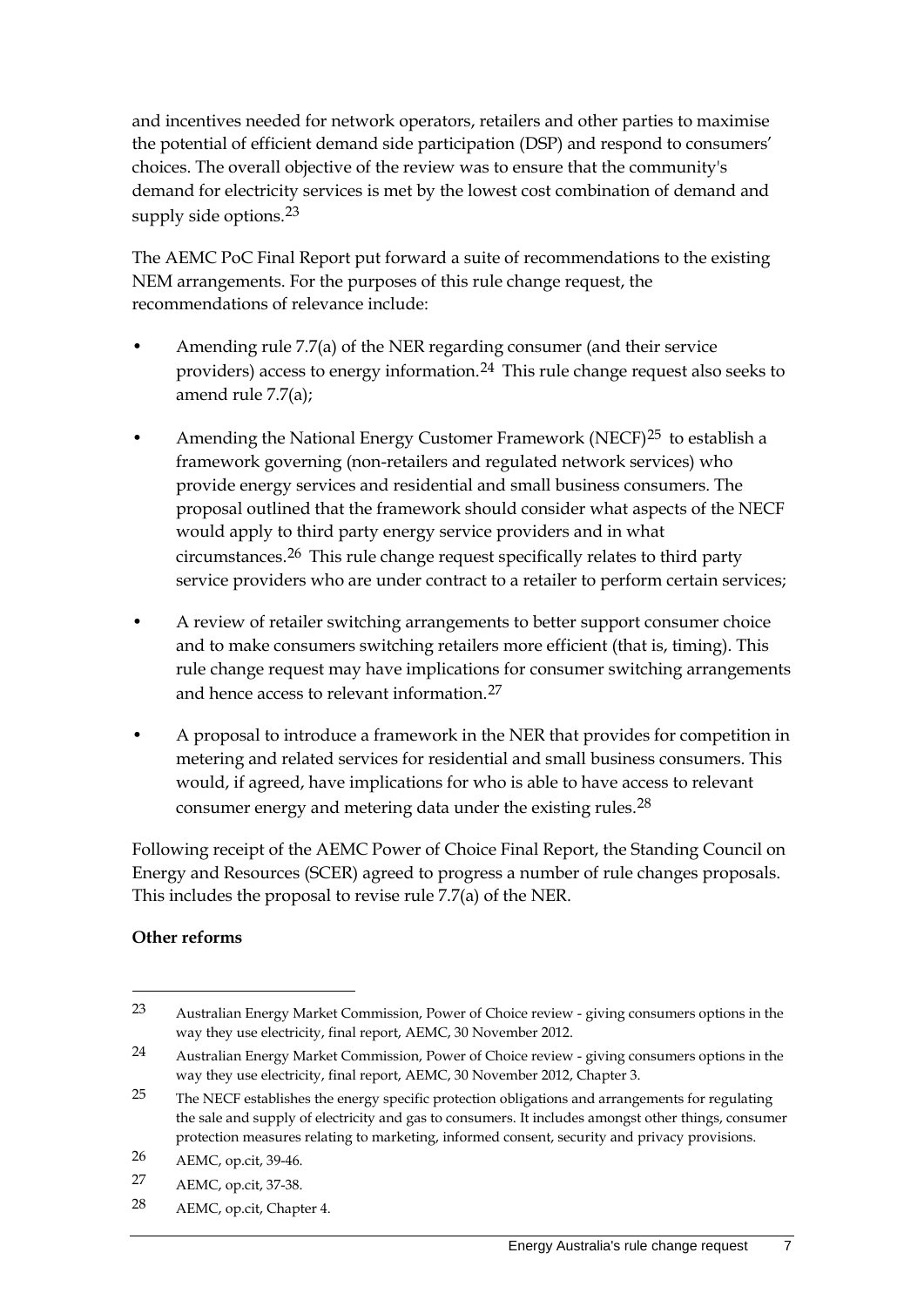We note that there are other reforms, where the work may intersect with some of the issues in this rule change request such as:

- SCER smart meter work program to review customer protection arrangements in context of smart meters. This work covers a range of consumer protection issues and energy services/products provided by a range of parties (including third party energy service providers) related to introduction of smart meter services.<sup>[29](#page-13-3)</sup>
- An Australian Government scoping study on the need for an energy information hub to improve energy information disclosure. An element of this work is considering how third party service providers can access consumer information and how that data can be efficiently transferred to these and other parties.<sup>[30](#page-13-4)</sup>

### <span id="page-13-0"></span>**1.5 Commencement of rule making process**

On 14 March 2013, the Commission published a notice under section 95 of the National Electricity Law (NEL) advising of its intention to commence the rule making process and the first round of consultation in respect of the rule change request. A consultation paper prepared by AEMC staff identifying specific issues or questions for consultation was also published with the rule change request. Submissions closed on 26 April 2013.

The Commission received fifteen submissions on the rule change request as part of the first round of consultation. They are available on the AEMC website<sup>[31](#page-13-5)</sup>. A summary of the issues raised in submissions and the Commission's response to each issue is contained in Appendix A.

#### <span id="page-13-1"></span>**1.6 Extension of time**

On 27 June 2013, the Commission decided under section 107 of the NEL to extend the period of time for the making of the draft rule determination to 8 August 2013. The reason for this decision was to allow time for it to consider a number of complex and difficult issues that were raised in submissions.

#### <span id="page-13-2"></span>**1.7 Consultation on draft rule determination**

In accordance with the notice published under section 99 of the NEL, the Commission invites submissions on this draft rule determination including a draft rule, by 19 September 2013.

In accordance with section 101(1a) of the NEL, any person or body may request that the Commission hold a hearing in relation to the draft Rule determination. Any request

<span id="page-13-3"></span><sup>&</sup>lt;sup>29</sup> SCER Energy Market Reform Working Group, National Smart Meter Consumer Protection and Safety Review, Officials report, November 2012.

<span id="page-13-4"></span><sup>30</sup> The Australian Government Department of Energy and Resources, 2012 Scoping study for a consumer energy data access system (CEdata), August 2012.

<span id="page-13-5"></span><sup>31</sup> www.aemc.gov.au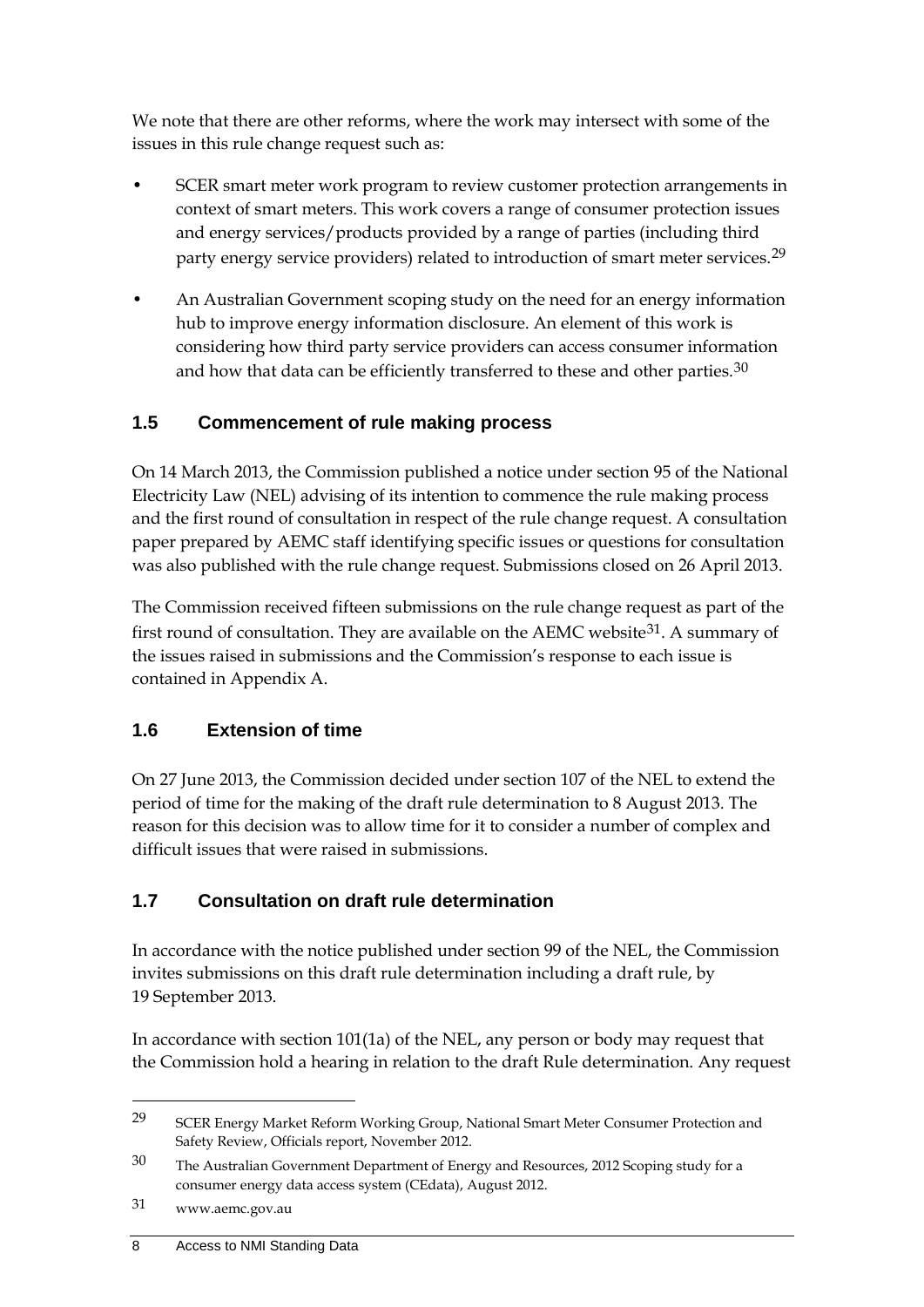for a hearing must be made in writing and must be received by the Commission no later than 15 August 2013.

Submissions and requests for a hearing should quote project number "ERC0153" and may be lodged online at www.aemc.gov.au or by mail to:

Australian Energy Market Commission PO Box A2449 SYDNEY SOUTH NSW 1235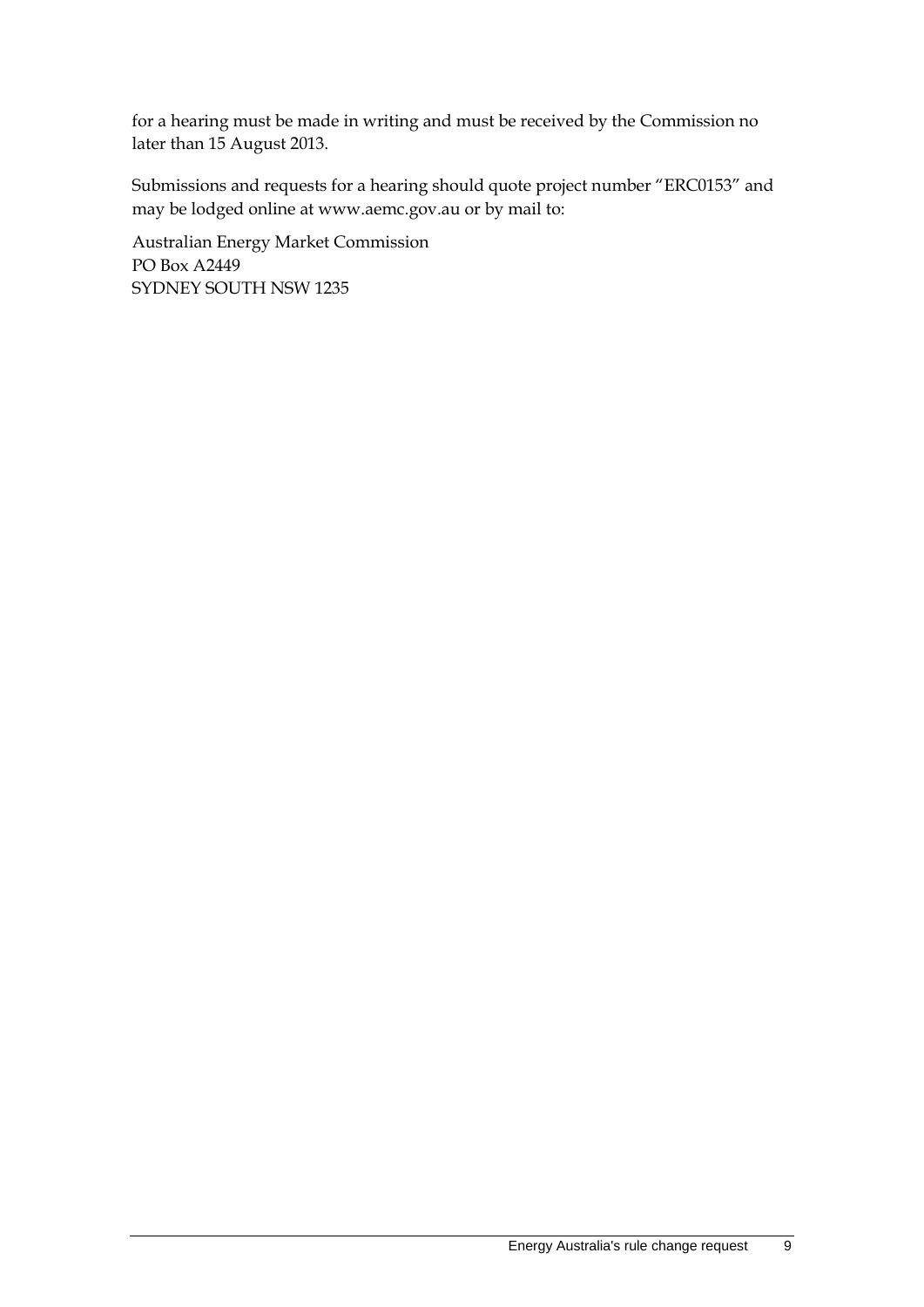## <span id="page-15-0"></span>**2 Draft rule determination**

### <span id="page-15-1"></span>**2.1 Commission's draft determination**

In accordance with section 99 of the NEL the Commission has made this draft rule determination in relation to the rule proposed by EA.

The Commission has determined it should make, with amendments, the rule proposed by the rule proponent (the draft rule).<sup>[32](#page-15-2)</sup>

The Commission's reasons for making this draft rule determination are set out in section 3.1.

The draft rule is attached to and published with this draft rule determination. Its key features are described in section 3.2.

#### **Box 2.1:**

In this draft rule determination, the following terms have the meaning as indicated:

- access, in relation to entitlement to NMI Standing Data, also under the draft rule, means receipt;
- customer, also means a consumer of electricity as referred to in the NEO and an end user as referred to in the draft rule;
- NMI Standing Data, under the draft rule, being classified as 'confidential information', for information provided to AEMO under either clauses 3.13.12 or 3.13.12A of the NER;
- NMI Standing Data, under the draft rule, being classified as 'confidential information', for information provided to AEMO under either clauses 3.13.12 or 3.13.12A of the NER;
- privacy legislation means the Privacy Act 1988 (Cth) and any State privacy laws that apply to participants in the NEM.
- prospective retailer, as for retailer below, who is a retailer that has a prospective interest in a customer who has a metering installation with a NMI; and
- retailer, a Registered Participant registered by AEMO in the category of 'Customer' in accordance with Chapter 2 of the NER, who also sells electricity to end users in the NEM. An end user includes a prospective end

<span id="page-15-2"></span><sup>32</sup> Under section 99(3) of the NEL the draft of the rule to be made need not be the same as the draft of the proposed rule to which the notice under section 95 relates.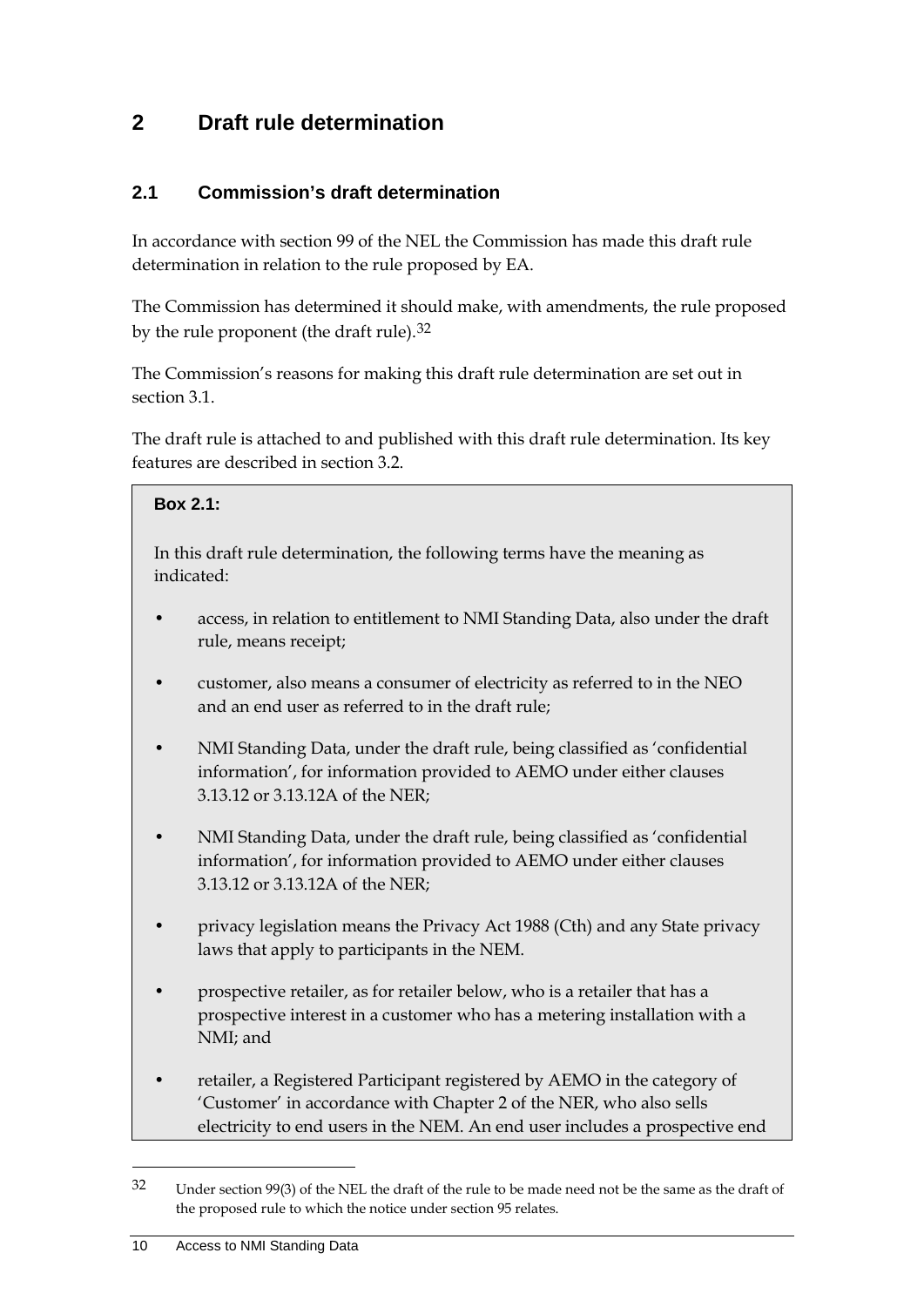user as referred to in section 2(2) of the NEL.

#### <span id="page-16-0"></span>**2.2 Commission's considerations**

In assessing the rule change request the Commission considered:

- the Commission's powers under the NEL to make the rule;
- the rule change request;
- the fact that there is no relevant Ministerial Council on Energy (MCE) Statement of Policy Principles;[33](#page-16-3)
- submissions received during the first round of consultation;
- other relevant processes that intersect with the issues considered under this rule change request; and
- the Commission's analysis as to the ways in which the proposed rule will or is likely to, contribute to the National Electricity Objective (NEO).

#### <span id="page-16-1"></span>**2.3 Commission's power to make the rule**

The Commission is satisfied that the draft rule falls within the subject matter about which the Commission may make rules. The draft rule falls within section 34(1)(a)(iii) of the NEL which relates to: "the activities of persons (including registered participants) participating in the national electricity market or involved in the operation of the national electricity system".

Also, the draft rule relates to Item 35 of Schedule 1 Subject matter for the NER. That item provides that the Commission may make a rule relating to confidential information held by a registered participant and AEMO.

#### <span id="page-16-2"></span>**2.4 Rule making test**

-

Under section 88(1) of the NEL the Commission may only make a rule if it is satisfied that the rule will, or is likely to, contribute to the achievement of the NEO. This is the decision making framework that the Commission must apply.

The NEO is set out in section 7 of the NEL as follows:

"The objective of this Law is to promote efficient investment in, and efficient operation and use of, electricity services for the long term interests of consumers of electricity with respect to:

<span id="page-16-3"></span><sup>33</sup> Under section 33 of the NEL the AEMC must have regard to any relevant MCE statement of policy principles in making a rule.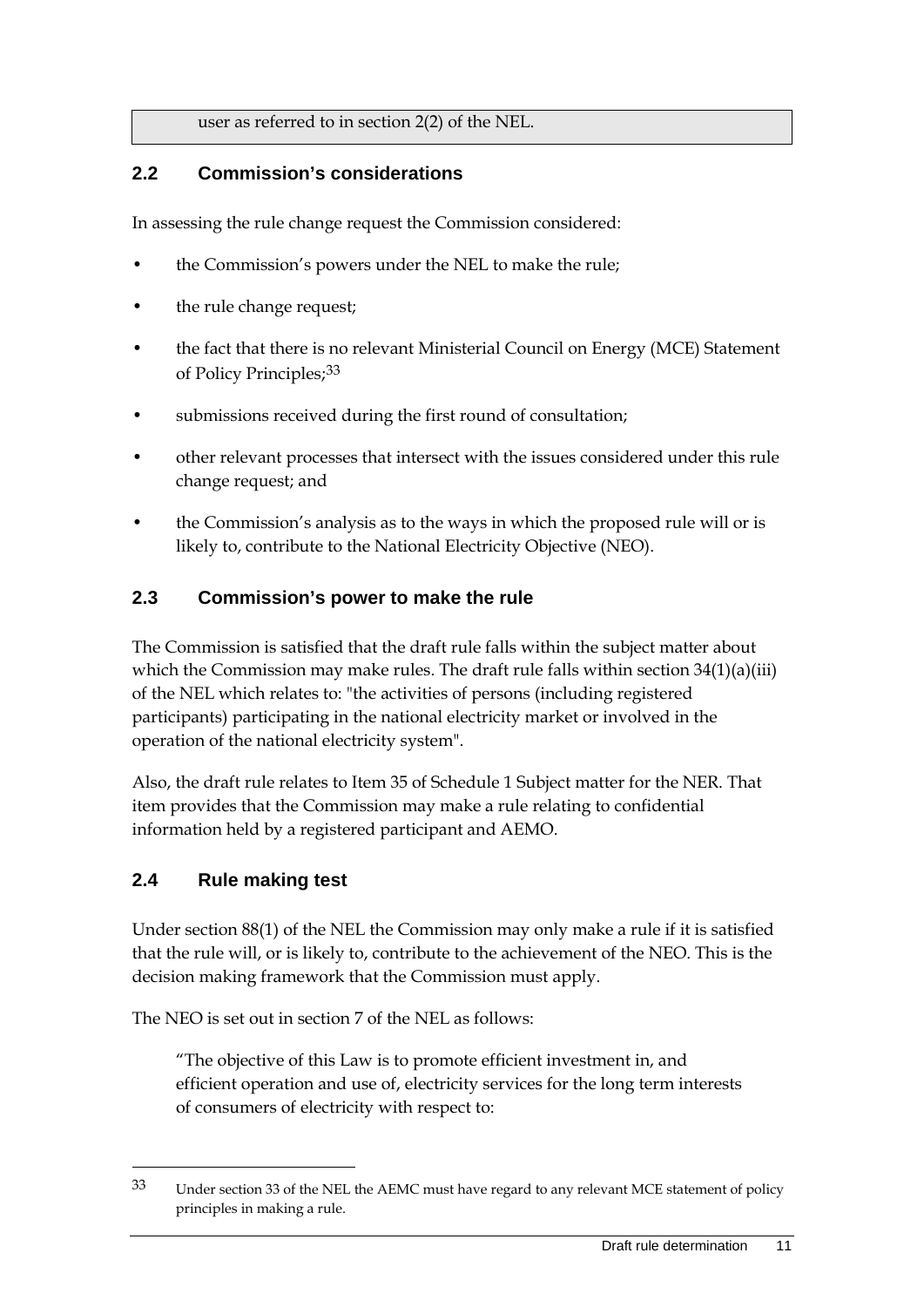- (a) price, quality, safety, reliability and security of supply of electricity; and
- (b) the reliability, safety and security of the national electricity system."

For this rule change request, the Commission considers that the relevant aspect of the NEO relates to the efficient operation and investment in electricity services for the long term interests of consumers of electricity with respect to price.<sup>[34](#page-17-0)</sup>

The Commission is satisfied that the draft rule will, or is likely to, contribute to the achievement of the NEO because:

- It clarifies and establishes the entitlement of retailers to NMI Standing Data for the purposes of consumer transfers and acquisitions. This is achieved by amending the NER to entitle retailers (including prospective retailers) to NMI Standing Data subject to anything that may be required or otherwise necessary under any applicable privacy legislation. Further, it amends the confidentiality obligations of registered participants under NER, so that retailers can disclose NMI Standing Data to their service providers for consumer transfer and acquisition activities.
- By clarifying and establishing this entitlement and obligations, it supports a greater level of certainty and predictability regarding access and use of NMI Standing Data. This reduces the existing uncertainty and risks for retailers to use the information to fulfil market functions either under the NER. The draft rule is likely to facilitate retail competition, reduce barriers to entry and promote the provision of least cost and efficient energy services to consumers.
- Consumers will be provided with accurate information which will allow them to make informed decisions in regards to their electricity supply. This is because prospective retailers (and their service providers) will be in a better position to provide accurate quotes based on information accessed through the NMI Standing Data.
- The draft rule also removes the potential for ambiguity and inconsistency under the NER. This is likely to lead to a greater transparency in market arrangements, which would reduce compliance risks and costs.

Under section 91(8) of the NEL, the Commission may only make a rule that has effect with respect to an adoptive jurisdiction if satisfied that the proposed rule is compatible with the proper performance of AEMO's declared network functions. The draft rule is compatible with AEMO's declared network functions because it is unrelated to them.

<span id="page-17-0"></span><sup>34</sup> Under section 88(2), for the purposes of section 88(1) the AEMC may give such weight to any aspect of the NEO as it considers appropriate in all the circumstances, having regard to any relevant MCE Statement of Policy Principles.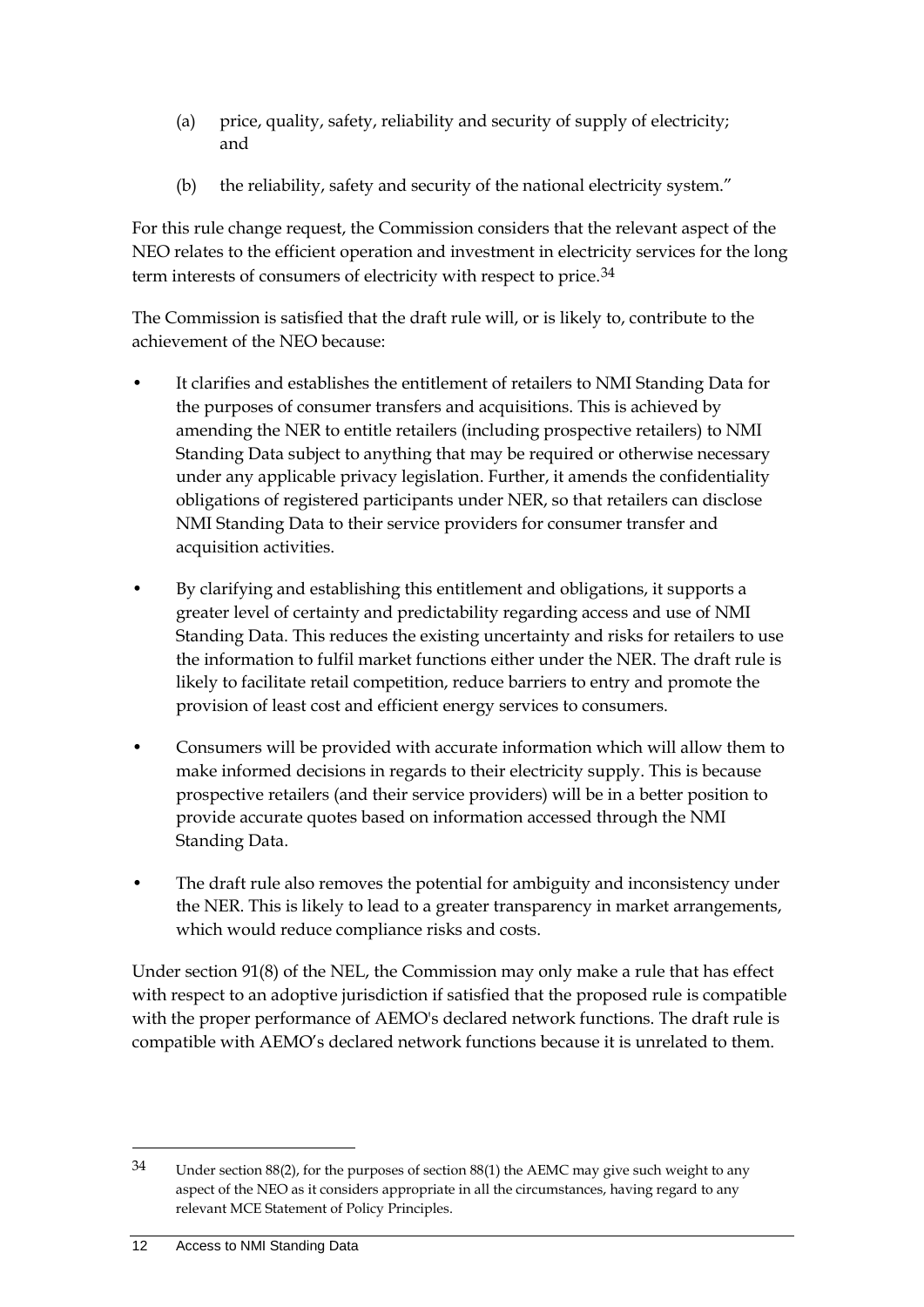## <span id="page-18-0"></span>**3 Commission's reasons**

The Commission has analysed the rule change request and assessed the issues arising out of this rule change request. For the reasons set out below, the Commission has determined that a draft rule be made. Its analysis of the proposed rule and the key features of the draft rule are also set out below.

### <span id="page-18-1"></span>**3.1 Assessment of issues**

In submitting the rule change request, EA sought to clarify arrangements and obligations under the NER regarding access to NMI Standing Data by retailers and their authorised service providers. Currently prospective retailers and retailers' service providers have been accessing NMI Standing Data through the NMI Standing Data schedule for the purposes of facilitating consumer quoting and transfers. As a result of the AER's compliance bulletin relating to the treatment of confidential information contained in the NMI Standing Data, EA considered that there was ambiguity and potential uncertainty in the NER with regards to retailers and their service providers accessing this data.

In assessing the proposed rule the Commission considered the purpose and use of NMI Standing Data, the current arrangements for accessing this data and the rule proponent's and stakeholders' views on the need to change these current arrangements. The Commission also considered stakeholder concerns about the implications to the treatment of confidential and private information of making a change to the current access arrangements; and retailers' service providers' access to NMI Standing Data.

The Commission considers that the provision of information contained in the NMI Standing Data allows the retail market to function efficiently and it is also necessary for retail competition. This is because, NMI Standing Data is used by retailers to enable customer transfers, billing and settlements. Prospective retailers can also use the information to provide accurate quotes to potential customers.

For retailers to undertake their relevant market functions and provide the appropriate services on behalf of consumers, the Commission considers that there should be transparency and certainty in the conditions that apply for accessing information and the type of information that can be accessed. Clarity of the NER provisions and obligations also ensures that any unnecessary compliance risks and costs to retailers are avoided.

The Commission notes the concerns expressed by stakeholders with regards to consumer protection. NMI Standing Data is classified as 'confidential information' under the NER which means that registered participants are subject to confidentiality obligations when handling and providing access to this information. Separately, NMI Standing Data may contain information that is considered 'personal information' under privacy legislation (for example, the 'address' field with other information may allow for the identity of an individual to be determined). The Commission considers that, to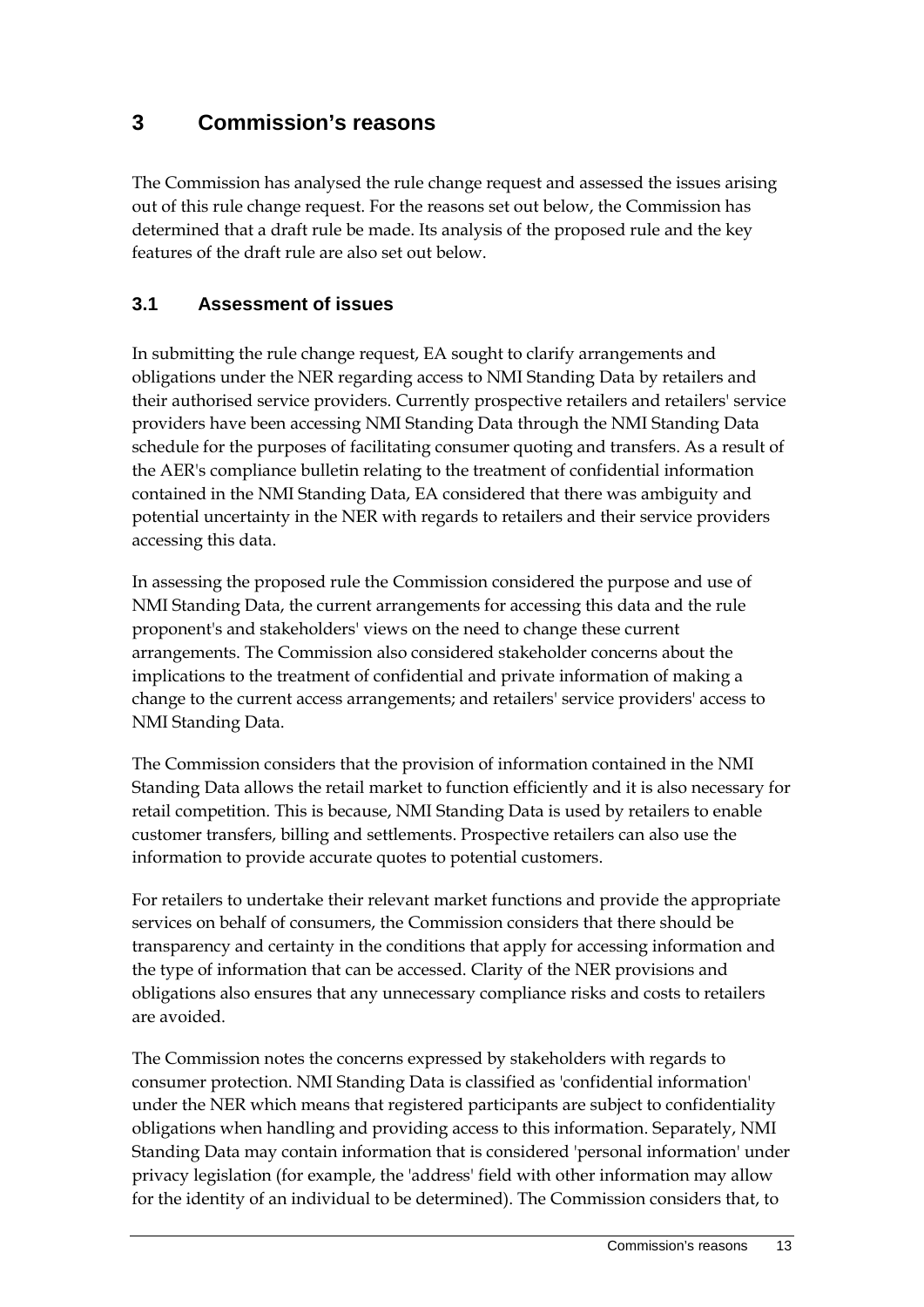the extent NMI Standing Data contains personal information; retailers should be subject to any applicable provisions under privacy legislation in accessing and using NMI Standing Data.

With respect to retailers' service providers having access to NMI Standing Data, the Commission notes that it is common industry practice for retailers to use authorised service providers for the delivery of energy services to consumers. In performing these functions, retailers' service providers are acting on behalf of retailers under contract. Under these circumstances, the Commission considers that it is appropriate to authorise retailers to disclose NMI Standing Data to their service providers.

### <span id="page-19-0"></span>**3.2 Key features of the draft rule**

The Commission has made a draft rule that takes into consideration the consumer protection concerns raised by stakeholders while allowing retailers (including prospective retailers) and their service providers to access NMI Standing Data. The draft rule differs from the proposed rule as follows:

- it entitles retailers including prospective retailers to access NMI Standing Data;<sup>[35](#page-19-1)</sup>
- in entitling retailers to NMI Standing Data, the Commission has not excluded any applicable requirements of privacy legislation. Retailers are entitled to access NMI Standing Data only after first doing whatever may be required or otherwise necessary under any applicable privacy legislation; and
- it authorises retailers to disclose NMI Standing Data to service providers of the retailer for the purposes of providing services in connection with the sale of electricity.

A retailer is currently already entitled to NMI Standing Data if the retailer falls within one of the categories of permitted persons set out in rule 7.7(a) of the NER. For example, if a retailer has a financial interest in the customer's metering installation, then the retailer is entitled to NMI Standing Data.

Because NMI Standing Data is 'confidential information' under the NER the retailer is required to comply with the confidentiality obligations set out under rule 8.6 of the NER. These obligations require retailers to:

- keep NMI Standing Data confidential (clause 8.6.2(a));
- only use or reproduce NMI Standing Data for the purpose for which it was disclosed or another purpose contemplated by the NER (clause 8.6.1(b)(2));
- prevent unauthorised access to NMI Standing Data (clause  $8.6.1(c)(1)$ );

<span id="page-19-1"></span> $35$  Retailers who are the FRMP already have access to NMI Standing Data under rule 7.7(a) of the NER. For the purposes of this draft rule determination we refer to retailers which includes prospective retailers, to describe retailers as the defined term "retailers" in the NER only applies in jurisdictions that have applied NERL as a law of their jurisdiction.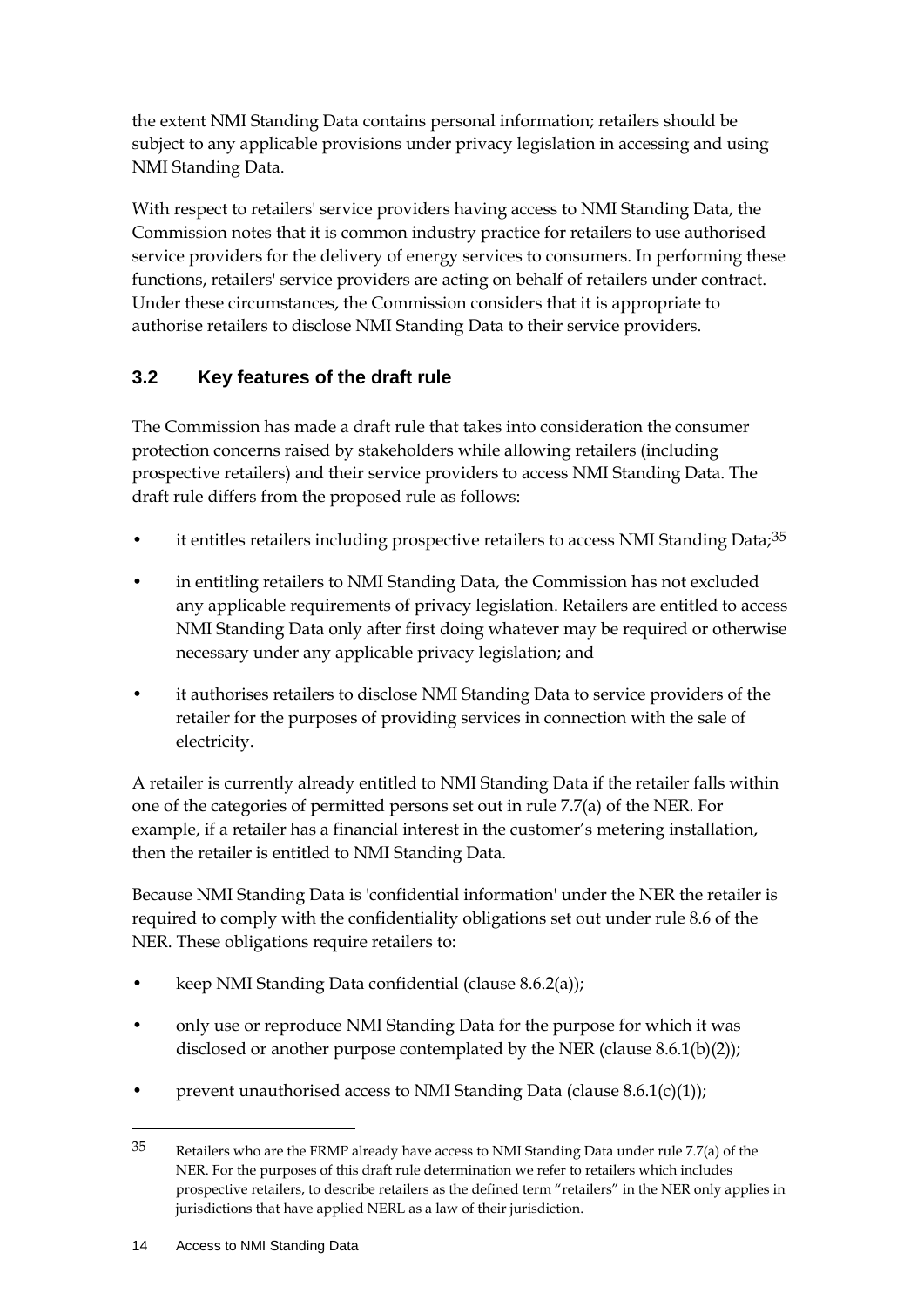- ensure that any person to whom it discloses NMI Standing Data observes the confidentiality obligations of rule 8.6 of the NER (clause 8.6.1(c)(2));
- prior to disclosure of NMI Standing Data, inform the proposed recipient of the confidentiality of the information and take appropriate precautions to ensure that the proposed recipient keeps the data confidential (clause 8.6.3);
- not permit unauthorised persons to have access to the data (clause  $8.6.1(b)(3)$ ); and
- not disclose NMI Standing Data to any persons except as permitted by the NER (clause 8.6.1(b)(1)).

In making the draft rule, the Commission has not determined that it considers that NMI Standing Data contains 'personal information' under privacy legislation. Rather, the Commission considers that the consideration of whether or not NMI Standing Data is 'personal information' is a decision the retailer is required to make. In entitling retailers to NMI Standing Data under the draft rule, the Commission has sought to ensure that privacy legislation applies to retailers with respect to NMI Standing Data.<sup>[36](#page-20-0)</sup>

The draft rule makes the following amendments:

-

- new rule 7.7(a1) which provides that a retailer is entitled to NMI Standing Data after having first done whatever may be required or otherwise necessary under any applicable privacy legislation;
- amendment to rule 7.10 that clarifies that information provided under a scheme for an NMI standing data schedule as referred to in clause 3.13.12A of the NER is also 'confidential information';
- new clause 8.6.2(b1) which provides that retailers may disclose NMI Standing Data to their service providers for the purposes of providing services in connection with the retailer's sale of electricity to end users; and
- consequential amendment to clause 8.6.3 for new clause 8.6.2(b1) of the NER.

The draft rule also provides for a transitional provision that enables AEMO subject to a final rule being made, to amend its MSATS procedures under a simplified consultation procedure.

The Commission considers that AEMO's MSATS procedures may need to be updated to reflect the final rule if made. This is to ensure that there is consistency between AEMO's procedures and the entitlements to NMI Standing Data under rule 7.7(a) of the NER. It is noted that AEMO can update these procedures at any time by following

<span id="page-20-0"></span><sup>36</sup> Under privacy legislation, consent to collection or disclosure of personal information may not be required if a law (such as a rule made under the NEL) authorises such collection or disclosure. The Commission does not consider that the draft rule should override any requirements retailers may have under privacy legislation to obtain such consent for the collection or disclosure of NMI Standing Data.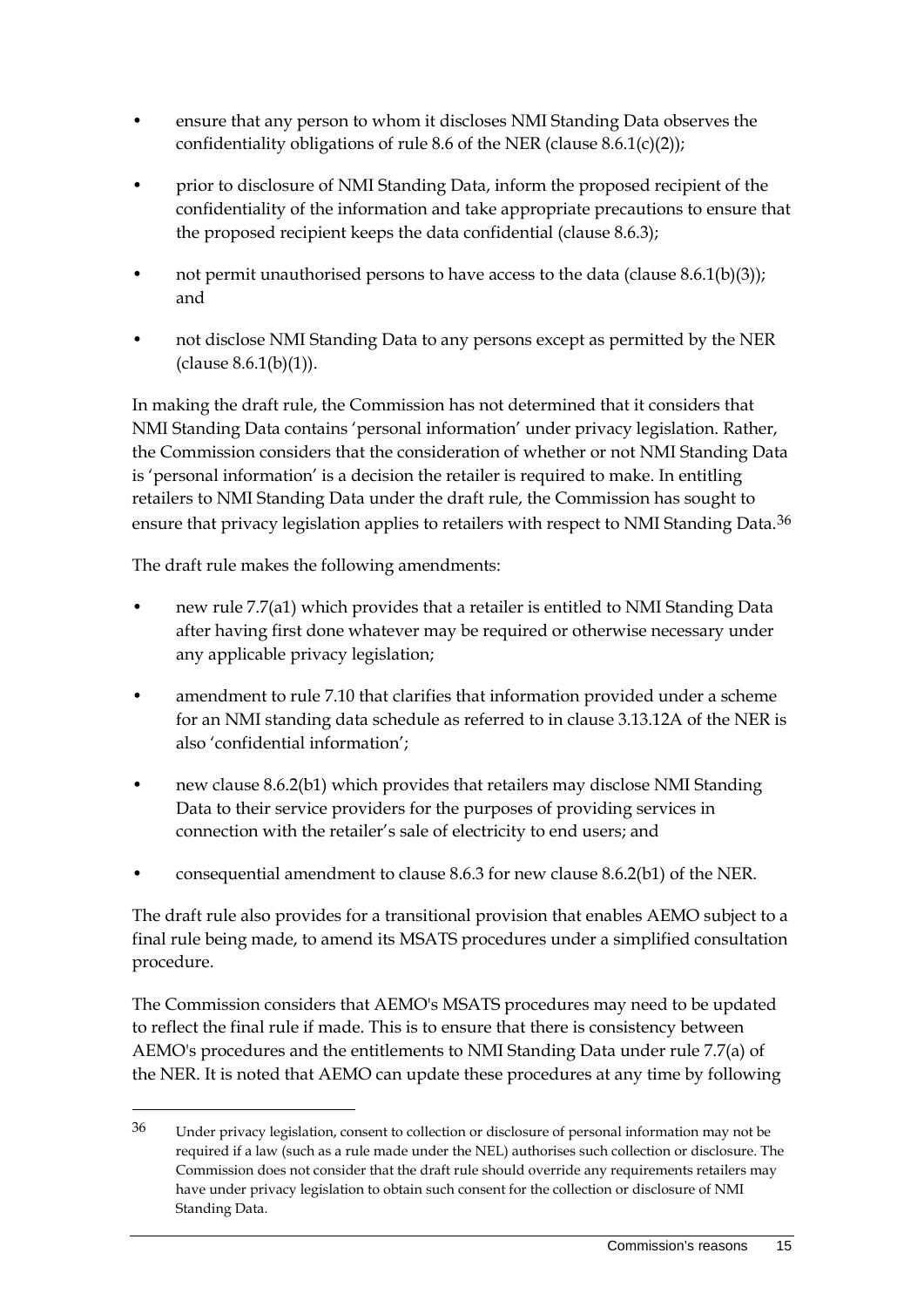the rules consultation procedures.<sup>[37](#page-21-1)</sup> However, the Commission considers that where AEMO is updating its MSATS procedures to reflect this rule change some consultation on the underlying issue has already occurred. In this case, the full rules consultation procedure would not be necessary. The Commission also notes that should AEMO wish to change any other aspects of the MSATS procedures, it will have to follow the rules consultation procedures.

### **3.2.1 Benefits**

The Commission considers that allowing retailers (including prospective retailers) access to NMI Standing Data will provide certainty to retailers in performing their market functions and providing appropriate services to consumers. Also, allowing retailers to disclose NMI Standing Data to their service providers under the confidentiality provisions of the NER, will enable current business practices of retailers using authorised service providers to continue. By removing uncertainty, the draft rule should allow retailers to avoid compliance risk and associated costs of changing their business model. By encouraging efficient business practices, the draft rule promotes retail competition which benefits consumers by providing them with accurate information to allow them to decide which retail offer best suits them.

The Commission considers that consumers will benefit through clearer consumer protection provisions. This is achieved by making retailer access to NMI Standing Data subject to provisions under the applicable privacy legislation. Also, the consumer benefits from the avoidance of costs to retailers which would ultimately have been passed through to consumers as higher tariffs.

#### **3.2.2 Potential costs**

The Commission considers that there would be minimal costs associated with implementing the draft rule. The draft rule requires retailers to comply with the applicable privacy legislation. However, as retailers (and their service providers) should already be complying with the applicable privacy legislation, any additional costs to them resulting from the draft rule should be limited.

The Commission considers that any potential costs are likely to be outweighed by the potential benefits of the rule change.

### <span id="page-21-0"></span>**3.3 Civil penalties**

The draft rule does not amend any clauses that are currently classified as civil penalty provisions under the NEL or National Electricity (South Australia) Regulations. The Commission does not propose to recommend to the SCER that the additional clause in the draft rule be classified as a civil penalty provision.

<span id="page-21-1"></span><sup>37</sup> Clause 7.2.8(b) of the NER.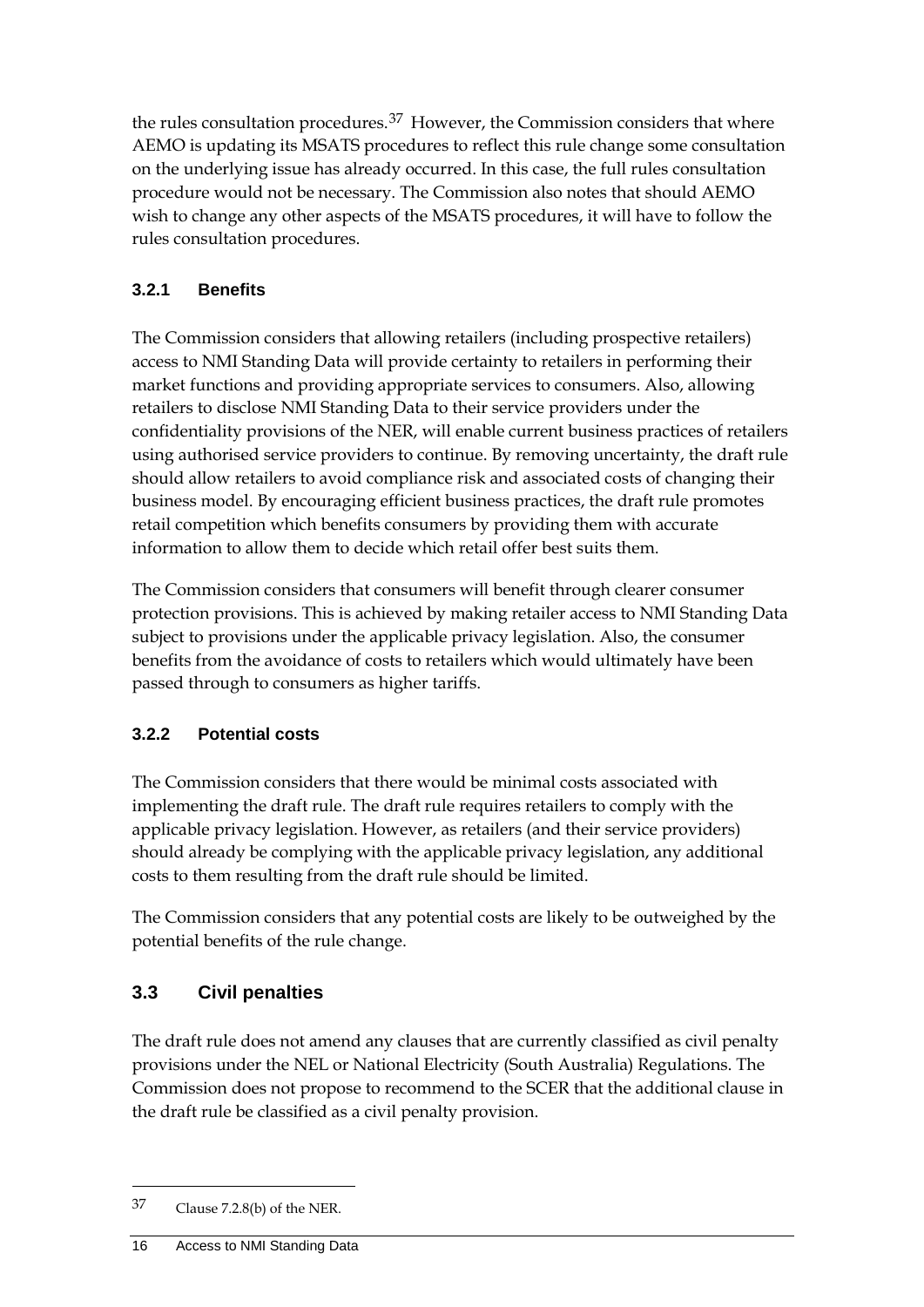## <span id="page-22-0"></span>**4 Commission's assessment approach**

This chapter describes the analytical framework that the Commission has applied to assess the rule change request in accordance with the requirements set out in the NEL (and explained in chapter 2). To assess this rule change, the Commission has considered and focussed on the following issues:

- Purpose and use of NMI Standing Data, including the:
	- conditions under which market participants require NMI Standing Data and the minimum information required to fulfil their market functions; and
	- data that can be accessed taking into account AEMO's data management systems.
- Who has access to NMI Standing Data. This includes:
	- those who have access under current provisions, such as:
		- registered participants with a financial interest in the metering installation or the energy measured by that metering installation; and
		- financially responsible market participants (FRMP).
	- those who have access under current practices, such as prospective retailers and retailers' service providers. The efficiency benefits of retailers having access to information to undertake a wide range of services on behalf of consumers and the extent to which the provision of such information promotes the efficient operation of retail markets and facilitates retail competition.
- Confidentiality and privacy issues. This includes:
	- existing arrangements for the treatment of confidential information and personal information, including AEMO's existing procedures;
	- stakeholder concerns with respect to consumer protection;
	- improvements that can be made to protect personal information by making it explicit that retailer access to NMI Standing Data is subject to compliance with requirements under the applicable privacy legislation.
- Retailer service providers accessing NMI Standing Data. This includes:
	- current practices of retailers to use contractors and service providers for the delivery of electricity services to consumers; and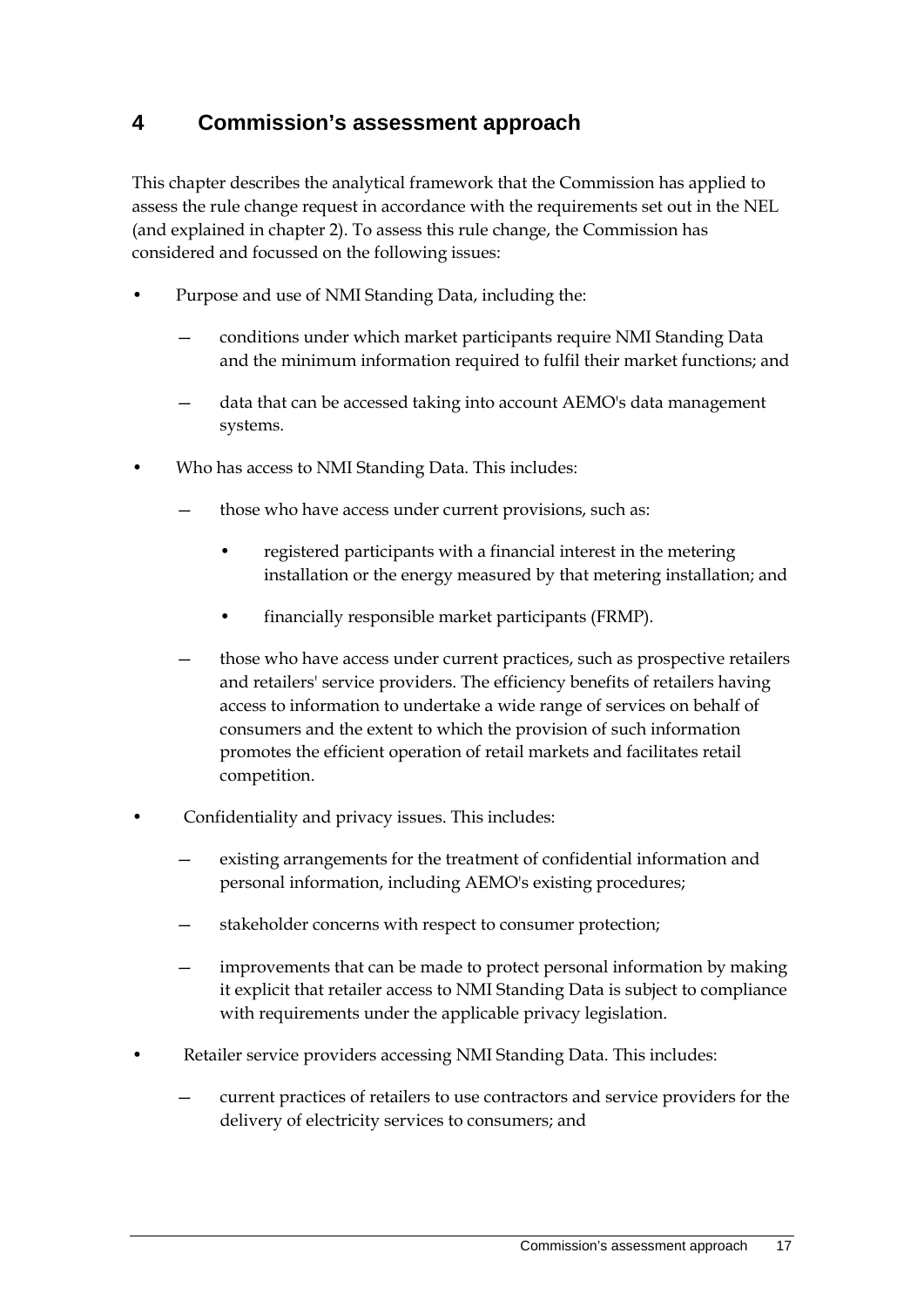— allowing retailers' service providers to access NMI Standing Data by permitting retailers to disclose confidential information to their service providers.

The Commission has focussed on this set of issues because these issues relate to conditions under which retailers require NMI Standing Data, the efficient operation of retail market and competition, the requirements with respect to the treatment of confidential and personal information and the clarity and transparency of existing NER arrangements.

In addition to the above considerations, the Commission's analysis has also involved consultations with stakeholders and AEMO and reviewing previous policy views of the SCER particularly in relation to the National Energy Customer Framework (NECF).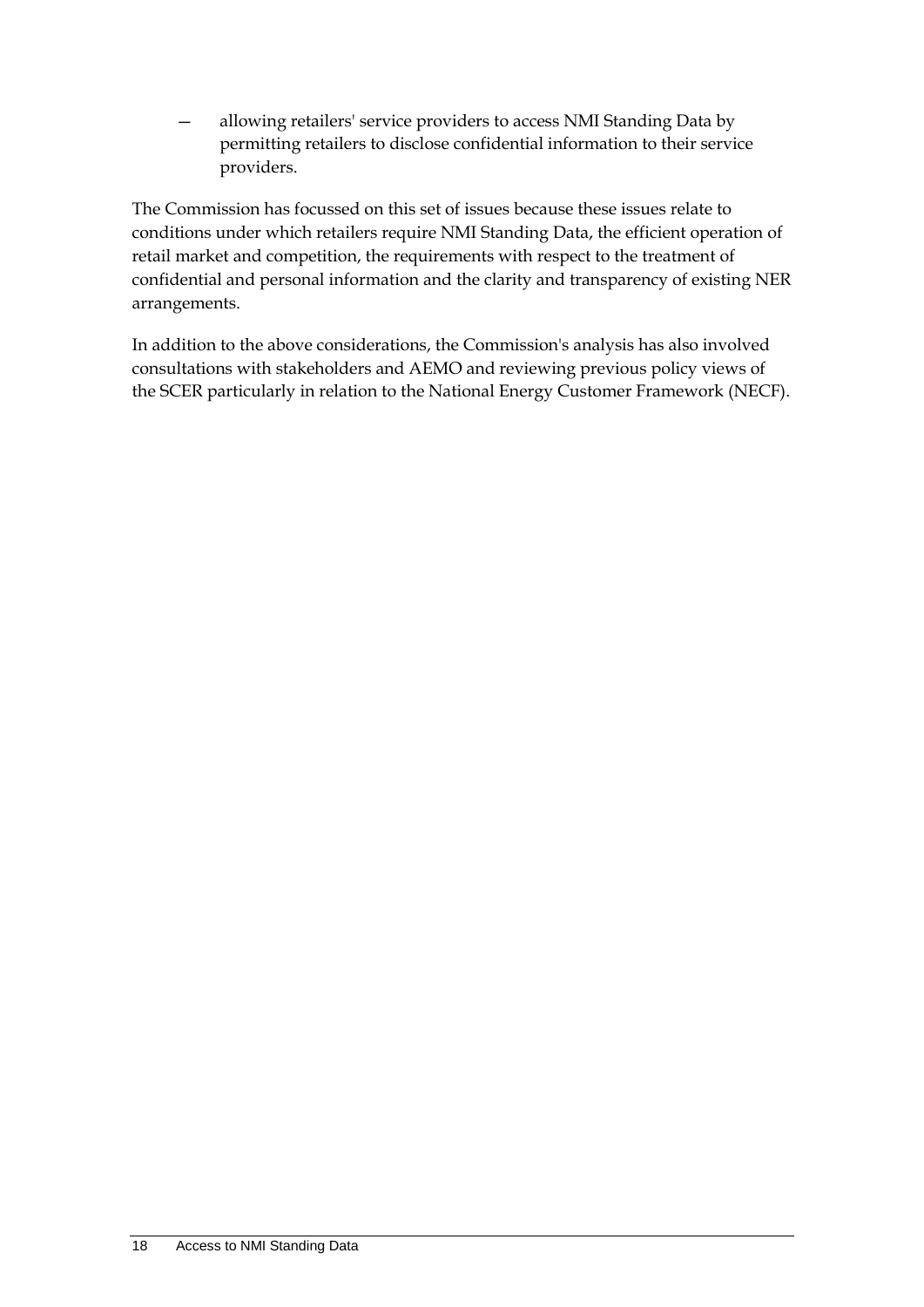## <span id="page-24-0"></span>**5 Access to NMI Standing Data**

This chapter discusses the purpose and use of NMI Standing Data, who has access to NMI Standing Data and confidentiality and privacy issues that may arise from accessing the standing data. The current arrangements, the proponent's and stakeholders' view and the Commission's analysis and conclusion are set out under each issue.

### <span id="page-24-1"></span>**5.1 Purpose and use of NMI Standing Data**

#### **5.1.1 Current arrangements**

As discussed in chapter 1, NMI Standing Data as defined in the NER, is information related to a connection point (that is, the point where the supply of electricity for consumption occurs). The NMI Standing Data relates to the physical properties of metering installations and includes, but is not limited to information on: applicable network tariff, consumption threshold bands, loss factors, physical location and other data related to the physical properties of the metering installation at the connection point.

NMI Standing Data is used:

-

- by retailers for customer acquisition activities, such as to obtain accurate details of the customer's network and metering installation charges;
- by retailers for customer transfers, to verify customer transfer date as the next meter read date or some other date;
- by the Retailer of Last Resort (RoLR), in the event of the current retailer default for transfer to the RoLR.

NMI Standing Data does not contain consumption data from a consumers metering installation. A list of NMI Standing Data items that are returned in a NMI discovery is contained in Appendix B. The NER allows AEMO to add items to the list of NMI Standing Data items that is returned in a NMI discovery.

AEMO's procedures set out how NMI Standing Data information is stored and maintained and how access is provided to parties who are entitled to access it. Further, for those jurisdictions that apply the NERL as a law of their jurisdiction, the NER provides for AEMO to develop and publish a scheme for a NMI Standing Data under clause 3.13.12A. The scheme must include provisions dealing with the rights of persons to access NMI Standing Data. AEMO's published schedule allows for, among other things, registered participants (including prospective retailers) $38$  to access the NMI

<span id="page-24-2"></span><sup>38</sup> Prospective retailers refers to those retailers (who are also registered participants in the NEM) which are seeking to be the retailer for a consumer's supply point (that is, not a consumer's financially responsible market participant (FRMP).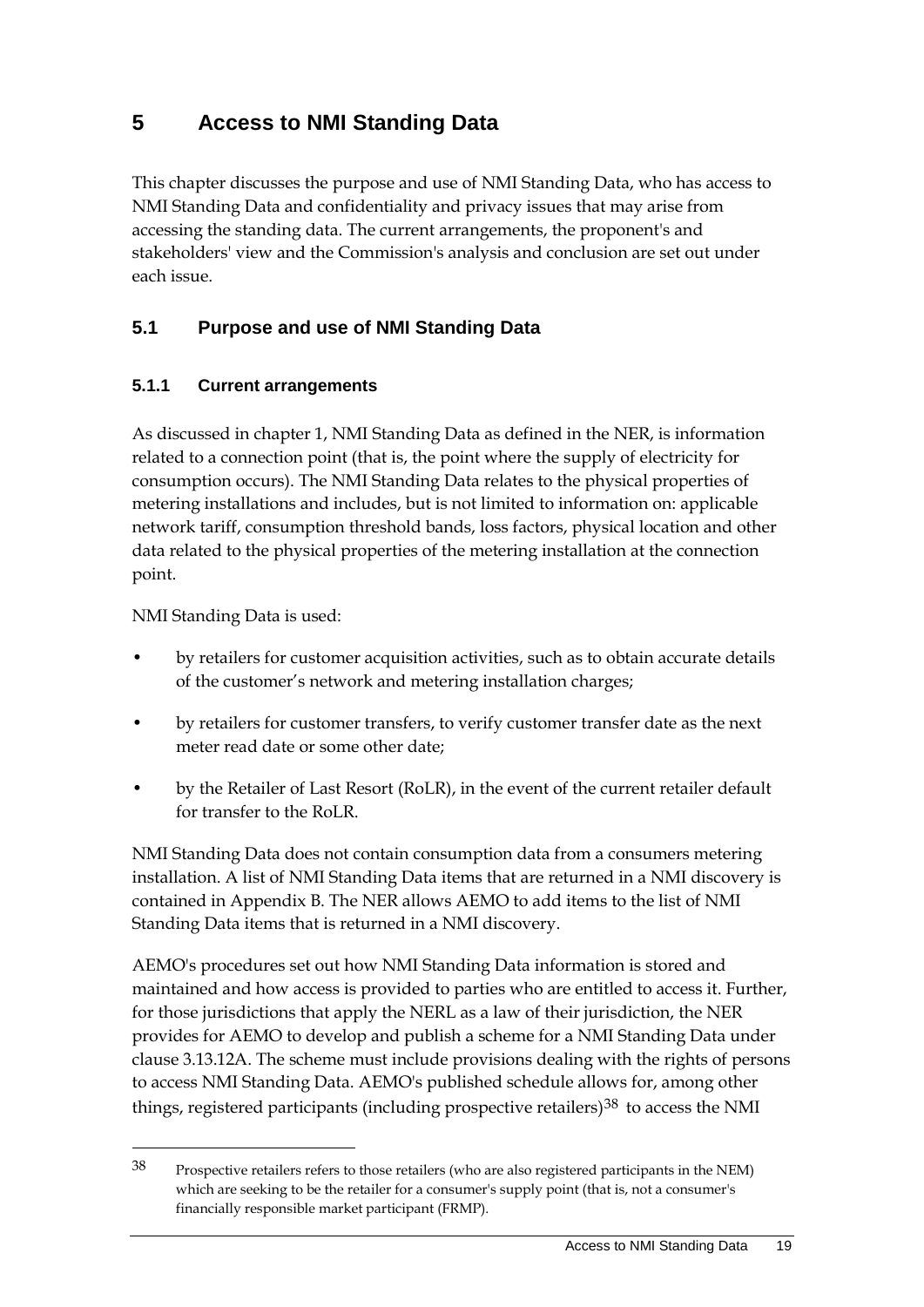Standing Data for the purposes of providing a retail customer with a quotation or proposal and entering a change of retailer request into the MSATS database.[39](#page-25-0) This appears to be inconsistent with the list of persons who are entitled to such access under rule 7.7(a) of the NER.

#### **5.1.2 Rule proponent's view**

As outlined in chapter 1, EA highlighted that NMI Standing Data contains information required for retailers to undertake certain market functions in relation to the sale and supply of electricity on behalf of a consumer, including, but not limited to consumer transfers, billing and settlements and consumer acquisitions.<sup>[40](#page-25-1)</sup>

In its proposal, EA indicated that consumers, in order to make appropriate decisions regarding their choice of retailer or product require information regarding their tariffs. Also, retailers require information related to a consumer's NMI in order for them to accurately quote consumers for the supply of electricity. Further, EA noted that in the NEM, relevant information contained in the NMI Standing Data could be accessed by retailers through the NMI Standing Data schedule as a mechanism to facilitate retail competition.[41](#page-25-2)

#### **5.1.3 Stakeholders' views**

Generally stakeholder submissions to the consultation paper recognised that there is certain information that is required for market participants to undertake relevant market functions and related services.[42](#page-25-3)

Retailer submissions noted that information required by retailers to fulfil market functions and comply with responsibilities in relation to the sale and supply of electricity should, at a minimum, include access to NMI Standing Data provided through MSATS. It was noted that NMI Standing Data information is required for:

- classification of customers, based on consumption bands;
- to determine the applicable network tariff to accurately bill customers and engage on potential tariff changes;
- to determine the physical location and other information about metering installation required to engage with consumers on upgrades or change of supplier (that is, when a customer moves out of the premises); and
- undertake consumer transfer processes and back office functions such as network settlement requirements.

<span id="page-25-0"></span><sup>39</sup> AEMO, 2012, www.aemo.com.au/en/Electricity/Retail.../0620-0027.pdf.ashx

<span id="page-25-1"></span> $40$  EnergyAustralia rule change request to the AEMC, EA, 15 November 2012, p.4.

<span id="page-25-2"></span><sup>41</sup> EnergyAustralia rule change request to the AEMC, EA, 15 November 2012, p.1.

<span id="page-25-3"></span><sup>42</sup> Issues raised in submissions are summarised in Appendix A.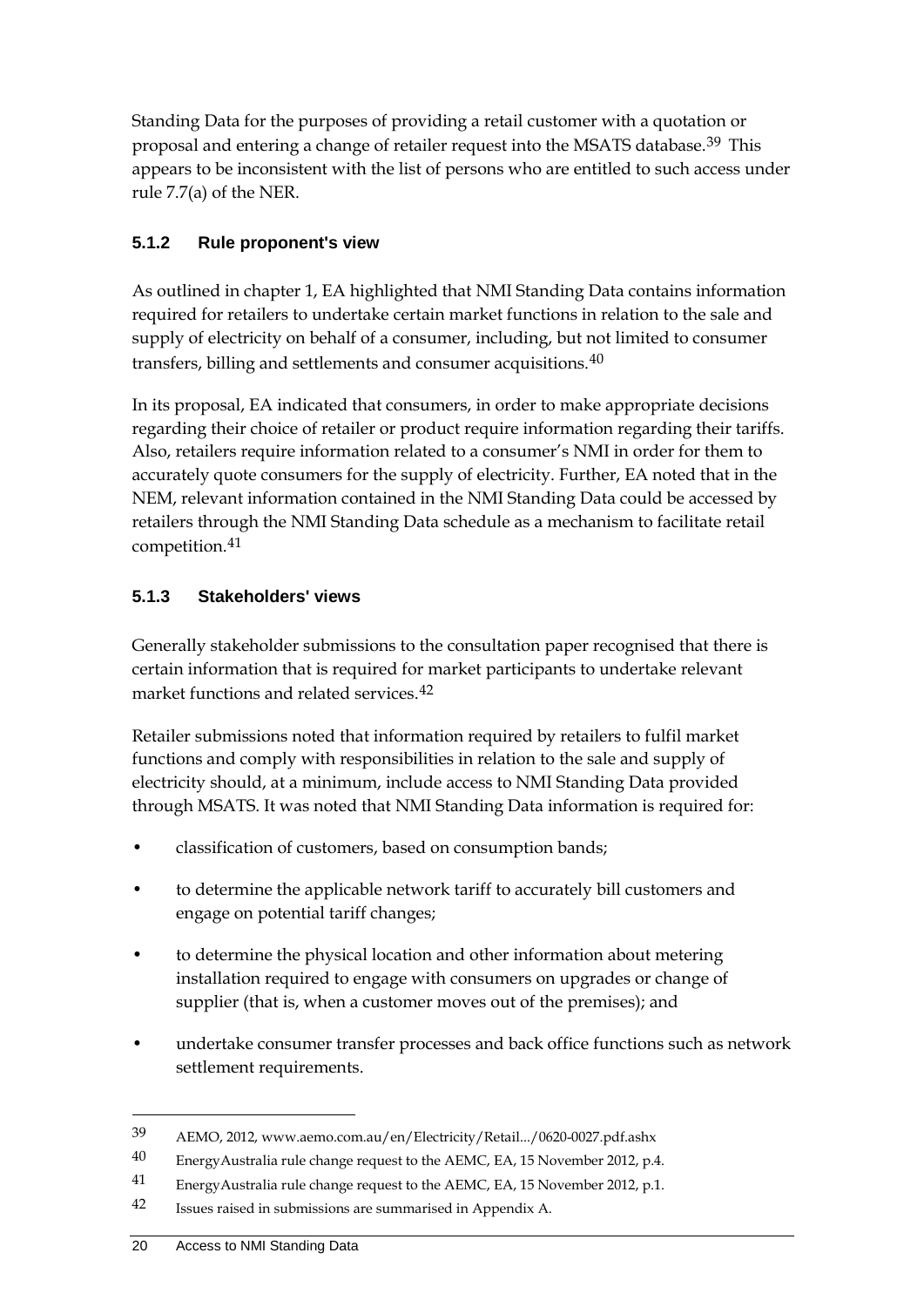Retailers considered that NMI Standing Data information is also needed at the consumer acquisition stage to ensure the customer meter is correctly identified and the applicable/accurate tariffs are provided to the consumer.

Overall, retailers considered that NMI Standing Data information is necessary at the acquisition stage and during the life of a consumer contract. This ultimately avoids errors in customer switching and transfers, incorrect quoting of offers, and future billing/contract errors.

Networks NSW submitted that while access to NMI Standing Data information may enable prospective retailers to select customers and areas to target, it excludes metering data and retail tariff information which underpins customer behaviour in switching retail suppliers. Networks NSW considered that a customer's ability to choose its retail supplier is not compromised by a retail price offering and that consumers are free to choose any retail supplier irrespective of the retail offer (irrespective of whether the offer accurately reflects the costs to a retail supplier). It submitted that the shifting of retail price risk from the prospective retailer to the customer does not enhance customer choice or promote competition in the NEM.[43](#page-26-0)

#### **5.1.4 Commission analysis and conclusion**

The Commission understands that NMI Standing Data provides necessary information on connection points to the market. The provision of this information allows the retail market to function and is required for retail competition and RoLR. This is because for a retailer (including a prospective retailer) to efficiently perform its market role in relation to the sale and supply of electricity, it requires NMI Standing Data. NMI Standing Data is used by a retailer to enable customer transfers, billing and settlements. Prospective retailers can also use the information to provide accurate quotes to potential customers.

The Commission considers that the provision of accurate information to the consumer at the stage of customer acquisition or transfer enables the consumer to make an informed decision about their choice of retailer supplier. In this regard, the Commission does not agree with Networks NSW that the retail price risk will shift from the prospective retailer to the customer if the proposed rule change is made. Rather, the Commission considers that the customer that will be in a better position to decide which retail offer is best suited to them.

With respect to Networks NSW submission that NMI Standing Data should include information on metering data and retail tariffs, the Commission notes that the NER specifies the type of information that is included in NMI Standing Data. This does not include metering data or other details of the consumer's consumption (such as, retail tariffs).[44](#page-26-1) The Commission does not consider it has been provided with reasons to amend the definition of NMI Standing Data at this time.

<span id="page-26-0"></span><sup>43</sup> Networks NSW, submission, 22 April 2013, pp.2–3.

<span id="page-26-1"></span><sup>44</sup> Definition of "NMI Standing Data", Chapter 10 of the NER.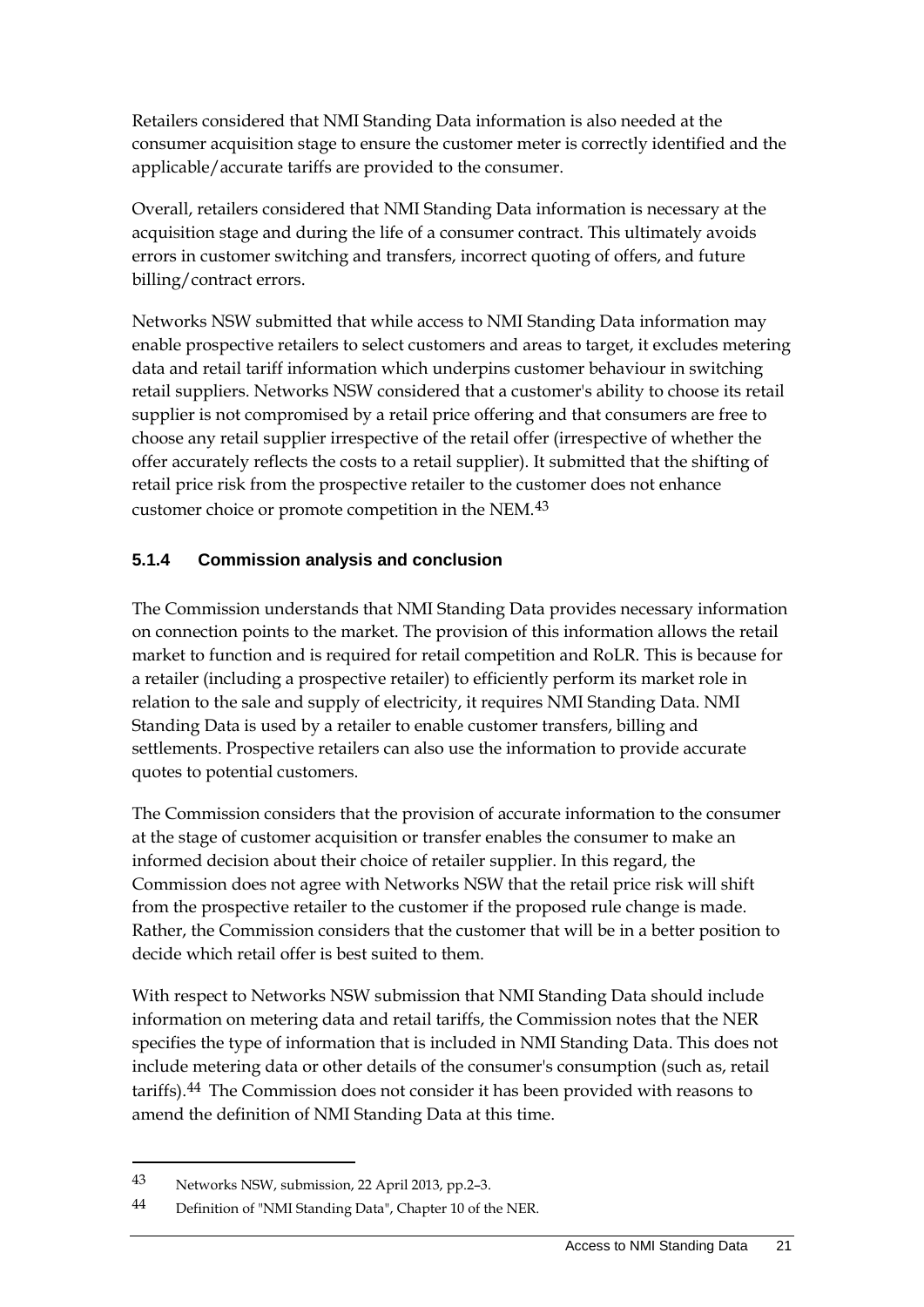### <span id="page-27-0"></span>**5.2 Who has access to NMI Standing Data**

#### **5.2.1 Current arrangements**

Currently, the NER provides for the parties who are entitled to access NMI Standing Data. Rule 7.7(a) of the NER sets out the registered participants that are entitled to access NMI Standing Data; this includes but is not limited to:[45](#page-27-1)

- registered participants with a financial interest in the metering installation or the energy measured by that metering installation; and
- financially responsible market participants (FRMP) in accordance with the meter churn procedures in the NER.[46](#page-27-2)

Rule 7.7(a) of the NER does not entitle retailers that do not fall into one of these categories above to NMI Standing Data.

Clause 3.13.12A of the NER establishes the NMI Standing Data schedule which applies in those jurisdictions that have applied the NERL as a law of that jurisdiction.<sup>[47](#page-27-3)</sup> The Commission understands the purpose of this schedule is to authorise registered participants to access NMI Standing Data for the purpose of retail competition. The Commission also understands that the NEM wide NMI Standing Data schedule developed by AEMO under clause 3.13.12A allows for, among other things, prospective retailers to access the NMI Standing Data for the purposes of providing a retail customer with a quotation or proposal and entering a change of retailer request into the MSATS database.[48](#page-27-4) The NEM NMI Standing Data schedule was intended to replace certain jurisdictional arrangements relating to NMI Standing Data provided under clause 3.13.12 which applies in those jurisdictions that have not applied the NERL as a law of that jurisdiction.

In practice, through the MSATS procedures (including the NMI Standing Data schedule under clause 3.13.12A of the NER), the Commission understands that prospective retailers have accessed NMI Standing Data.

#### **5.2.2 Rule proponent's view**

As outlined in chapter 1, EA is concerned that, as a consequence of the AER's compliance bulletin, the existing provisions in the NER are ambiguous and may be inconsistent regarding retailers (and their authorised service providers) ability to

<span id="page-27-1"></span><sup>45</sup> Other parties entitled (in accordance with the NER) include: authorised metering and metering data providers; network service providers; the Australian Energy Market Operator (AEMO); the Australian Energy Regulator (AER); and the relevant jurisdictional regulators and energy Ombudsman.

<span id="page-27-2"></span><sup>46</sup> Clause 7.3.4(j) of the NER.

<span id="page-27-3"></span><sup>&</sup>lt;sup>47</sup> Under this clause, AEMO is required to develop and publish a National Energy Market (NEM) wide NMI Standing Data schedule.

<span id="page-27-4"></span><sup>48</sup> AEMO, 2012, www.aemo.com.au/en/Electricity/Retail.../0620-0027.pdf.ashx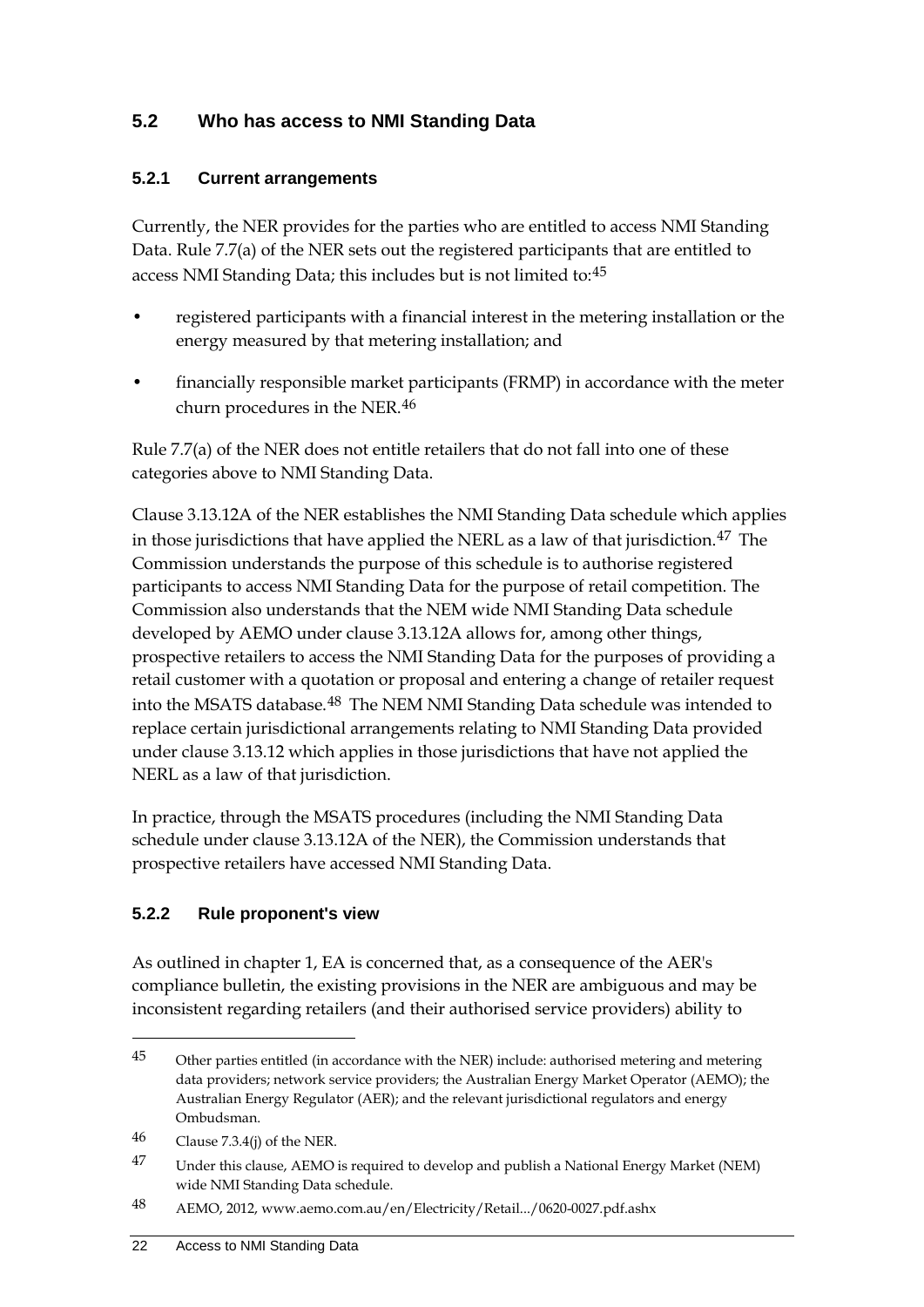access NMI Standing Data.<sup>[49](#page-28-0)</sup> Specifically, EA indicated that there is industry uncertainty regarding:

- prospective retailers<sup>[50](#page-28-1)</sup> entitlement to access NMI Standing Data; and
- retailer authorised service providers that are undertaking certain activities/services under contract on behalf of a retailer.

With respect to prospective retailers, EA is concerned that the AER's strict interpretation of rule 7.7(a) in its compliance bulletin may imply that there is no basis within the NER for retailers that are not a consumer's FRMP or do not have a financial interest in the metering installation to access NMI Standing Data. Given this, EA considers that there may be inconsistency in the NER between rule 7.7(a) and clause 3.13.12 which needs to be addressed to avoid confusion and any potential compliance risks.[51](#page-28-2)

Retailer authorised service providers accessing NMI Standing Data is discussed in chapter 6.

#### **5.2.3 Stakeholders' views**

Generally stakeholder submissions to the consultation paper were supportive of the need to address any ambiguity that exists within the NER around access to NMI Standing Data.<sup>[52](#page-28-3)</sup>

Retailer submissions noted that the current wording in the NER is not clear as to whether retailers that do not have a financial interest or are not FRMP at the time of accessing the NMI Standing Data are currently able to access that data under the NER. Retailers considered that the policy intent has always been that retailers with a possible future financial interest in the NMI should be able to, through the NMI discovery process, be able to access the standing data for the purposes of quoting. It was noted that clause 3.13.12 contemplates access through the NMI Standing Data schedule and it was considered that rule 7.7(a) be amended to explicitly allow this use by retailers and avoid unnecessary confusion.[53](#page-28-4)

Simply Energy submitted that if prospective retailers (or their service providers) cannot access NMI Standing Data, then it will severely curtail retail competition. It considered that rule 7.7(a) needs to be amended to accommodate customer acquisition activities.<sup>[54](#page-28-5)</sup>

<span id="page-28-0"></span><sup>49</sup> EnergyAustralia rule change request to the AEMC, EA, 15 November 2012.

<span id="page-28-1"></span><sup>50</sup> Prospective retailers refers to those retailers (who are also registered participants in the NEM) which are seeking to be the retailer for a consumer's supply point (that is, not a consumer's financially responsible market participant (FRMP).

<span id="page-28-2"></span><sup>51</sup> EnergyAustralia rule change request to the AEMC, EA, 15 November 2012, p.3.

<span id="page-28-3"></span><sup>52</sup> Issues raise in submissions are summarised in Appendix A.

<span id="page-28-4"></span><sup>53</sup> Australian Power & Gas, submission, 24 April 2013, p.2.

<span id="page-28-5"></span><sup>54</sup> Simply Energy, submission, 26 April 2013, p.3.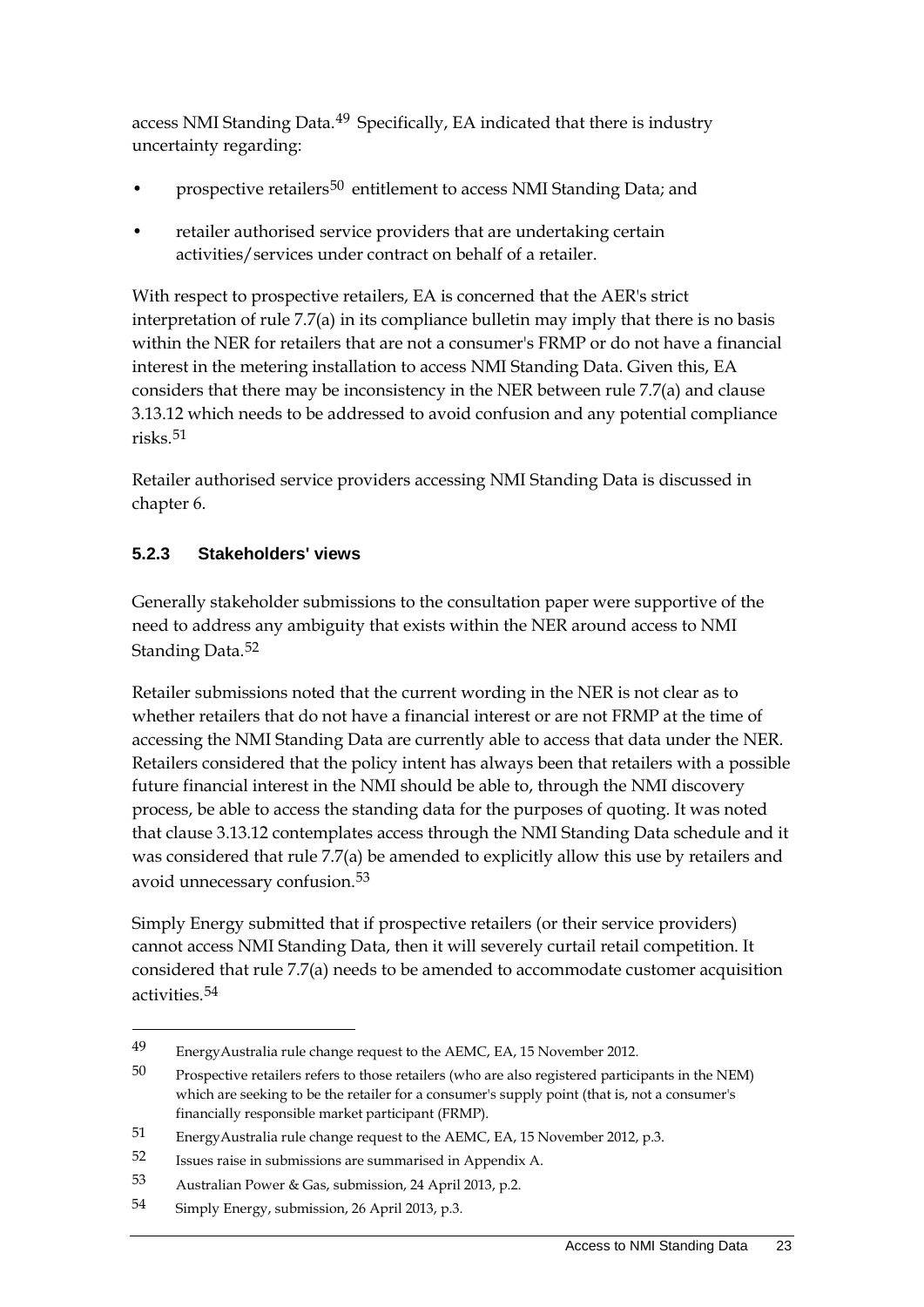United Energy suggested that EA's proposed rule 7.7(a)10 be amended to cater for registered participants more broadly than just for retailers. That is, the proposed rule 7.7(a)10 be amended so that registered participants and/or their service providers should be entitled to have access to NMI Standing Data. It submitted that as a matter of principle, a registered participant should be able to deliver the customer network and retail services in a cost effective manner while still ensuring privacy.[55](#page-29-0)

As noted above in section 5.2.2, retailer authorised service providers accessing NMI Standing Data is discussed in chapter 6.

#### **5.2.4 Commission analysis and conclusion**

As, noted above, the Commission considers that access to certain information is a key condition for facilitating efficient electricity market outcomes. Hence, regulatory frameworks should provide transparency and certainty of the conditions that apply for accessing information and the type of information that can be accessed. This is so that parties are able to undertake their relevant electricity market functions and provide the appropriate services on behalf of consumers. Clarity of the NER provisions and obligations also ensures that any unnecessary compliance risks and costs to parties are avoided.

The Commission notes that the NMI Standing Data is important for registered participants (including prospective retailers) to fulfil their electricity market obligations. For example, it is important for prospective retailers to access NMI Standing Data to facilitate customer transfer and acquisition. The Commission also notes that as a result of full retail competition and concerns relating to barriers to entry, arrangements were put in place so that retailers could access certain information on a consumer's behalf. This included the provision in clause 3.13.12A of the NER in regards to the scheme for a NMI Standing Data schedule.

Given this, the Commission considers that the NER should be amended to clarify the appropriate obligations and improve the transparency and certainty of existing provisions and arrangements.

The Commission's draft rule provides that retailers (including prospective retailers) are entitled to access to NMI Standing Data. The draft rule entitles retailers to NMI Standing Data under new rule 7.7(a1). The Commission considers that the draft rule establishes the rights and obligations of all persons having access to confidential information, including retailers (and prospective retailers) to NMI Standing Data for the purposes of consumer transfers, acquisitions, billing and other retail market functions as required. By clarifying and establishing entitlement of retailers to NMI Standing Data, the Commission considers that the draft rule supports a greater level of certainty and predictability with regards to the entitlement and access to NMI Standing Data. This reduces the existing uncertainty and risks for retailers to use the information to fulfil their electricity market functions under the NER.

<span id="page-29-0"></span><sup>55</sup> United Energy, submission, 26 April 2013, p.2.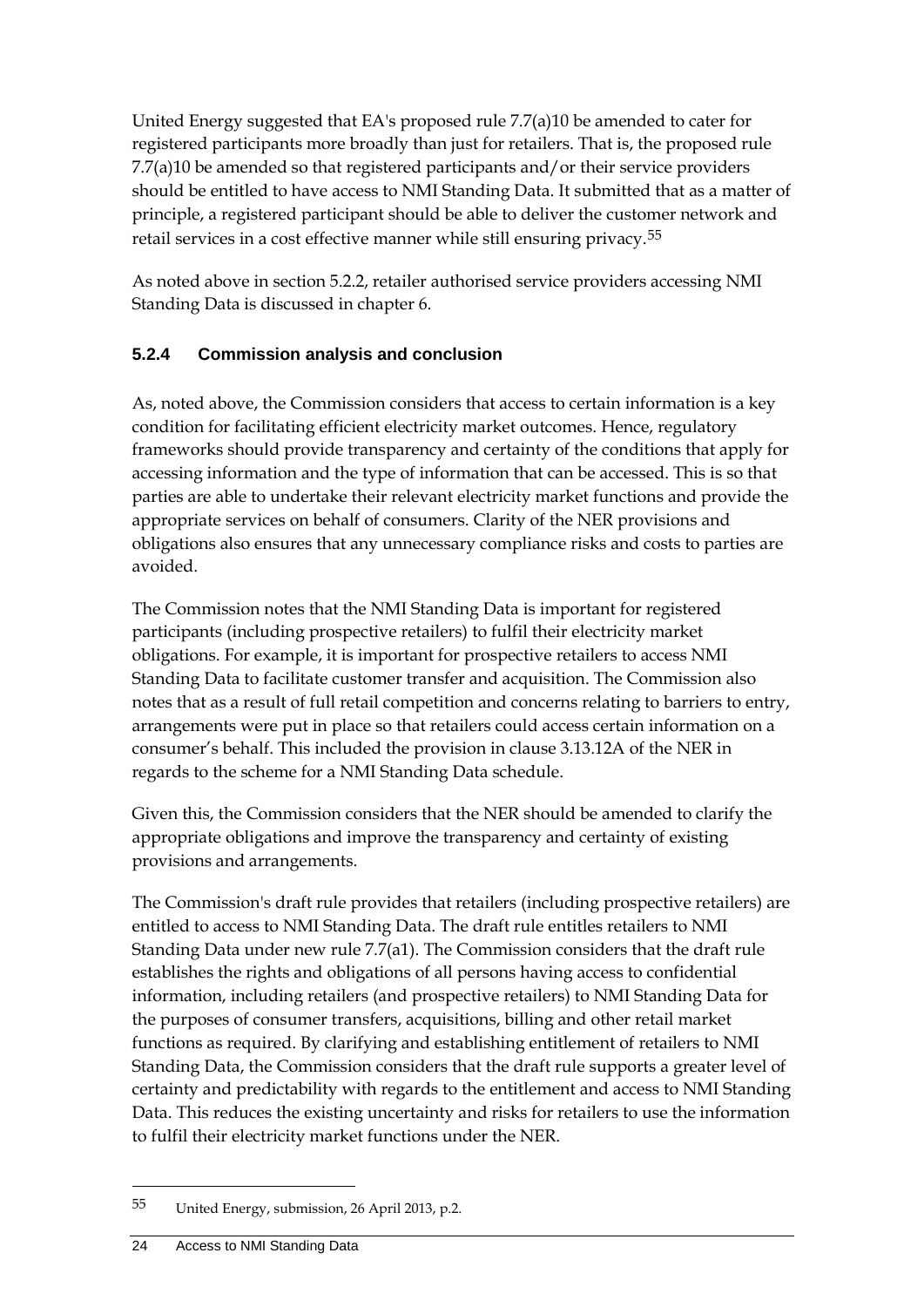The draft rule also removes the ambiguity and inconsistency in the NER. This is likely to lead to transparent market arrangements and reduced compliance risk and costs.

As a result, the Commission considers that the draft rule is likely to facilitate electricity retail competition, reduce barriers to entry and promote efficient market outcomes which are likely to be in the long term interests of consumers of electricity.

In responding to United Energy's suggested amendment to rule 7.7(a) of the NER in catering for registered participants more broadly, the Commission notes that the rule already allows the following registered participant's access to NMI Standing Data:

- registered participants with a financial interest in the metering installation or the energy measured at that metering installation;
- metering providers who have an agreement to service the metering installation;
- FRMPs in accordance with meter churn procedures;
- network service providers or providers associated with the connection point;
- FRMPs upon request by their customers for information relating to the customers' metering installation; and
- metering data providers who have been engaged to provide metering data services for the customers' metering installation.

The Commission considers the registered participants who require access to NMI Standing Data are already captured by rule 7.7(a).

The draft rule also includes transitional provisions that allow AEMO to amend its MSATS procedures using a simplified consultation procedure.

### <span id="page-30-0"></span>**5.3 Confidentiality and privacy issues**

#### **5.3.1 Current arrangements**

Under clause 7.10 of the NER, NMI Standing Data is classified as 'confidential information'. Confidentiality provisions under the NER include an obligation that requires registered participants not to disclose confidential information unless otherwise permitted under the NER. These provisions carry civil penalties.<sup>[56](#page-30-1)</sup>

Under the *Privacy Act*[57](#page-30-2) 'personal information' is currently defined as information or opinion (including information or an opinion which is part of a database) about an individual whose identity is apparent, or can reasonably be ascertained, from the

<span id="page-30-1"></span><sup>56</sup> Clause 8.6.1(b) of the NER.

<span id="page-30-2"></span><sup>57</sup> *Privacy Act 1988* (Commonwealth)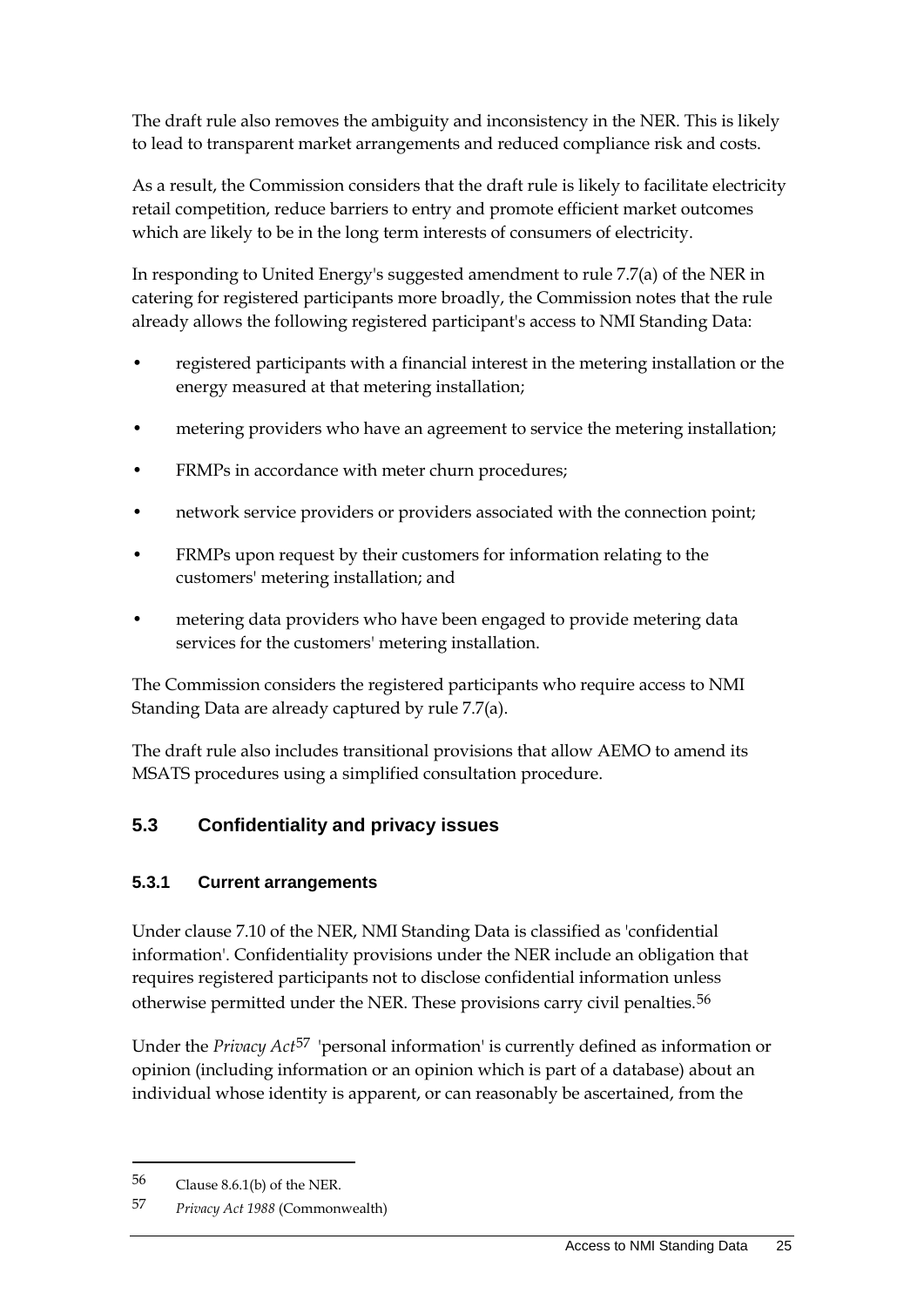information or opinion. This is irrespective of whether the information or opinion is true or not, and whether it is recorded in a material form or not.

All registered participants and authorised parties must comply with AEMO's MSATS procedures in order to access NMI Standing Data. Under the MSATS procedures, AEMO currently requires retailers that are seeking to access NMI Standing Data for consumer transfers, quoting and acquisition purposes to obtain informed consent from the consumer.

#### **5.3.2 Rule proponent's view**

In its proposal, EA referred to confidentiality and privacy issues in response to the AER's compliance bulletin. EA submitted that these potential issues are mitigated by the fact that any party accessing MSATS data would be bound by privacy and consumer legislation within their commercial agreements. These parties are subject to the requirements set in jurisdictional customer protection framework, Australian Consumer Law (ACL) and potentially the NECF.[58](#page-31-0)

#### **5.3.3 Stakeholders' views**

The Consumer Action Law Centre (Consumer Action) raised concerns with regards to consumer protection in its submission. Consumer Action submitted that it was concerned that some aspects of energy market reform are proceeding without the consumer protections required to ensure the efficacy of those reforms keeping pace. It also expressed concern that the consumer protections that apply to third parties are not on par with those that apply to registered market participants such as retailers.<sup>[59](#page-31-1)</sup>

Consumer Action recommended that any party accessing information from the NMI Standing Data be subject to the full suite of consumer protections available under energy specific legislation. Specifically, it recommended that the AEMC should proceed with amending the NECF to regulate third parties who provide energy services. Consumer Action submitted that this amendment should proceed before other reforms that enable more information be provided to third parties. $60$ 

Retailers were generally of the view that additional consumer protections and obligations should not be placed on retailers or their service providers, and that the current consumer protections will adequately protect consumers if the proposed rule change is made. Australian Power & Gas (APG) submitted that retailers have always operated on the basis that as registered participants and licenced entities, retailers are liable for any breaches under the NECF, the NER, the ACL and jurisdictional laws and regulations.

<span id="page-31-0"></span><sup>58</sup> EnergyAustralia rule change request to the AEMC, EA, 15 November 2012, p.4.

<span id="page-31-1"></span><sup>59</sup> The Consumer Action Law Centre, Consumer Action, submission, 26 April 2013, p.1.

<span id="page-31-2"></span><sup>60</sup> The Consumer Action Law Centre, Consumer Action, submission, 26 April 2013, pp.2–3.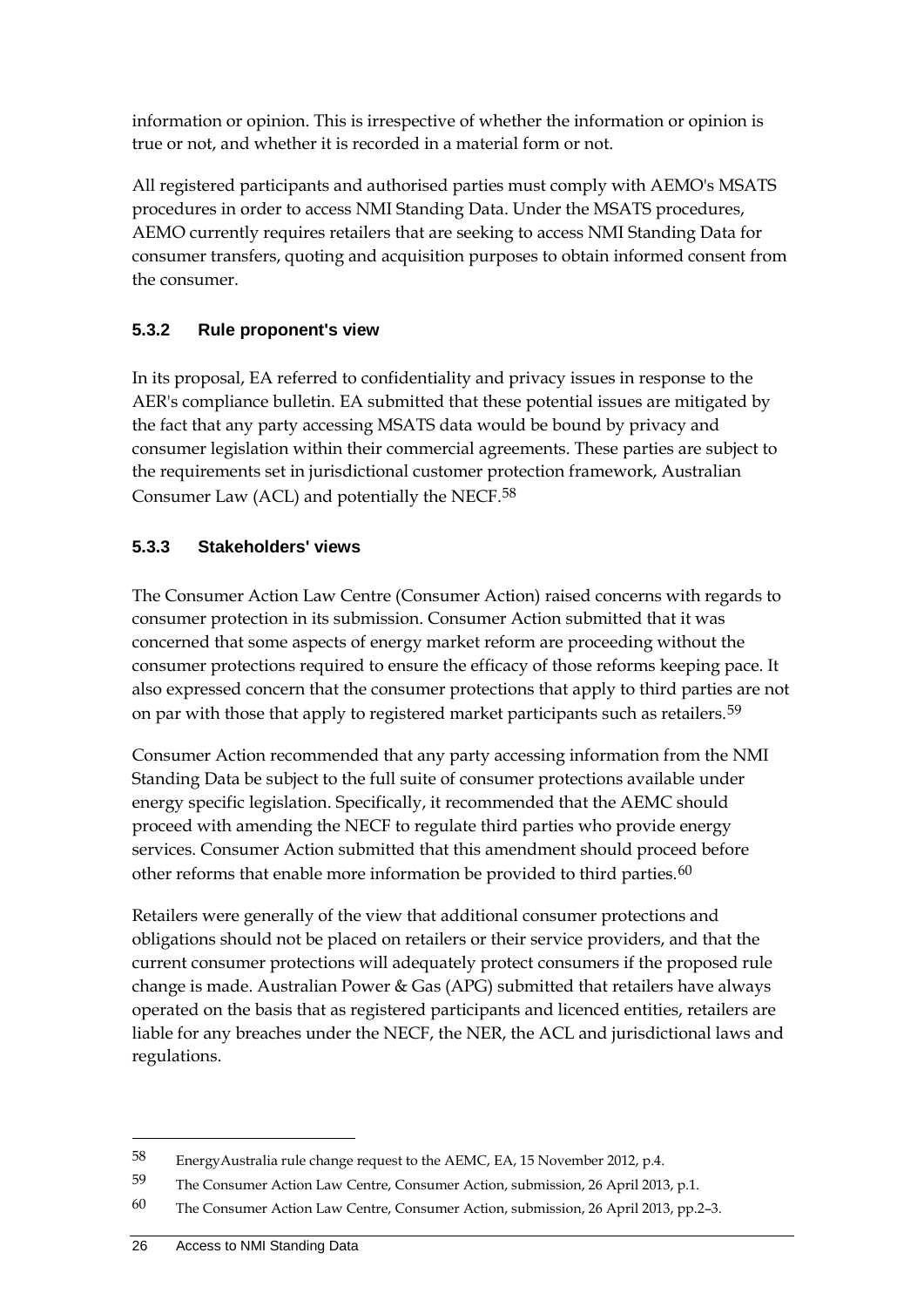Confidentiality issues and concerns that were raised by stakeholders in relation to retailers' service providers are discussed in chapter 6.

#### **5.3.4 Commission analysis and conclusion**

The Commission notes the concerns raised by stakeholders with regards to consumer protection. It acknowledges that consumer protections are important to safeguard consumers against the misuse of confidential and private information. In this respect, the Commission notes that NMI Standing Data is classified as 'confidential information' under the NER.[61](#page-32-0) This means that registered participants are subject to confidentiality obligations when handling and providing access to this information.<sup>[62](#page-32-1)</sup> The Commission also notes that AEMO is subject to obligations for the protection of confidential information under provisions in the NEL.

The Commission understands that under current arrangements for accessing NMI Standing Data, AEMO's procedures require retailers to obtain 'explicit informed consent'[63](#page-32-2) from consumers in order to access NMI Standing Data. The procedures do not specify the form the consent is to take but the Commission understands the consent could take the form of a recorded response from the consumer to a question asked by the retailer.

Some stakeholders were concerned that retailers (and/or their service providers) would use information contained in NMI Standing Data to target consumers.<sup>[64](#page-32-3)</sup> The Commission has been informed by some retailers that prospective retailers do not use NMI Standing Data to target customers when marketing. Rather they use information such as demographic data at the postcode level to plan their marketing strategies. The Commission notes that MSATS does not retain this type of data.

The Commission also notes that some information contained in NMI Standing Data may be considered as personal information under the privacy legislation. The address field in the NMI Standing Data, while not information 'about an individual', can be used with other information to identify an individual. However, it is likely that a prospective retailer would already have obtained this information from the customer prior to initiating NMI discovery.

The Commission considers that retailers should be subject to privacy legislation in accessing and using NMI Standing Data. Therefore, the draft rule entitles retailers to NMI Standing Data subject to anything that may be required or otherwise necessary under any applicable privacy legislation (including if appropriate making relevant disclosures or obtaining relevant consent(s)). The Commission does not consider it appropriate for specific provisions to be included in the NER that would require retailers to obtain consent from consumers in order to access NMI Standing Data

<u>.</u>

<span id="page-32-0"></span><sup>61</sup> Rule 7.10 of the NER.

<span id="page-32-1"></span><sup>62</sup> Clause 8.6.1 of the NER.

<span id="page-32-2"></span><sup>63</sup> Explicit informed consent is not defined in the NER, however it is defined in the National Energy Retail Rules.

<span id="page-32-3"></span><sup>64</sup> Networks NSW, submission, 22 April 2013, pp.2–3.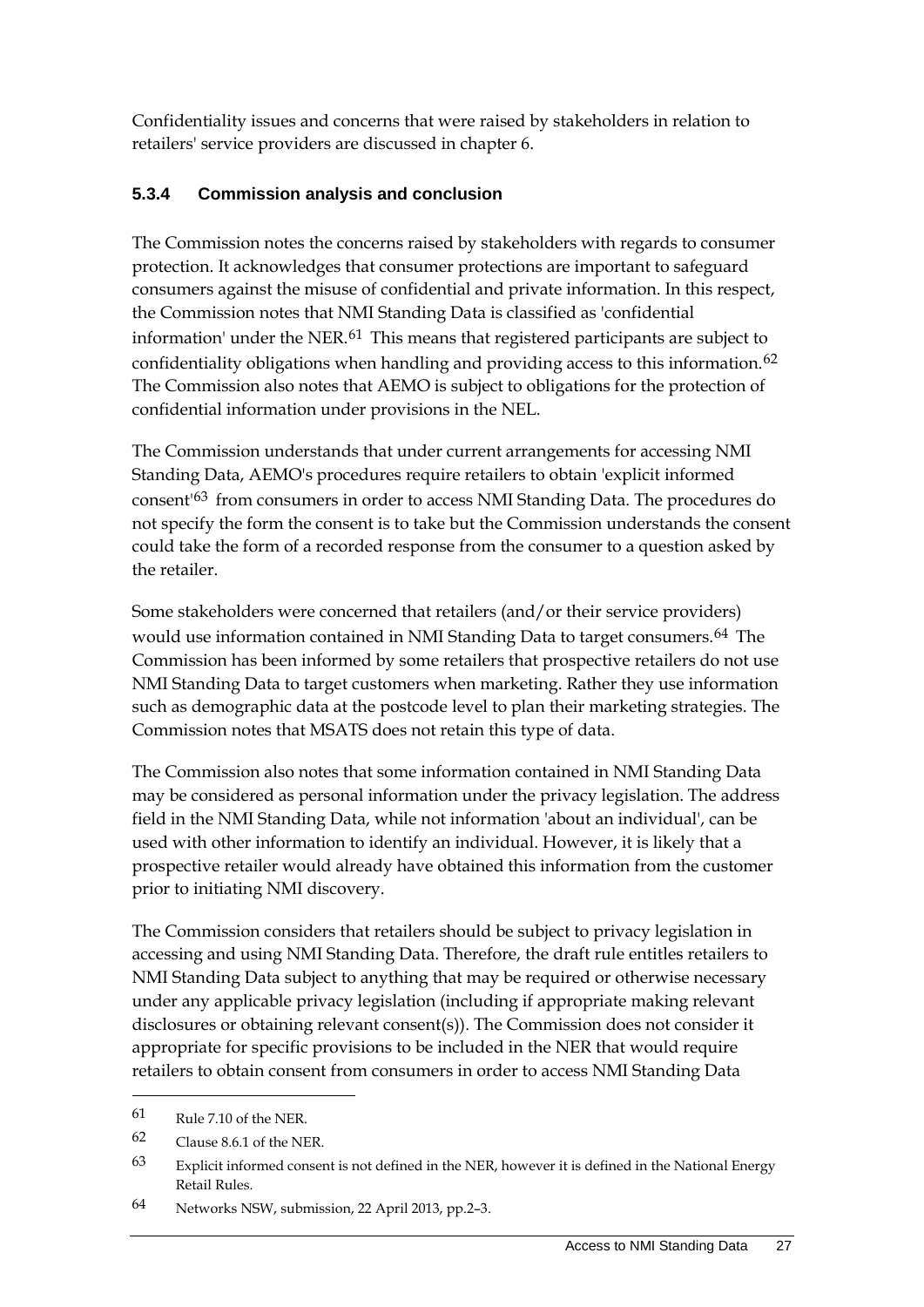provided that retailers are required to comply with any applicable privacy legislation before accessing the data. This is because consumer consent requirements for collection and disclosure of personal information are contained within privacy legislation.

The Commission considers that the benefits of this approach are that:

- to the extent that NMI Standing Data is 'personal information', retailers will be required to comply with privacy legislation;
- there is limited implementation costs on retailers as they should already have processes in place that enables them to comply with privacy laws, the NER's confidentiality obligations and AEMO's consent requirements; and
- if privacy law changes, then the NER provisions would still be relevant.

The draft rule is also consistent with the provisions under which distribution network service providers (DNSPs) treat NMI Standing Data. That is, in providing NMI Standing Data to AEMO under clause 3.13.12(f) of the NER, DNSPs are to ensure that they meet any relevant requirements under privacy legislation.

The draft rule also makes amendment to rule 7.10 of the NER that clarifies that information included under a scheme for an NMI Standing Data schedule as referred to in clause 3.13.12A of the NER, is classified as 'confidential information' under the NER. The Commission considers that this amendment is required for clarity and improving transparency and consistency in the NER with regards to confidential information.

The Commission's consideration on confidentiality concerns with respect to retailers' service providers is discussed in chapter 6.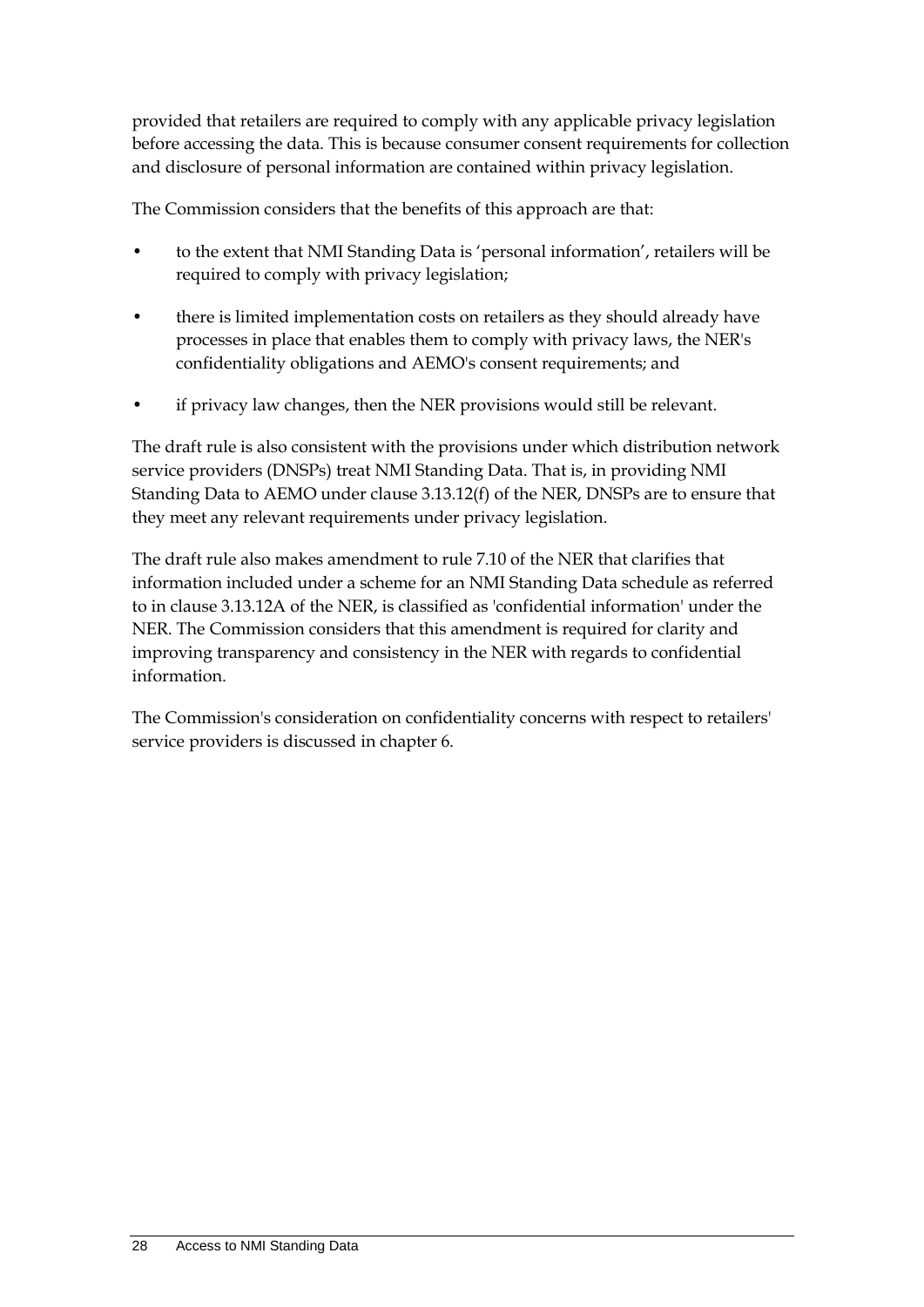### <span id="page-34-0"></span>**6 Retailer service providers accessing NMI Standing Data**

This chapter discusses retailer service providers accessing NMI Standing Data. It outlines the current arrangements for retailer service providers to access NMI Standing Data, the proponent's and stakeholders' view on formalising these arrangements in the proposed rule change and the Commission's analysis and conclusion. The Commission notes that access to NMI Standing Data by third parties acting on their own behalf or on behalf of consumers will be addressed in a separate rule change arising from the AEMC's Power of Choice review.

#### <span id="page-34-1"></span>**6.1 Current arrangements**

It is standard practice for businesses to use service providers including contractors and agents. This is the case for retailers and other registered participants, who often use contractors and service providers in the delivery of electricity services to consumers. These commercial arrangements are made on a contractual basis outside the NER and do not affect the responsibility of the retailer to meet its obligations under the NER.

#### <span id="page-34-2"></span>**6.2 Rule proponent's view**

-

As outlined in chapters 1 and 5, EA is concerned that the existing provisions in the NER are ambiguous and may be inconsistent regarding retailers' (and their authorised service providers') ability to access NMI Standing Data.<sup>[65](#page-34-3)</sup> EA indicated that the AER's compliance bulletin has resulted in industry uncertainty in whether retailers' authorised service providers are able to undertake certain activities/services under contract on behalf of a retailer.

EA submitted that it is common industry practice for retailers to engage service providers to market to customers, and as part of that engagement provide access to MSATS for the purposes of conducting NMI discoveries to enable accurate quoting to customers. This practice is particularly critical in Victoria where the number of available network tariffs will increase with the introduction of flexible pricing under the Advanced Meter Infrastructure (AMI) program. EA submitted that will be greater reliance on access to MSATS in order for retailers and their service providers to provide accurate pricing as other jurisdictions move to roll out AMI tariffs.<sup>[66](#page-34-4)</sup>

EA also submitted that it is widespread industry practice for retailers to engage service providers to provide back office functions, which may require access to MSATS. It submitted that it is critical for such retailers to be able to maintain MSATS access for their contracted back office providers for effective operation of their businesses and providing services to their customers.[67](#page-34-5)

<span id="page-34-3"></span><sup>65</sup> EnergyAustralia rule change request to the AEMC, EA, 15 November 2012.

<span id="page-34-4"></span><sup>66</sup> EnergyAustralia rule change request to the AEMC, EA, 15 November 2012, p.2.

<span id="page-34-5"></span><sup>67</sup> EnergyAustralia rule change request to the AEMC, EA, 15 November 2012, p.3.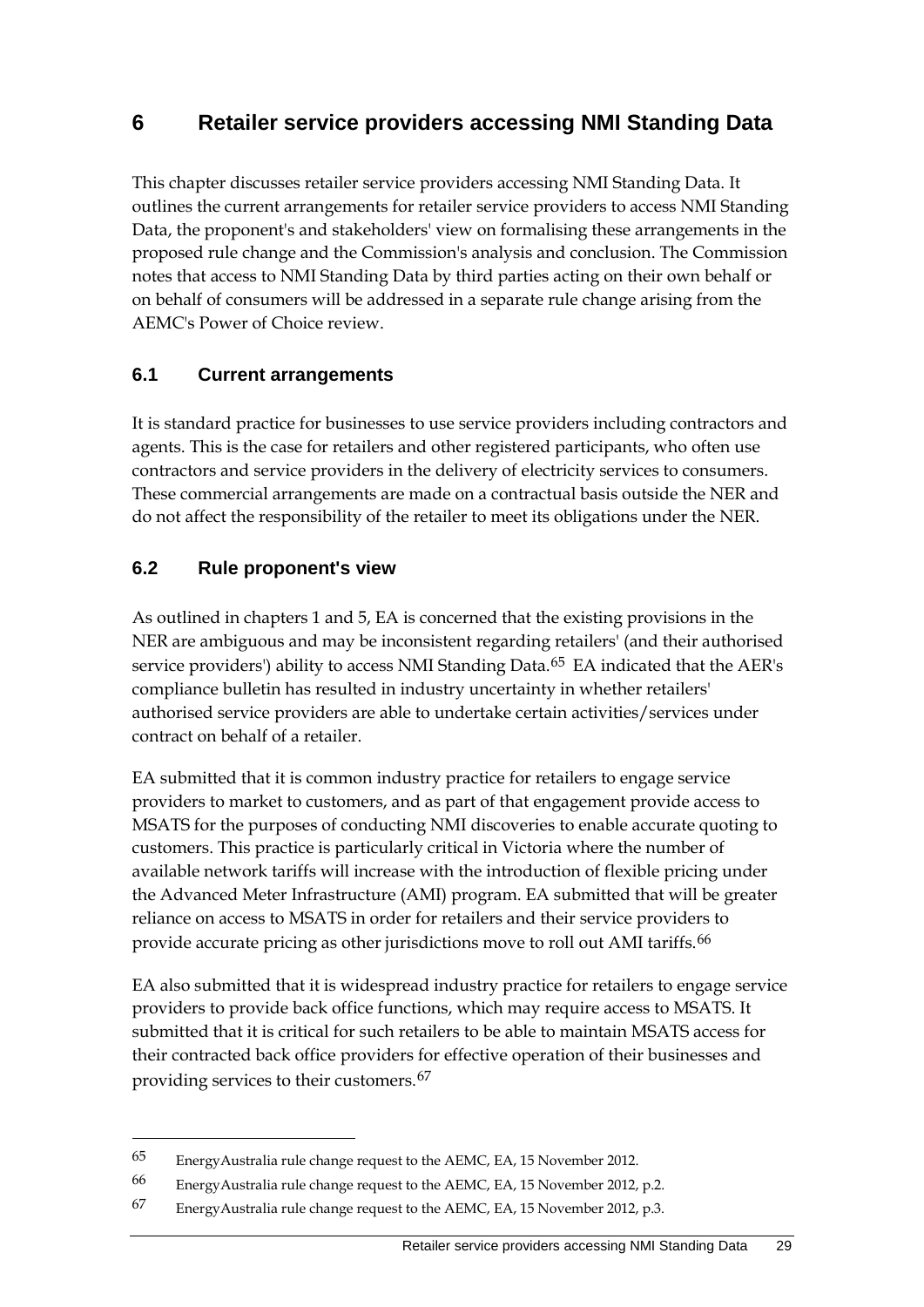EA noted that until the AER's compliance bulletin it was assumed that the lack of an express provision preventing MSATS access to retailers' service providers, coupled with provisions in AEMO's MSATS introduction guide implied approval for retailers' service providers to access MSATS. It submitted that based on this understanding, the practice of providing MSATS access to service providers under strict compliance undertakings has become common place and underpins the business model of many retailers.[68](#page-35-1)

EA further submitted that as its rule change proposal seeks to reinforce the existing industry practice of using authorised service providers, the overwhelming benefit of the proposed rule change comes in the form of avoided costs arising from retailers changing their business models resulting from the AER's interpretation of the NER. It submitted that should the proposed rule change be rejected then this will have a detrimental impact on competition and choice in the market as a result of consumers being unable to access relevant information.<sup>[69](#page-35-2)</sup>

#### <span id="page-35-0"></span>**6.3 Stakeholders' views**

Retailer submissions to the consultation paper were supportive of the proposed amendments to the NER that will provide clarity and certainty for retailers' service providers accessing NMI Standing Data.<sup>[70](#page-35-3)</sup> This is particularly where the retailers' business models rely on using authorised service providers for the delivery of efficient energy services to consumers. Retailers submitted that through their contractual arrangements with their authorised service providers they are able to assume the compliance risks associated with any misconduct on the part of the third party. As such, retailers argued because they are liable for any breaches of confidentiality,  $71$  it will always be in their interests to mitigate to the extent possible those risks through their commercial arrangements with these third parties and to actively monitor the third parties compliance with the retailers' obligations.[72](#page-35-5)

Several stakeholders raised concerns with regards to third party access and consumer protection. The Consumer Action Law Centre (Consumer Action) was particularly concerned that third parties entering the marketplace would not be required to abide by energy consumer protections, such as the NECF. It submitted that without direct obligations to do so, the misuse or misrepresentation of data by third parties may be much more difficult to address. Consumer Action recommended that the AEMC: should consider the practical difficulties associated with ensuring third parties acting on behalf of retailers comply with energy market rules; and before proceeding with

<span id="page-35-1"></span><sup>68</sup> EnergyAustralia rule change request to the AEMC, EA, 15 November 2012, p.3.

<span id="page-35-2"></span><sup>69</sup> EnergyAustralia rule change request to the AEMC, EA, 15 November 2012, p.4.

<span id="page-35-3"></span><sup>70</sup> AGL, submission, 24 April 2013, p.1; Alinta Energy, submission, 26 April 2013, pp.1–2; Australian Power & Gas, submission, 24 April 2013, p.1; Energy Retailers Association of Australia, ERAA, submission, 26 April 2013, p.1; Lumo Energy, submission, 26 April 2013, p.1; Momentum Energy, submission, 26 April 2013, p.1; Origin Energy, submission, 26 April 2013, p.1; Red Energy, submission, 26 April 2013, p.1; and Simply Energy, submission, 26 April 2013, p.1.

<span id="page-35-4"></span><sup>71</sup> Under the NECF, the NER and the Australian Consumer Law.

<span id="page-35-5"></span><sup>72</sup> Issues raised in submissions are summarised in Appendix A.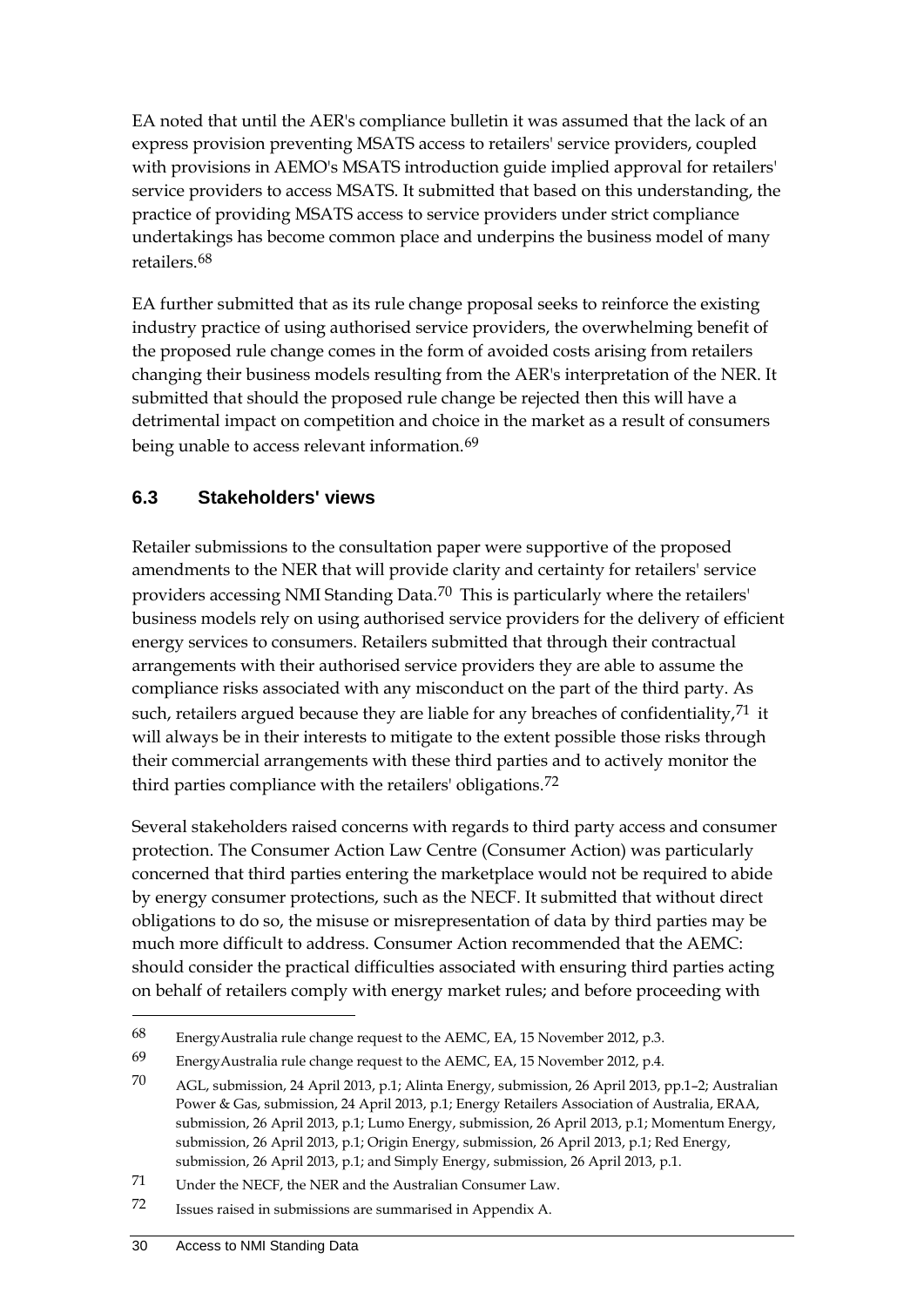this rule change, it should consider amending the NECF so that it governs third parties providing energy services.[73](#page-36-1)

Networks NSW submitted that third parties accessing NMI Standing Data should be appropriately authorised (such as by explicit informed consent of the customer), accredited and registered with AEMO and that sufficient safeguards relating to both confidentiality and privacy are established.<sup>[74](#page-36-2)</sup>

Bid Energy submitted that the AEMC should consider extending the scope of the proposed rule change to include consumer third party service providers. It considers that providing NMI Standing Data access to such parties would simplify existing processes whereby these parties currently source customer data from individual retailers and distributors.[75](#page-36-3)

In its submission, United Energy suggested that the exceptions in the NER that apply to the treatment of confidential information by registered participants be extended to cover service providers of the registered participant. This, it considers would avoid doubt and ensure consistency with AEMO's MSATS introduction guideline.[76](#page-36-4)

### <span id="page-36-0"></span>**6.4 Commission analysis and conclusion**

#### **6.4.1 Actions of service providers**

As, noted in chapter 5, the Commission considers that access to certain information is a key condition for facilitating efficient electricity market outcomes. Hence, regulatory frameworks should provide transparency and certainty of the conditions that apply for accessing information and the type of information that can be accessed. This is so that parties are able to undertake their relevant market functions and provide the appropriate services on behalf of consumers. Clarity of the NER provisions and obligations also ensures that any unnecessary compliance risks and costs to parties are avoided.

It is common industry practice for retailers to use authorised service providers for the delivery of electricity services to consumers. In performing these functions, the retailer's service provider is acting on behalf of the retailer under contract to fulfil certain of the retailer's market obligations in the sale and supply of electricity. It is under these circumstances that the retailer's service provider requires access to NMI Standing Data to facilitate customer acquisition, transfer and billing activities.

The Commission is of the view that service providers include agents of the retailer as well as other persons that provide services to the retailer.

<span id="page-36-1"></span><sup>73</sup> The Consumer Action Law Centre, Consumer Action, submission, 26 April 2013, p.3.

<span id="page-36-2"></span><sup>74</sup> Networks NSW, submission, 22 April 2013, p.5.

<span id="page-36-3"></span><sup>75</sup> Bid Energy, submission, 16 March 2013, p.1.

<span id="page-36-4"></span><sup>76</sup> United Energy, submission, 26 April 2013, p.3.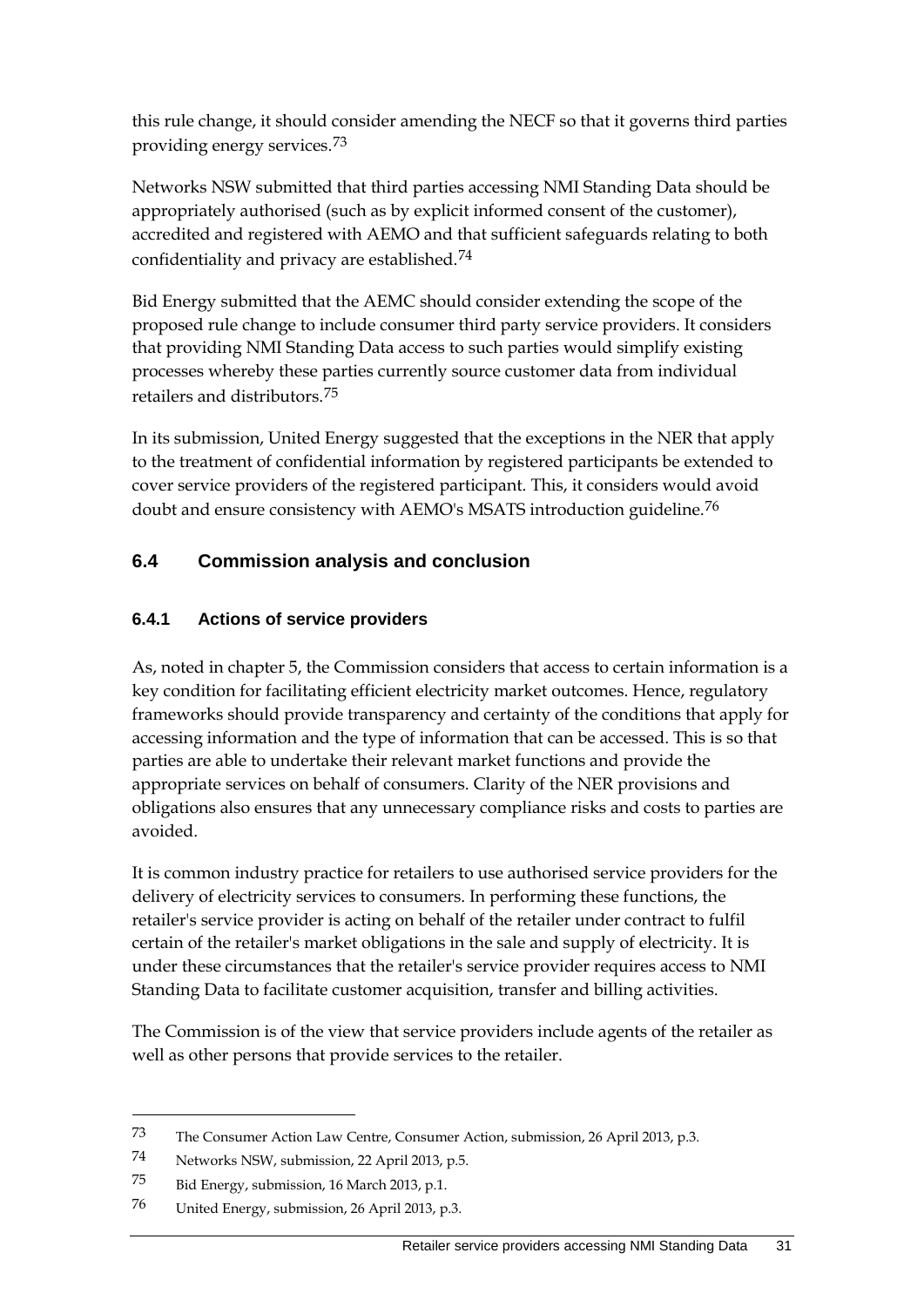#### **6.4.2 Confidentiality provisions**

As discussed in chapter 5, information related to NMI Standing Data is classified as confidential information under the NER.[77](#page-37-0) This means that registered participants are subject to confidentiality obligations when handling and providing access to this information.[78](#page-37-1) The Commission notes that the AER considered that market participants by providing their service providers with passwords to MSATS and thereby access to NMI Standing Data may not be complying with their confidentiality obligations under the NER.[79](#page-37-2)

The Commission notes that under the current provisions of the NER registered participants are subject to confidentiality obligations when handling and providing access to information that is classified as confidential under the NER.[80](#page-37-3) There are also provisions in the NER that provide exceptions to these confidentiality obligations that allow disclosure of confidential information to third parties.<sup>[81](#page-37-4)</sup> This includes disclosure of confidential information to an employee and advisers (including legal, other professional, auditor and other consultants) of a registered participant.[82](#page-37-5)

The Commission considers that the current exception provisions under clause 8.6.2(b) of the NER, would not allow retailers to disclose NMI Standing Data to their service providers in connection with the sale of electricity. The Commission does not consider that a service provider in providing these services is providing 'advice' to the retailer which is a condition of disclosure under the exemption in clause 8.6.2(b) of the NER.

However, for the reasons discussed above, the Commission considers that it would be appropriate to authorise retailers to disclose NMI Standing Data to service providers. The draft rule sets out a new clause 8.6.2(b1) which adds an exemption to the confidentiality obligations under the NER that allows retailers to disclose NMI Standing Data to their service providers. The draft rule also makes minor amendment to clause 8.6.3 of the NER as a consequence of the amendment to clause 8.6.2(b).

By allowing this exemption for retailer's service providers, the Commission considers that the compliance risk faced by retailers in relation to the AER's compliance bulletin should be removed. It will also mean that retailers will not be required to change their business model in order to comply with the NER, and therefore will avoid any associated costs which would ultimately be passed onto the consumer.

In response to Bid Energy's suggestion that the scope of the rule change should be extended to include consumer third party service providers, the Commission notes that this is matter is subject to the broader energy market reform proposal. The Commission

<span id="page-37-0"></span><sup>77</sup> Rule 7.10 of the NER.

<span id="page-37-1"></span><sup>78</sup> Clause 8.6.1 of the NER.

<span id="page-37-2"></span><sup>79</sup> AER, 2012, Compliance Bulletin No. 8: Confidentiality requirements for energy, metering and NMI Standing Data, p.9.

<span id="page-37-3"></span><sup>80</sup> Clause 8.6.1 of the NER.

<span id="page-37-4"></span><sup>81</sup> Clause 8.6.2 of the NER.

<span id="page-37-5"></span><sup>82</sup> Clause 8.6.2(b) of the NER.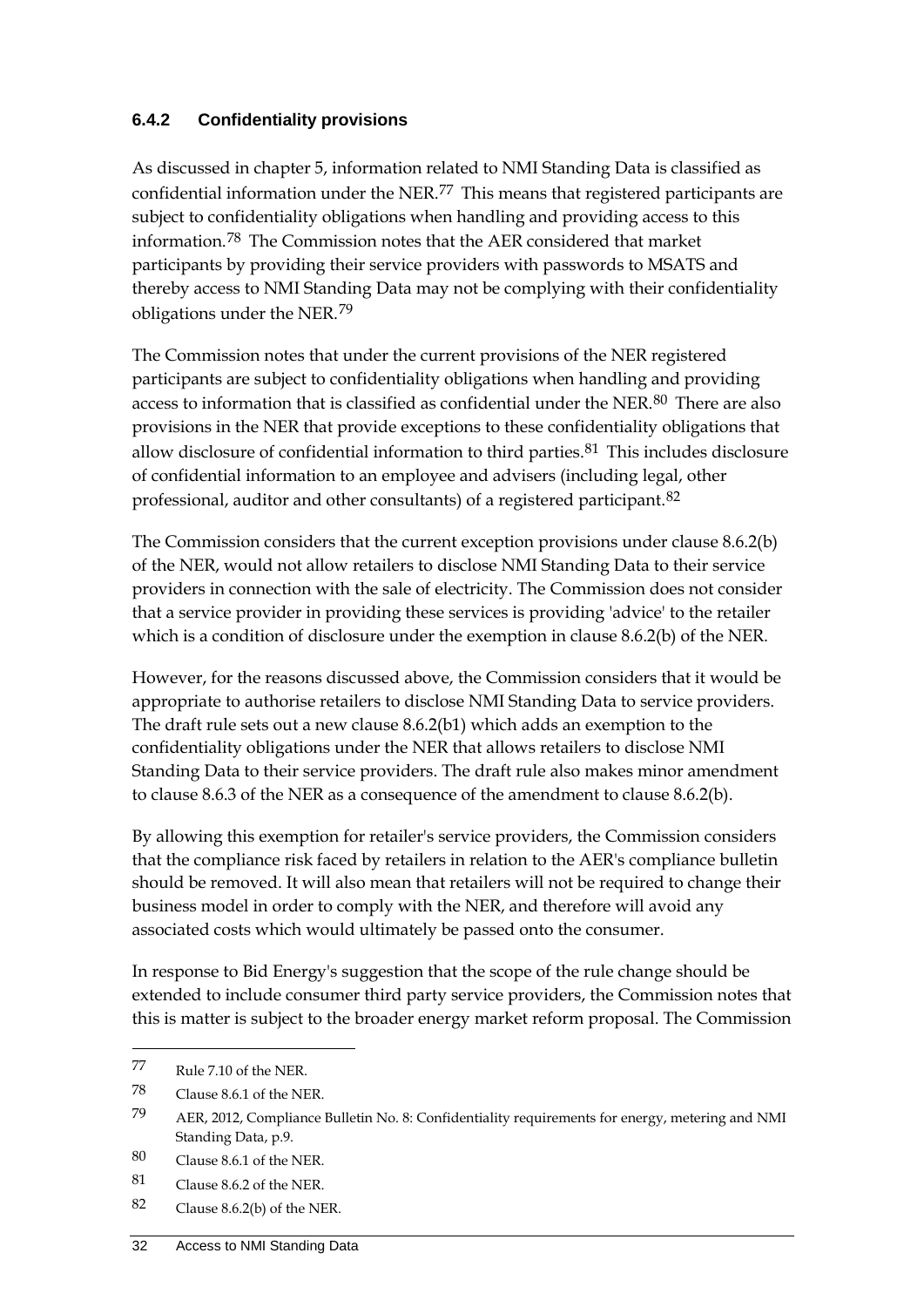notes this issue will be considered through the SCER AEMC PoC review proposed rule change request regarding amendments to the NER for consumer (and their service providers) access to energy and metering (consumption) data<sup>[83](#page-38-0)</sup> and the proposed SCER consideration of the NECF to establish a framework governing non-retailers and regulated network services who provide energy services to residential and small business consumers.[84](#page-38-1).

<span id="page-38-0"></span><sup>83</sup> Australian Energy Market Commission, Power of Choice review - giving consumers options in the way they use electricity, final report, AEMC, 30 November 2012, Chapter 3.

<span id="page-38-1"></span><sup>84</sup> Australian Energy Market Commission, Power of Choice review - giving consumers options in the way they use electricity, final report, AEMC, 30 November 2012, pp.39-46.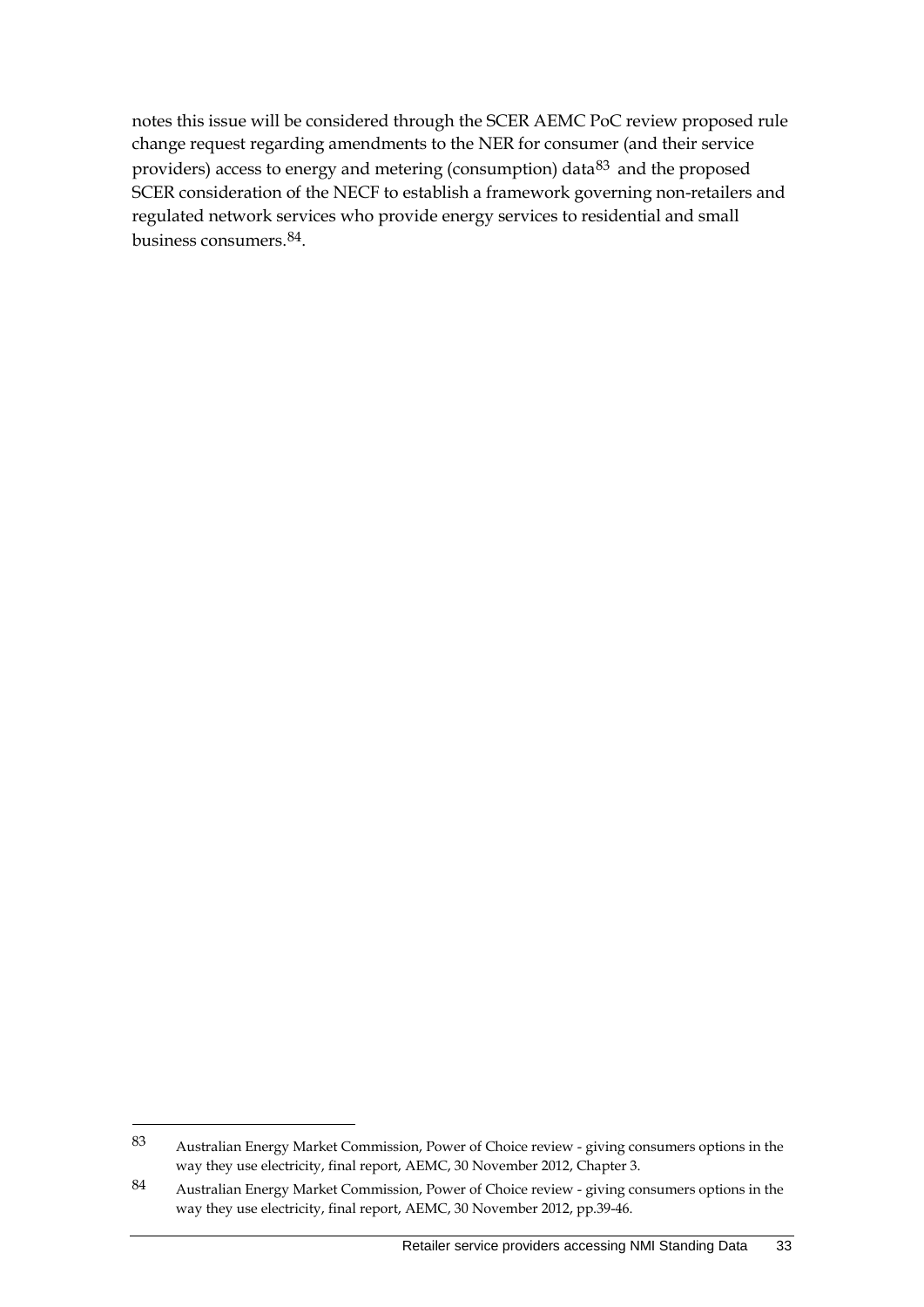## <span id="page-39-0"></span>**Abbreviations**

| ACL              | <b>Australian Consumer Law</b>                       |
|------------------|------------------------------------------------------|
| <b>AEMO</b>      | Australian Energy Market Operator                    |
| <b>AEMC</b>      | <b>Australian Energy Market Commission</b>           |
| <b>AER</b>       | Australian Energy Regulator                          |
| B <sub>2</sub> B | <b>Business to Business</b>                          |
| <b>CATS</b>      | <b>Consumer Administration and Transfer Solution</b> |
| Commission       | See AMEC                                             |
| <b>DNSP</b>      | distribution network service provider                |
| <b>DSP</b>       | demand side participation                            |
| EA               | EnergyAustralia                                      |
| <b>FRMP</b>      | financially responsible market participant           |
| <b>MDM</b>       | Metering Data Management System                      |
| <b>MSATS</b>     | Market Settlement and Transfer Solution              |
| <b>NECF</b>      | National Energy Customer Framework                   |
| <b>NEL</b>       | National Electricity Law                             |
| NEM              | National Energy Market                               |
| <b>NEO</b>       | National Electricity Objective                       |
| <b>NER</b>       | National Electricity Rules                           |
| <b>NERL</b>      | National Energy Retail Law                           |
| <b>NMI</b>       | National Metering Identifier                         |
| PoC              | Power of Choice                                      |
| RoLR             | <b>Retailer of Last Resort</b>                       |
| <b>SCER</b>      | Standing Council on Energy and Resources             |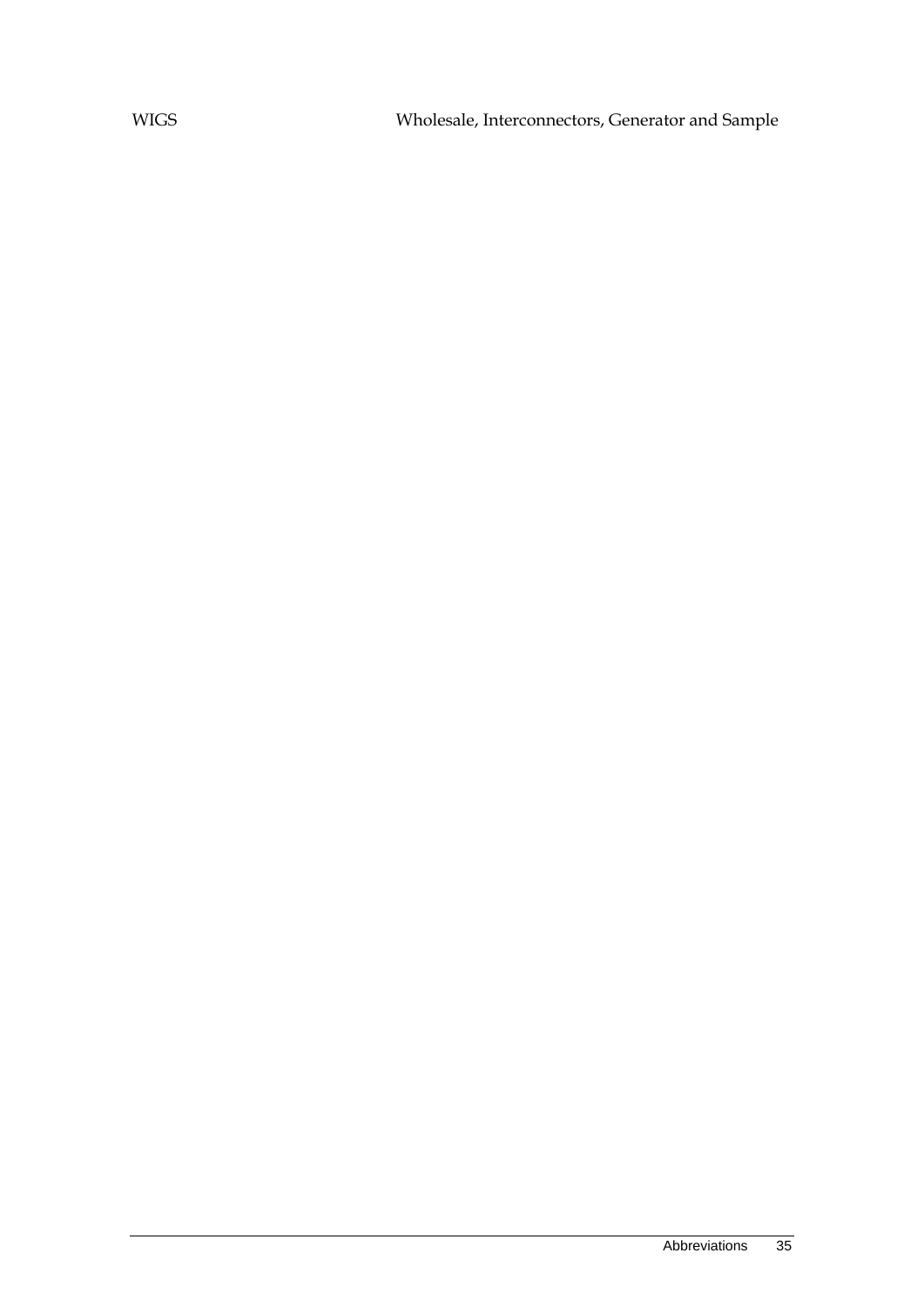# **A Summary of issues raised in submissions**

<span id="page-41-0"></span>

| <b>Stakeholder</b> | <b>Issue</b>                                                                                                                                                                                                                                                                                                                                                                                                                                                                                                                                                                                                                                                                                                                                                                                                                                                                                                                                                                                                                                                                                                              | <b>AEMC Response</b>                                                                                                                                                                                                                                                 |
|--------------------|---------------------------------------------------------------------------------------------------------------------------------------------------------------------------------------------------------------------------------------------------------------------------------------------------------------------------------------------------------------------------------------------------------------------------------------------------------------------------------------------------------------------------------------------------------------------------------------------------------------------------------------------------------------------------------------------------------------------------------------------------------------------------------------------------------------------------------------------------------------------------------------------------------------------------------------------------------------------------------------------------------------------------------------------------------------------------------------------------------------------------|----------------------------------------------------------------------------------------------------------------------------------------------------------------------------------------------------------------------------------------------------------------------|
| <b>AGL</b>         | AGL supports the rule change proposal. It considered that amendment to the<br>rules will promote clarity and enable retailer service providers to access NMI<br>Standing Data. This is for the purposes of customer acquisition, billing,<br>settlements, and customer transfers. It noted that as part of normal business<br>practices, retailers may engage a range of third party service providers to<br>conduct and complete sales processes.<br>AGL submitted that if access was removed it may have a major impact on<br>retailers' sales process. NMI Standing Data is used to ensure that a retailer can<br>efficient quote a customer with correct rate and correct terms and conditions. It<br>considered that for quoting purposes, at a minimum access to NMI Standing<br>Data and the relevant data elements is required. This is because there is a<br>need to verify customers NMI Standing Data to correctly identify a customer's<br>address and NMI to ensure transfers and consumer is linked to the correct<br>premises.<br>AGL noted that were access to NMI Standing Data was to be removed, there | The Commission notes AGL's support for the<br>proposed rule change.<br>The Commission considers that the draft rule will<br>provide clarity in the NER with respect to<br>retailers, their service providers and entitlement<br>and disclosure of NMI Standing Data. |
|                    | would likely to be an increase in erroneous transfers and misquoting of<br>customers parallel with an increase in customer and ombudsman complaints.                                                                                                                                                                                                                                                                                                                                                                                                                                                                                                                                                                                                                                                                                                                                                                                                                                                                                                                                                                      |                                                                                                                                                                                                                                                                      |
| Alinta Energy      | Alinta Energy (Alinta) supports the rule change proposal. It supported the need<br>to address any ambiguity that exists within the NER around access to NMI<br>Standing Data.                                                                                                                                                                                                                                                                                                                                                                                                                                                                                                                                                                                                                                                                                                                                                                                                                                                                                                                                             | The Commission notes Alinta's support for the<br>proposed rule change.<br>The Commission considers that the draft rule will                                                                                                                                          |
|                    | Alinta submitted that it has in place contractual arrangements with a leading<br>energy industry outsourced service provider who provides a number of<br>generally required retail services. It noted that while service providers of<br>retailers are not directly licensed or authorised under regulatory frameworks,<br>their conduct is still subject to the same standards and requirements as<br>prescribed in jurisdictional customer protection regulations, the Australian                                                                                                                                                                                                                                                                                                                                                                                                                                                                                                                                                                                                                                       | provide clarity in the NER with respect to<br>retailers, their service providers and entitlement<br>and disclosure of NMI Standing Data.<br>The Commission notes Alinta's views on the legal<br>principle of agency that retailers are liable for                    |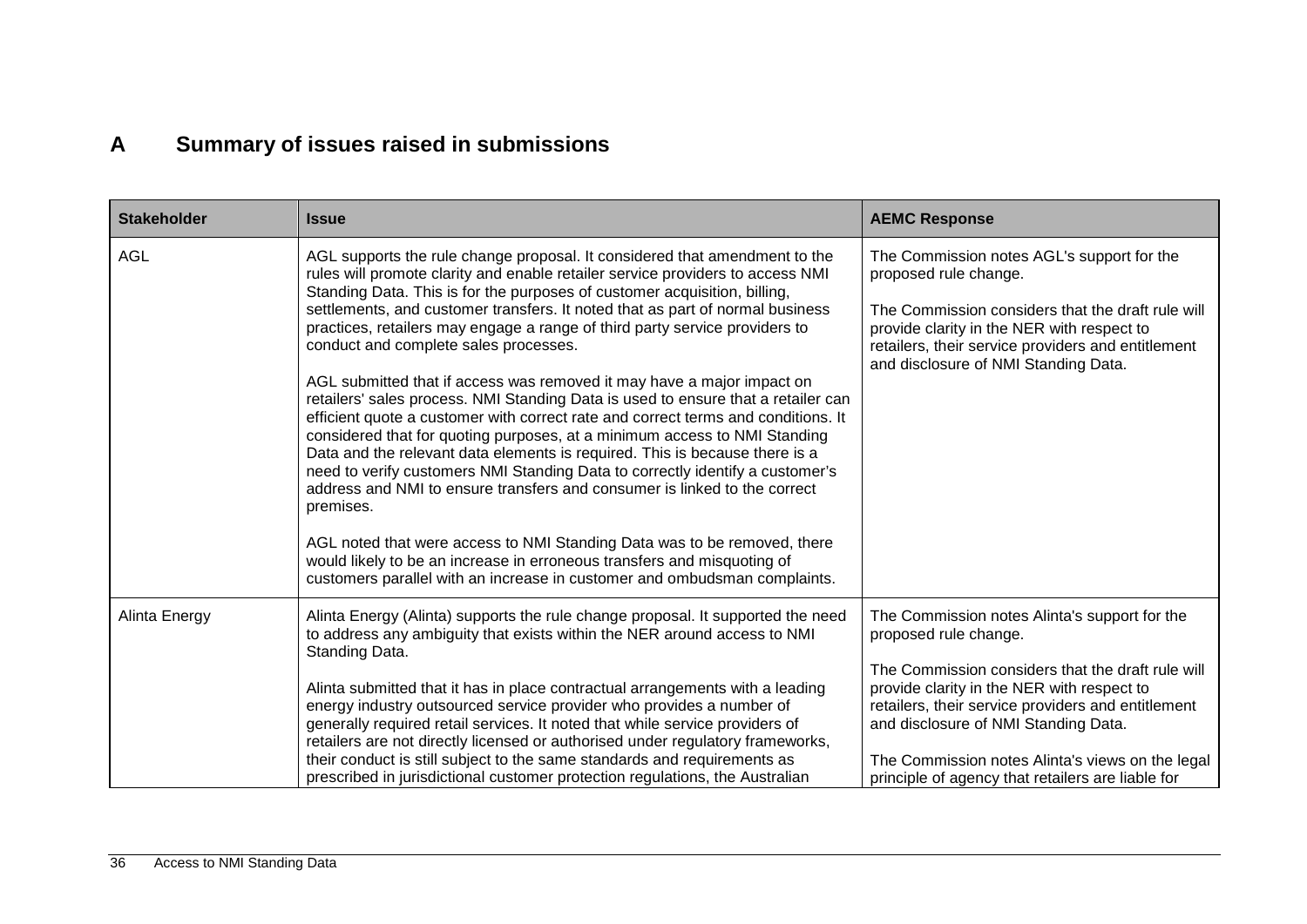| <b>Stakeholder</b>                | <b>Issue</b>                                                                                                                                                                                                                                                                                                                                                                                                                                                                                                                                                                                                                                                                                                                                                                                                                                                                                                                                                                                                                                                                                                                                                                                                                                                                                                                                                                                                                                                                                                                                                                                                                                                                                                                                                                                                                                | <b>AEMC Response</b>                                                                                                                                                                                                                                                                                                                                                                                                                                                                                                                                                                                                                                                        |
|-----------------------------------|---------------------------------------------------------------------------------------------------------------------------------------------------------------------------------------------------------------------------------------------------------------------------------------------------------------------------------------------------------------------------------------------------------------------------------------------------------------------------------------------------------------------------------------------------------------------------------------------------------------------------------------------------------------------------------------------------------------------------------------------------------------------------------------------------------------------------------------------------------------------------------------------------------------------------------------------------------------------------------------------------------------------------------------------------------------------------------------------------------------------------------------------------------------------------------------------------------------------------------------------------------------------------------------------------------------------------------------------------------------------------------------------------------------------------------------------------------------------------------------------------------------------------------------------------------------------------------------------------------------------------------------------------------------------------------------------------------------------------------------------------------------------------------------------------------------------------------------------|-----------------------------------------------------------------------------------------------------------------------------------------------------------------------------------------------------------------------------------------------------------------------------------------------------------------------------------------------------------------------------------------------------------------------------------------------------------------------------------------------------------------------------------------------------------------------------------------------------------------------------------------------------------------------------|
|                                   | Consumer Law (ACL) and potentially the National Energy Customer<br>Framework (NECF). This requirement is based on the legal principle of agency,<br>which prescribes that a principal will be liable for the actions of its service<br>provider as long as the service provider acts within the scope of the agency<br>agreement.<br>Alinta noted the recommendations of the Power of choice review and<br>considered that the success of a number of customer choice energy efficiency<br>programs hinge on the ability of service providers ability to access consumer<br>data, including NMI Standing Data.                                                                                                                                                                                                                                                                                                                                                                                                                                                                                                                                                                                                                                                                                                                                                                                                                                                                                                                                                                                                                                                                                                                                                                                                                              | actions undertaken by their service providers.<br>With respect to consumer protection, the<br>Commission considers that the draft rule<br>addresses this issue by making access to NMI<br>Standing Data by retailers subject to the<br>requirements of any applicable privacy<br>legislation.                                                                                                                                                                                                                                                                                                                                                                               |
| <b>Australian Power &amp; Gas</b> | Australian Power & Gas (APG) supports the rule change proposal. It<br>considered that the rule change proposal is consistent with the NEO as it will<br>create regulatory certainty for market participants. This is important as the NER<br>informs stakeholders of their rights and compliance obligations and effects the<br>commercial decisions made by market participants. It also submitted that the<br>rule change proposal contributes to the NEO with respect to price by ensuring<br>that retailers are not required to make significant changes to their existing<br>business models to maintain the same level of service provided to consumers<br>at present. Loss of a retailer resulting from financial instability caused by<br>changes to their existing business model, or the imposition of significant costs<br>would have a damaging effect on market competition and electricity prices.<br>APG submitted that for the minimum information required for retailers to fulfil<br>their market responsibilities in relation to sale and supply of electricity, they<br>require access to the data contained in NMI Standing Data and otherwise<br>provided through MSATS. A retailer requires information in relation to the<br>applicable network tariff to accurately bill a customer, and engage with the<br>customer on potential tariff changes. Further, to comply with their obligations on<br>the classification of customers based on consumption bands, retailers are<br>required to have access to this information both at the acquisition stage and<br>during the life of a consumer's contract. Physical location and other information<br>about a metering installation is required for a retailer to engage with a<br>consumer on upgrades to an installation (through the distributor) or a change of | The Commission notes APG's support for the<br>proposed rule change.<br>The Commission considers that the draft rule will<br>provide clarity in the NER with respect to<br>retailers, their service providers and entitlement<br>and disclosure of NMI Standing Data.<br>The Commission notes APG's views on the legal<br>principle of agency that retailers are liable for<br>actions undertaken by their service providers.<br>With respect to consumer protection, the<br>Commission considers that the draft rule<br>addresses this issue by making access to NMI<br>Standing Data by retailers subject to the<br>requirements of any applicable privacy<br>legislation. |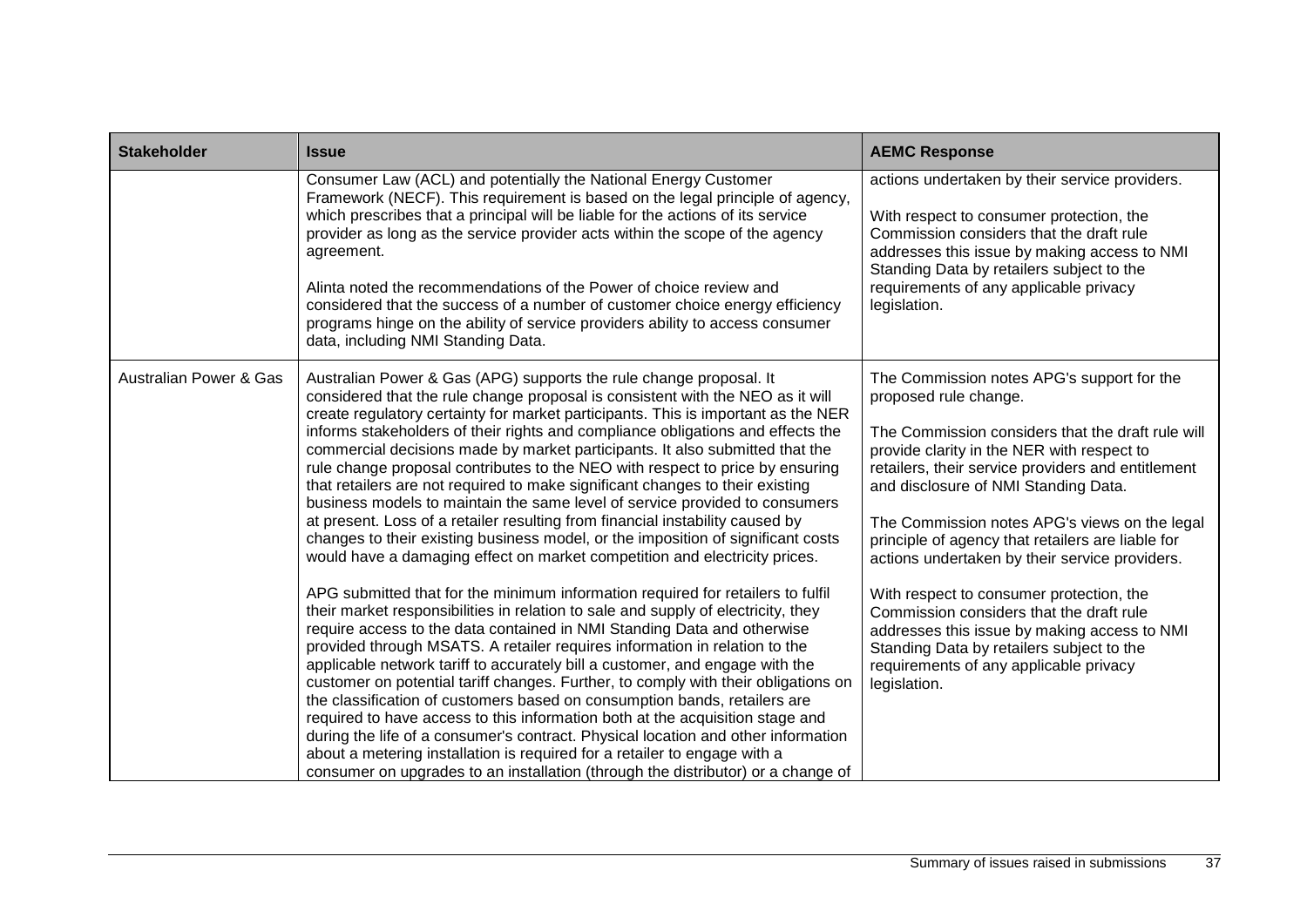| <b>Stakeholder</b> | <b>Issue</b>                                                                                                                                                                                                                                                                                                                                                                                                                                                                                                                                                                                                                                                            | <b>AEMC Response</b>                                                                                                                                                                                                                                                                                                                      |
|--------------------|-------------------------------------------------------------------------------------------------------------------------------------------------------------------------------------------------------------------------------------------------------------------------------------------------------------------------------------------------------------------------------------------------------------------------------------------------------------------------------------------------------------------------------------------------------------------------------------------------------------------------------------------------------------------------|-------------------------------------------------------------------------------------------------------------------------------------------------------------------------------------------------------------------------------------------------------------------------------------------------------------------------------------------|
|                    | supplier. Other uses of this information include transfer and network settlement<br>processes.                                                                                                                                                                                                                                                                                                                                                                                                                                                                                                                                                                          |                                                                                                                                                                                                                                                                                                                                           |
|                    | APG submitted that in undertaking consumer acquisitions, retailers access NMI<br>Standing Data to ensure that the customer meter is correctly identified and to<br>avoid errors of transfer, incorrect quoting of offers and errors in future billing.                                                                                                                                                                                                                                                                                                                                                                                                                  |                                                                                                                                                                                                                                                                                                                                           |
|                    | APG considered that the current wording in the NER is ambiguous and should<br>be clarified to more accurately reflect what retailers consider is the policy intent<br>of rule 7.7(a). It believes that the policy intent is that retailers with a possible<br>future financial interest in the NMI should be able to, through the NMI discovery<br>process, access the NMI Standing Data for the purposes of quoting. This is a<br>clear reference to clause 3.13.12 which contemplates access through the NMI<br>Standing Data schedule.                                                                                                                               |                                                                                                                                                                                                                                                                                                                                           |
|                    | With respect to consumer protection, APG submitted that third party providers<br>are independently required under privacy laws and confidentiality agreements<br>with their respective retailers to maintain the confidentiality of customer data,<br>including MNI Standing Data. It noted that retailers are liable for any breeches<br>under the NECF, the NER, the (ACL) and jurisdictional laws and regulations. It<br>submitted that retailers assume compliance risk and liabilities that may<br>eventuate through improper actions by contracted third party service providers.<br>APG considered that the AER's compliance bulletin highlighted that there are |                                                                                                                                                                                                                                                                                                                                           |
|                    | possible contrary interpretations of the rules and accordingly the NER should<br>be amended to create certainty.                                                                                                                                                                                                                                                                                                                                                                                                                                                                                                                                                        |                                                                                                                                                                                                                                                                                                                                           |
| <b>Bid Energy</b>  | Bid Energy does not support the rule change proposal. Bid Energy considered<br>that the proposed rule change be extended to include any customer appointed<br>service provider and not be solely directed to providing access to retailers'<br>service providers. In addition it considered that any such access must have the<br>explicit informed consent of the customer.<br>Bid Energy noted that the same information that is required by retailers is also                                                                                                                                                                                                        | The Commission notes the issues raised by Bid<br>Energy. The issue of consumer authorised<br>service providers and access to data will be<br>considered under the SCER Power of Choice<br>review rule change request and the proposed<br>SCER consideration of the NECF to establish a<br>framework governing non-retailers and regulated |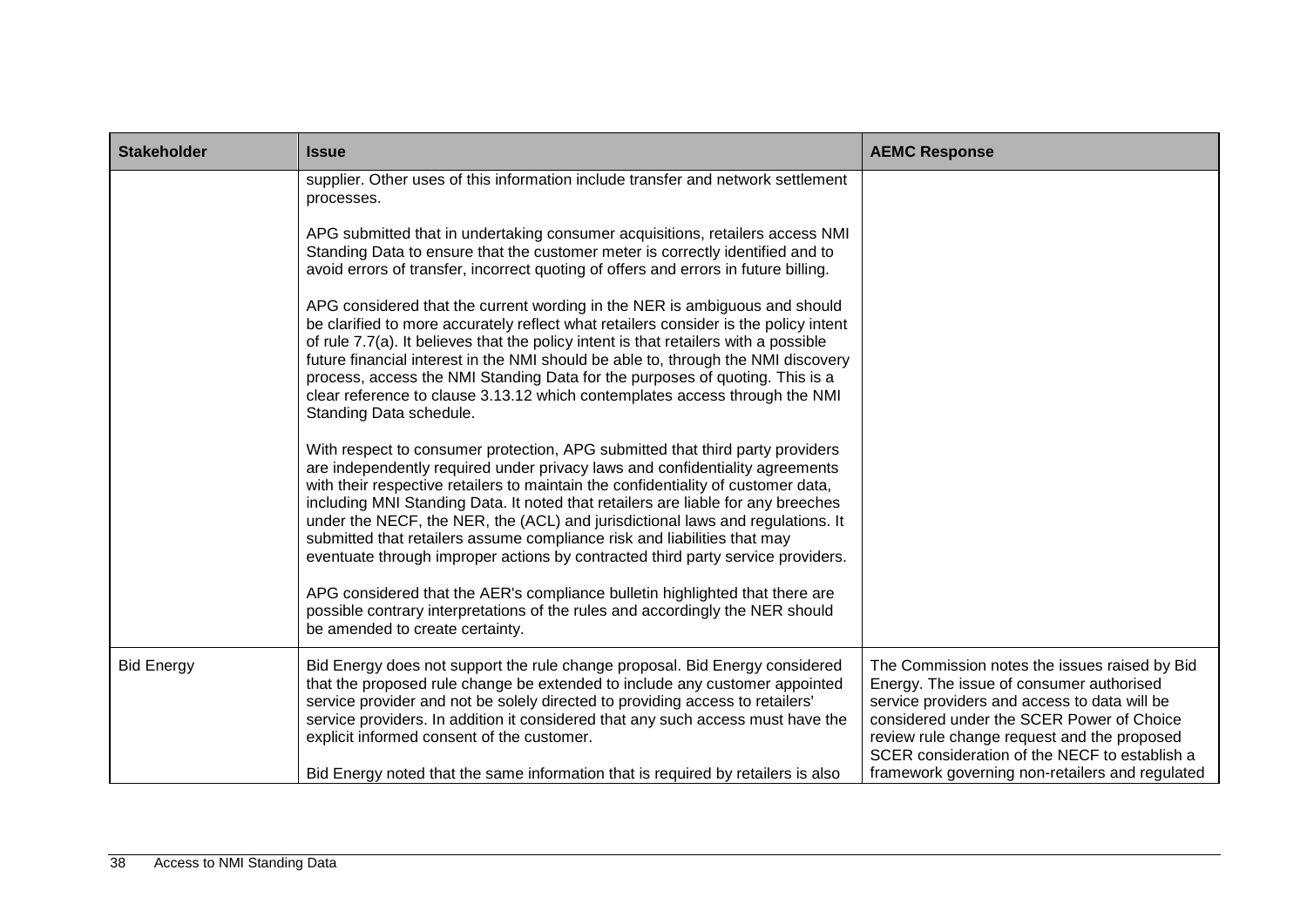| <b>Stakeholder</b>                   | <b>Issue</b>                                                                                                                                                                                                                                                                                                                                                                                                                                                                                                                                                                                                                                                                                                                                                                                                                                                                                                                                                                                                                                                                                                                                                                                                                                                                                                                                                                                                                                                                                                                                          | <b>AEMC Response</b>                                                                                                                                                                                                                                                                                                                                                                                                                                                                                                                                                                                                                                                                                                                      |
|--------------------------------------|-------------------------------------------------------------------------------------------------------------------------------------------------------------------------------------------------------------------------------------------------------------------------------------------------------------------------------------------------------------------------------------------------------------------------------------------------------------------------------------------------------------------------------------------------------------------------------------------------------------------------------------------------------------------------------------------------------------------------------------------------------------------------------------------------------------------------------------------------------------------------------------------------------------------------------------------------------------------------------------------------------------------------------------------------------------------------------------------------------------------------------------------------------------------------------------------------------------------------------------------------------------------------------------------------------------------------------------------------------------------------------------------------------------------------------------------------------------------------------------------------------------------------------------------------------|-------------------------------------------------------------------------------------------------------------------------------------------------------------------------------------------------------------------------------------------------------------------------------------------------------------------------------------------------------------------------------------------------------------------------------------------------------------------------------------------------------------------------------------------------------------------------------------------------------------------------------------------------------------------------------------------------------------------------------------------|
|                                      | required by consumer service providers for them to be able to source accurate<br>contract offers from retailers. It highlighted the responses it has had from<br>industry participants in order to illustrate how difficult it is to obtain information<br>on customer data.<br>Bid Energy considered that customer service providers should be provided<br>access to NMI Standing Data in order to simplify and standardise data<br>collection on behalf of consumers. It submitted that the proposed rule change<br>should be amended to support customer or customer appointed third party<br>access to MSATS creating a standard process for all interested parties rather<br>than a special process for some retailers.                                                                                                                                                                                                                                                                                                                                                                                                                                                                                                                                                                                                                                                                                                                                                                                                                          | network services who provide energy services to<br>residential and small business consumers.<br>With respect to consumer protection, the<br>Commission considers that the draft rule<br>addresses this issue by making access to NMI<br>Standing Data by retailers subject to the<br>requirements of any applicable privacy<br>legislation.                                                                                                                                                                                                                                                                                                                                                                                               |
| <b>Consumer Action Law</b><br>Centre | The Consumer Action Law Centre (Consumer Action) does not support the rule<br>change proposal. Consumer Action was concerned that some aspects of<br>energy market reform are proceeding without the consumer protections<br>required to ensure the efficacy of those reforms. It considered that the<br>consumer protections that apply to third parties are not on a par with those that<br>apply to registered market participants such as retailers.<br>Consumer Action submitted that it is essential it is made clear what role retailer<br>service providers will play in the market, what reason they or the non-financially<br>responsible retailer will need this information (or any other information) to fulfil<br>their function and that it is in long-term interests of consumers.<br>Consumer Action noted that under the National Energy Retail Law and the<br>Energy Retail Code in Victoria, any service provider operating on the retailer's<br>behalf must abide by the regulations and that ultimately the retailer is<br>responsible for the relationship with the customer. Despite this, Consumer<br>Action was concerned about both the incentives on third parties to comply with<br>consumer protections, and the ability of retailers to ensure its third parties<br>comply with those protections (that is, as evidenced by door-to-door marketing).<br>It recommended that any party accessing data from the NMI be subject to the<br>full suite of consumer protections available under energy specific legislation. | The Commission notes the concerns raised by<br>Consumer Action with respect to consumer<br>protection. The Commission considers that the<br>draft rule addresses these concerns by making<br>access to NMI Standing Data subject to the<br>requirements of any applicable privacy<br>legislation.<br>With respect to Consumer Action's<br>recommendation of the AEMC amending the<br>NECF, the Commission considers that this is<br>beyond the scope of this rule change. The<br>Commission notes that the proposed SCER<br>consideration of the NECF is aimed at<br>establishing a framework that governs<br>non-retailers and regulated network services who<br>provide energy services to residential and small<br>business consumers. |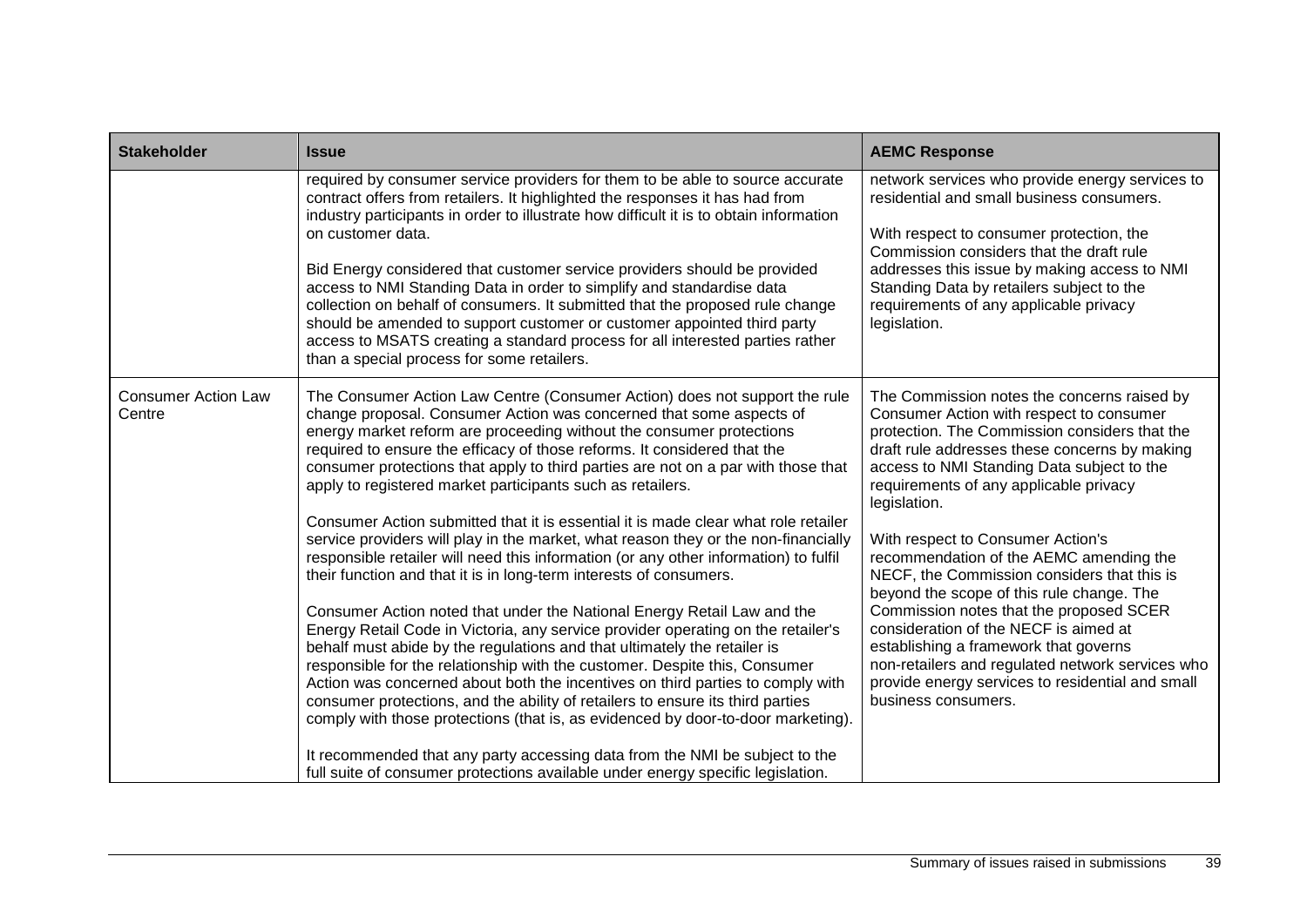| <b>Stakeholder</b> | <b>Issue</b>                                                                                                                                                                                                                                                                                                                                                                                                                                                                                                                                                                                                                                                                                                                                                                                                                                                                                                                                                                                                                                                                                                                                                                                                                                                                                                                                                                                                                                                                                                                                                                                                                                                                                                                                                                                                                                                                                                                                                                                                                                                                                                                                                                                                                                                                                                                            | <b>AEMC Response</b>                                                                                                                                                                                                                                                                                                                                                                                                                                                                                                                                                                                      |
|--------------------|-----------------------------------------------------------------------------------------------------------------------------------------------------------------------------------------------------------------------------------------------------------------------------------------------------------------------------------------------------------------------------------------------------------------------------------------------------------------------------------------------------------------------------------------------------------------------------------------------------------------------------------------------------------------------------------------------------------------------------------------------------------------------------------------------------------------------------------------------------------------------------------------------------------------------------------------------------------------------------------------------------------------------------------------------------------------------------------------------------------------------------------------------------------------------------------------------------------------------------------------------------------------------------------------------------------------------------------------------------------------------------------------------------------------------------------------------------------------------------------------------------------------------------------------------------------------------------------------------------------------------------------------------------------------------------------------------------------------------------------------------------------------------------------------------------------------------------------------------------------------------------------------------------------------------------------------------------------------------------------------------------------------------------------------------------------------------------------------------------------------------------------------------------------------------------------------------------------------------------------------------------------------------------------------------------------------------------------------|-----------------------------------------------------------------------------------------------------------------------------------------------------------------------------------------------------------------------------------------------------------------------------------------------------------------------------------------------------------------------------------------------------------------------------------------------------------------------------------------------------------------------------------------------------------------------------------------------------------|
|                    | That is, the AEMC should proceed with amending the NECF so that it governs<br>third parties providing energy services before proceeding with this rule change.                                                                                                                                                                                                                                                                                                                                                                                                                                                                                                                                                                                                                                                                                                                                                                                                                                                                                                                                                                                                                                                                                                                                                                                                                                                                                                                                                                                                                                                                                                                                                                                                                                                                                                                                                                                                                                                                                                                                                                                                                                                                                                                                                                          |                                                                                                                                                                                                                                                                                                                                                                                                                                                                                                                                                                                                           |
| EnergyAustralia    | EnergyAustralia (EA) made a submission in support of its rule change proposal.<br>EA submitted that the development and maintenance of a set of rules which<br>appropriately balance consumer protections with flexibility to allow industry to<br>innovate and operate under the most efficient arrangements is pivotal in<br>delivering optimal outcomes to consumers. It considered that prior to the AER's<br>compliance bulletin, the relationships that had developed under the rules were<br>evidence that this balance had been appropriately struck. EA also considered<br>that if the processes that underpin these arrangements are prohibited, then the<br>costs resulting from the requirement of retailers to in-source all sales activities<br>or find alternative solutions will be passed on to the consumer.<br>EA submitted that retailers use NMI Standing Data at various stages of the<br>customer life cycle. EA noted that initially a retailer (or their service provider)<br>will require sufficient information to determine a prospective customer's<br>connection characteristics and network tariff in order to provide them with an<br>appropriate quote. Following the initial contact with the customer, retailers<br>require ongoing access to NMI Standing Data for the purposes on registration<br>of customers and ongoing management (dealing with network tariff changes,<br>connection of distributed generation etc) and potentially for dispute resolution.<br>EA submitted that the entire suite of information currently available provides a<br>complete snapshot of the metering installation and reduces the potential for<br>user error and increases speed and efficiency in searching for relevant data.<br>With regards retailer service providers, EA submitted that there is range of<br>activities that retailers outsource to service providers. It considered that any<br>alternative mechanism to allow retailer service providers access to NMI<br>Standing Data would essentially equate to retailers having to replicate the<br>relevant aspect of MSATS which would be of considerable cost to industry.<br>EA noted that the concept of agent and principle is widely recognised across<br>many markets and institutions, not just the energy industry. It submitted that | The Commission notes the comments made by<br>EA.<br>The Commission considers that the draft rule will<br>provide clarity in the NER with respect to<br>retailers, their service providers and entitlement<br>and disclosure of NMI Standing Data. It also<br>considers that the draft rule will provide certainty<br>to retailers and should allow retailers to avoid<br>compliance risk and associated costs of<br>changing their business model.<br>The Commission notes EA's views on the legal<br>principle of agency that retailers are liable for<br>actions undertaken by their service providers. |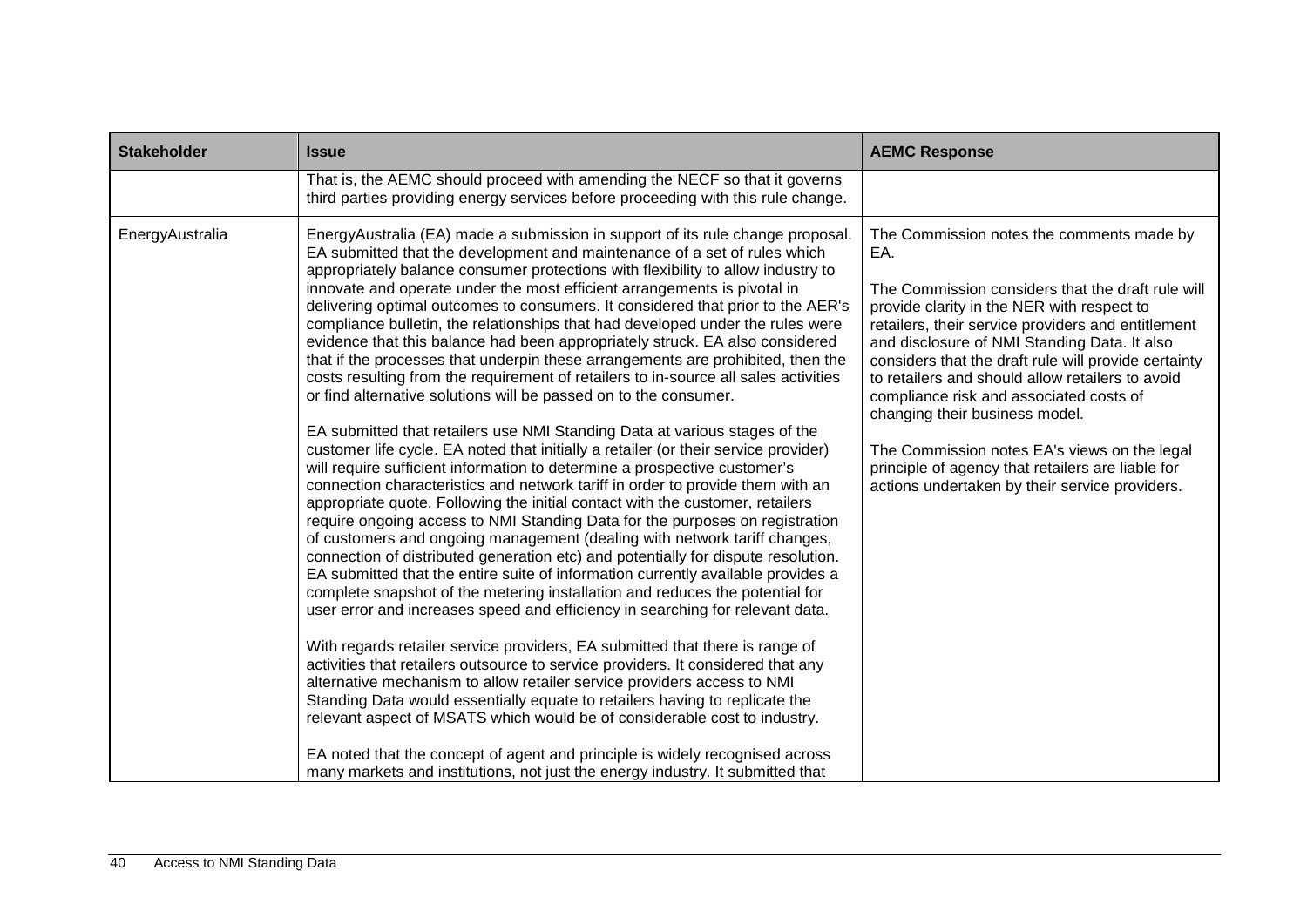| <b>Stakeholder</b>                                         | <b>Issue</b>                                                                                                                                                                                                                                                                                                                                                                                                                                 | <b>AEMC Response</b>                                                                                                                                                                          |
|------------------------------------------------------------|----------------------------------------------------------------------------------------------------------------------------------------------------------------------------------------------------------------------------------------------------------------------------------------------------------------------------------------------------------------------------------------------------------------------------------------------|-----------------------------------------------------------------------------------------------------------------------------------------------------------------------------------------------|
|                                                            | many businesses will outsource aspects of their operations that may or may not<br>be core business to third parties that are able to perform these functions more<br>efficiently. These arrangements are generally governed by contracts which<br>penalise the agent for poor or non-compliant performance. Given existing<br>arrangements and protections, EA does not consider that retailer agents should<br>face additional obligations. |                                                                                                                                                                                               |
|                                                            | EA also submitted that retailers bear the risk of enforcement action if their<br>service providers are found to be acting improperly. In contracting with agents<br>to undertake activities requiring access to NMI Standing Data, EA considered<br>that it was liable for any compliance breaches by its service provider.                                                                                                                  |                                                                                                                                                                                               |
|                                                            | EA also considered that contracting out of customer acquisition or related<br>activities to organisations with specialist skills provides considerable benefits in<br>terms of efficiency and the standard or service provided to customers which<br>outweigh the potential for issues arising from the AER's inability to directly<br>enforce regulatory requirements on retailers' service providers.                                      |                                                                                                                                                                                               |
| <b>Energy Retailers</b><br><b>Association of Australia</b> | Energy Retailers Association of Australia (ERAA) supports the rule change<br>proposal. ERAA submitted that proposed rule will provide clarity on access to<br>NMI Standing Data and allow industry and consumers to continue to benefit<br>from the efficiencies of current practices.                                                                                                                                                       | The Commission notes the ERAA's support for<br>the proposed rule change.<br>The Commission considers that the draft rule will<br>provide clarity in the NER with respect to                   |
|                                                            | ERAA submitted that it does not consider that the AER's interpretation of rule<br>7.7(a) of the NER is consistent with the intent of the rules. It supports the<br>interpretation of its members that third parties are able to access NMI Standing<br>Data if they are a service provider of a registered participant.                                                                                                                      | retailers, their service providers and entitlement<br>and disclosure of NMI Standing Data.<br>The Commission notes ERAA's views on the<br>legal principle of agency that retailers are liable |
|                                                            | ERAA noted that retailers as registered participants are liable for breaches<br>under the NECF or jurisdictional consumer protection schemes, whereas third<br>parties are not. It submitted that when contracting with service providers,<br>retailers assume the compliance risk and potential liabilities through<br>commercial arrangements. This, ERAA submitted, provides a strong incentive                                           | for actions undertaken by their service providers.                                                                                                                                            |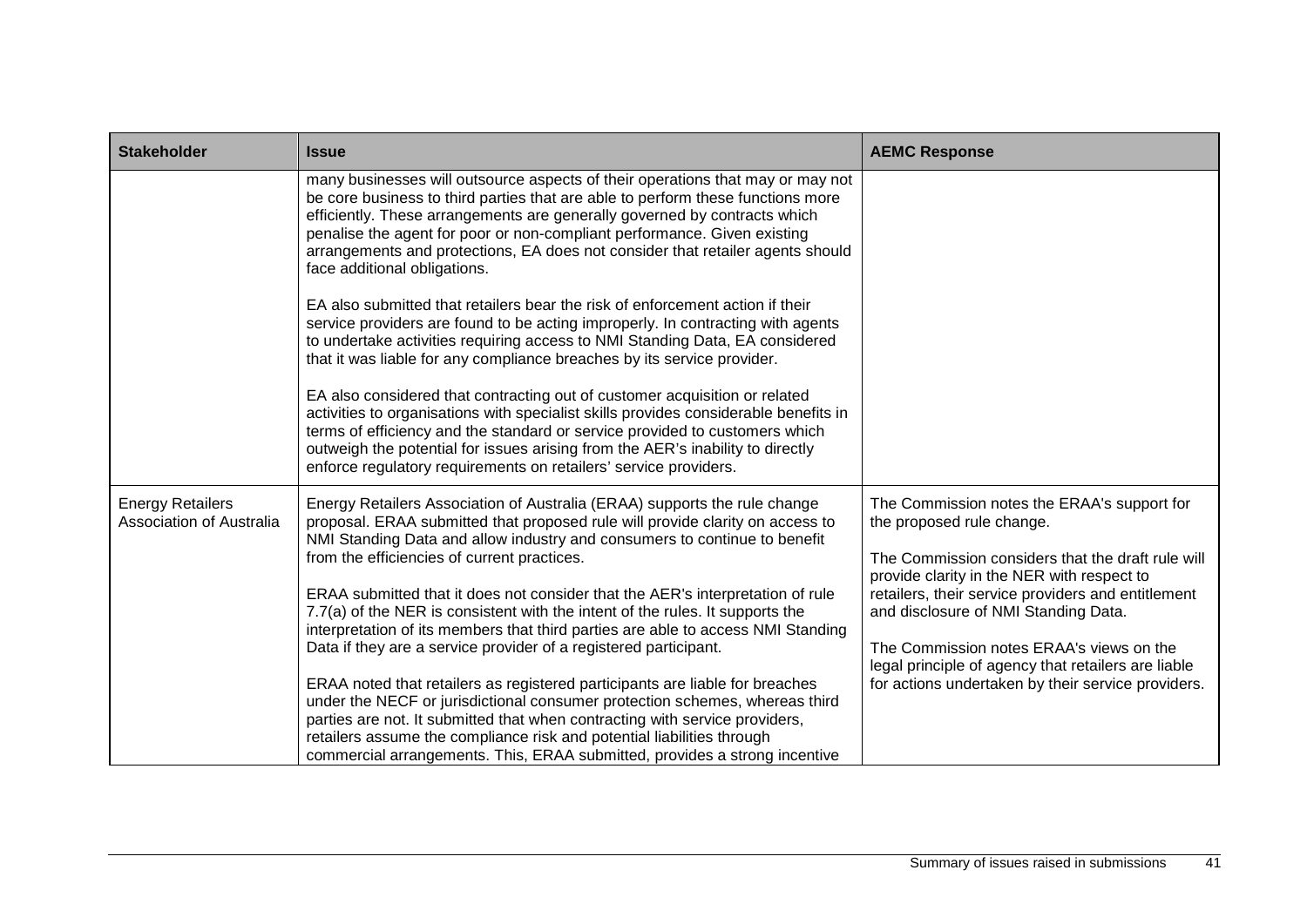| <b>Stakeholder</b> | <b>Issue</b>                                                                                                                                                                                                                                                                                                                                                                                                                                                                                                                                                                                                                                                                                                                                                                                                                                                                                                                                                                                                                                                                                                                                                                                                                                                                                                                                                                                                                                                                                                      | <b>AEMC Response</b>                                                                                                                                                                                                                                                                                                                                                                                                           |
|--------------------|-------------------------------------------------------------------------------------------------------------------------------------------------------------------------------------------------------------------------------------------------------------------------------------------------------------------------------------------------------------------------------------------------------------------------------------------------------------------------------------------------------------------------------------------------------------------------------------------------------------------------------------------------------------------------------------------------------------------------------------------------------------------------------------------------------------------------------------------------------------------------------------------------------------------------------------------------------------------------------------------------------------------------------------------------------------------------------------------------------------------------------------------------------------------------------------------------------------------------------------------------------------------------------------------------------------------------------------------------------------------------------------------------------------------------------------------------------------------------------------------------------------------|--------------------------------------------------------------------------------------------------------------------------------------------------------------------------------------------------------------------------------------------------------------------------------------------------------------------------------------------------------------------------------------------------------------------------------|
|                    | for retailers to ensure that their service providers are compliant.                                                                                                                                                                                                                                                                                                                                                                                                                                                                                                                                                                                                                                                                                                                                                                                                                                                                                                                                                                                                                                                                                                                                                                                                                                                                                                                                                                                                                                               |                                                                                                                                                                                                                                                                                                                                                                                                                                |
| Lumo Energy        | Lumo Energy (Lumo) supports the rule change proposal. Lumo submitted that it<br>supports a mechanism which allows service providers of a retailer to access<br>NMI Standing Data where the appropriate contractual arrangements exist to<br>ensure compliance.<br>Lumo submitted that the key purpose of the NMI Standing Data is to confirm<br>active metering configurations and network tariffs. This ensures that retailer's<br>pricing offers to consumers are directly correlated to the consumer's metering<br>configuration and network tariff. It also reduces the rate of transfer and ongoing<br>billing errors when entering customer's details into the retailer's customer<br>management system. Lumo submitted that NMI Standing Data enures data<br>validation and allows for robust quality assurance.<br>Lumo considered that the existing provisions in the NER are ambiguous with<br>regards to retailers accessing NMI Standing Data for the purposes of providing<br>accurate quotes to consumers. It noted that the majority of retailer's general<br>business practice is to utilise the NMI Standing Data to adequately perform the<br>functions of a retailer. It considered that the proposed rule will remove this<br>existing ambiguity.<br>Lumo also considered that the existing regulatory regime is clear in that a<br>service provider of a retailer is deemed to be a representative of the retailer and<br>that the retailer by extension is unable to limit their liability. | The Commission notes Lumo's support for the<br>proposed rule change.<br>The Commission considers that the draft rule will<br>provide clarity in the NER with respect to<br>retailers, their service providers and entitlement<br>and disclosure of NMI Standing Data.<br>The Commission notes Lumo's views on the legal<br>principle of agency that retailers are liable for<br>actions undertaken by their service providers. |
| Momentum Energy    | Momentum Energy (Momentum) supports the rule change proposal.<br>Momentum submitted while it does not consider the AER's interpretation of rule<br>7.7(a) of the NER is consistent with the intent of the rules, it nevertheless<br>believes the proposed rule change will remove any ambiguity.<br>With regards retailer service providers, Momentum considers that it is<br>incumbent on retailers to assure themselves that their service providers are<br>complying with the rules and are liable for any breaches under the NECF or                                                                                                                                                                                                                                                                                                                                                                                                                                                                                                                                                                                                                                                                                                                                                                                                                                                                                                                                                                          | The Commission notes Momentum's support for<br>the proposed rule change. The Commission<br>considers that the draft rule will provide clarity in<br>the NER with respect to retailers, their service<br>providers and entitlement and disclosure of NMI<br>Standing Data.<br>The Commission notes Momentum's views on                                                                                                          |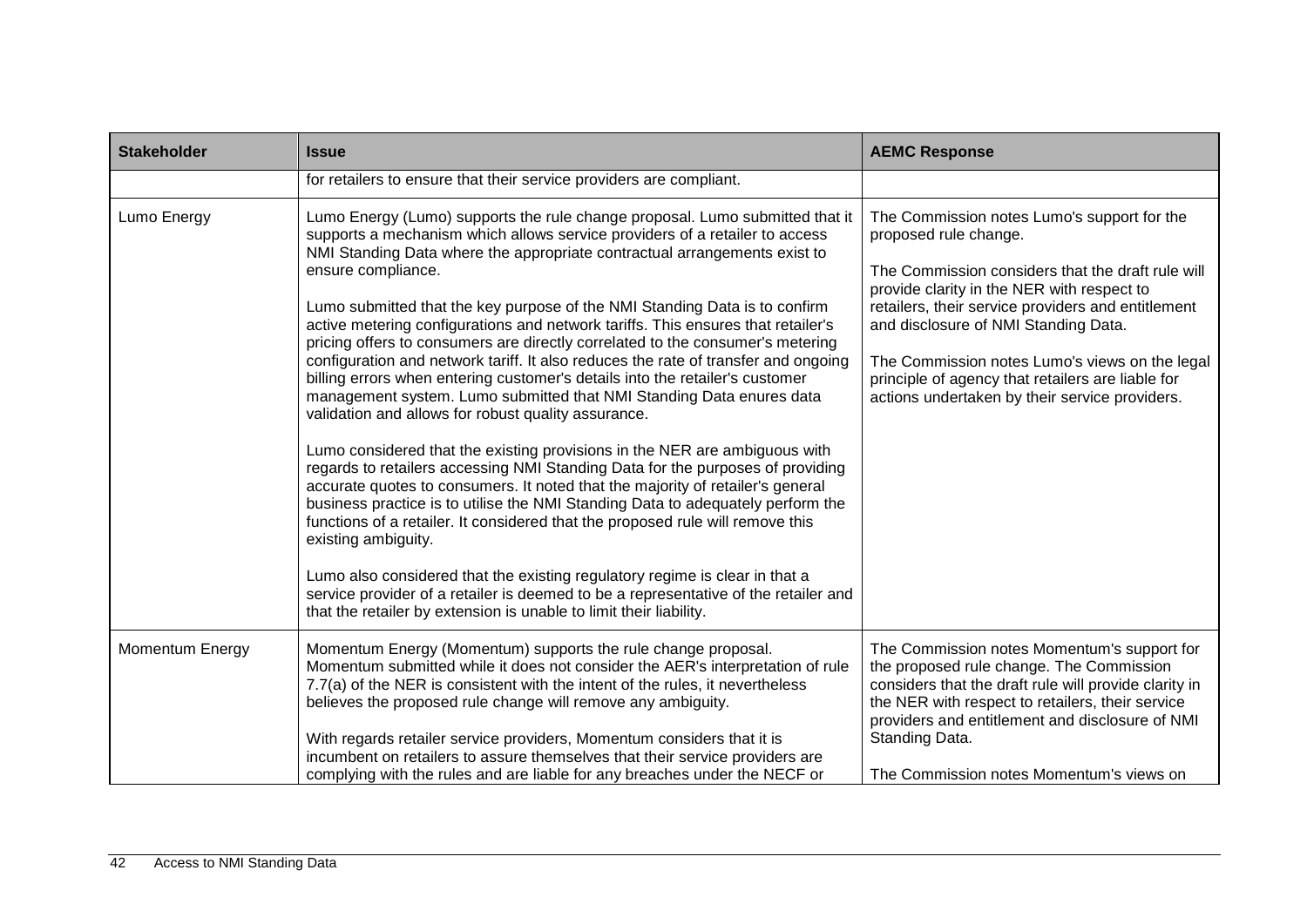| <b>Stakeholder</b>  | <b>Issue</b>                                                                                                                                                                                                                                                                                                                                                                                                                                                                                                                                                                                                                                                                                                                                                                                                                                                                                                                                                                                                                                                                                                                                                                                                                                                                                                                                                                                                                                                                                                                                                                                                                         | <b>AEMC Response</b>                                                                                                                                                                                                                                                                                                                                                                                                                                                                                                                                                                                                                                                                                                                                                                                                                                                                                                                                                                                                                        |
|---------------------|--------------------------------------------------------------------------------------------------------------------------------------------------------------------------------------------------------------------------------------------------------------------------------------------------------------------------------------------------------------------------------------------------------------------------------------------------------------------------------------------------------------------------------------------------------------------------------------------------------------------------------------------------------------------------------------------------------------------------------------------------------------------------------------------------------------------------------------------------------------------------------------------------------------------------------------------------------------------------------------------------------------------------------------------------------------------------------------------------------------------------------------------------------------------------------------------------------------------------------------------------------------------------------------------------------------------------------------------------------------------------------------------------------------------------------------------------------------------------------------------------------------------------------------------------------------------------------------------------------------------------------------|---------------------------------------------------------------------------------------------------------------------------------------------------------------------------------------------------------------------------------------------------------------------------------------------------------------------------------------------------------------------------------------------------------------------------------------------------------------------------------------------------------------------------------------------------------------------------------------------------------------------------------------------------------------------------------------------------------------------------------------------------------------------------------------------------------------------------------------------------------------------------------------------------------------------------------------------------------------------------------------------------------------------------------------------|
|                     | jurisdictional consumer protection schemes committed by their service<br>providers.                                                                                                                                                                                                                                                                                                                                                                                                                                                                                                                                                                                                                                                                                                                                                                                                                                                                                                                                                                                                                                                                                                                                                                                                                                                                                                                                                                                                                                                                                                                                                  | the legal principle of agency that retailers are<br>liable for actions undertaken by their service<br>providers.                                                                                                                                                                                                                                                                                                                                                                                                                                                                                                                                                                                                                                                                                                                                                                                                                                                                                                                            |
| <b>Networks NSW</b> | Networks NSW does not support the rule change proposal.<br>Networks NSW does not consider that rule 7.7(a) and clause 3.13.12 of the<br>NER are ambiguous with respect to the ability of retailers accessing NMI<br>Standing Data for the purposes of providing accurate quotes to consumers.<br>Networks NSW is concerned that the access and use of NMI Standing Data by<br>unauthorised persons is likely to result in the trawling of consumers personal<br>information. It submitted that while access to NMI Standing Data may enable<br>prospective retailers to select customers and areas to target, it excludes<br>metering data and retail tariff information which underpins customer behaviour<br>in switching retail suppliers. Networks NSW considered that a customer's ability<br>to choose its retail supplier is not compromised by a retail price offering and<br>that consumers are free to choose any retail supplier irrespective of the retail<br>offer (irrespective of whether the offer accurately reflects the costs to a retail<br>supplier). It submitted that the shifting of retail price risk from the prospective<br>retailer to the customer does not enhance customer choice or promote<br>competition in the NEM.<br>Networks NSW submitted that should the NER be amended to provide for third<br>parties accessing NMI Standing Data, then these parties should be<br>appropriately authorised (such as by explicit informed consent of the customer),<br>accredited and registered with AEMO and that sufficient safeguards relating to<br>both confidentiality and privacy are established. | The Commission notes the comments made by<br>Networks NSW.<br>The Commission considers that the draft rule will<br>provide clarity in the NER with respect to<br>retailers, their service providers and entitlement<br>and disclosure of NMI Standing Data.<br>The Commission notes that metering data or<br>other details of the consumer's consumption<br>(such as, retail tariffs) is not included in NMI<br>Standing Data as specified under the NER.<br>The Commission does not agree with Networks<br>NSW that the retail price risk will shift from the<br>prospective retailer to the customer if the<br>proposed rule change is made. Rather, the<br>Commission considers that the customer will be<br>in a better position to decide which retail offer is<br>best suited to them.<br>With respect to consumer protection, the<br>Commission considers that the draft rule<br>addresses this issue by making access to NMI<br>Standing Data by retailers subject to the<br>requirements of any applicable privacy<br>legislation. |
| Origin Energy       | Origin Energy (Origin) supports the rule change proposal. Origin submitted that<br>the current NER provisions might be considered ambiguous given the AER's                                                                                                                                                                                                                                                                                                                                                                                                                                                                                                                                                                                                                                                                                                                                                                                                                                                                                                                                                                                                                                                                                                                                                                                                                                                                                                                                                                                                                                                                          | The Commission notes Origin's support for the                                                                                                                                                                                                                                                                                                                                                                                                                                                                                                                                                                                                                                                                                                                                                                                                                                                                                                                                                                                               |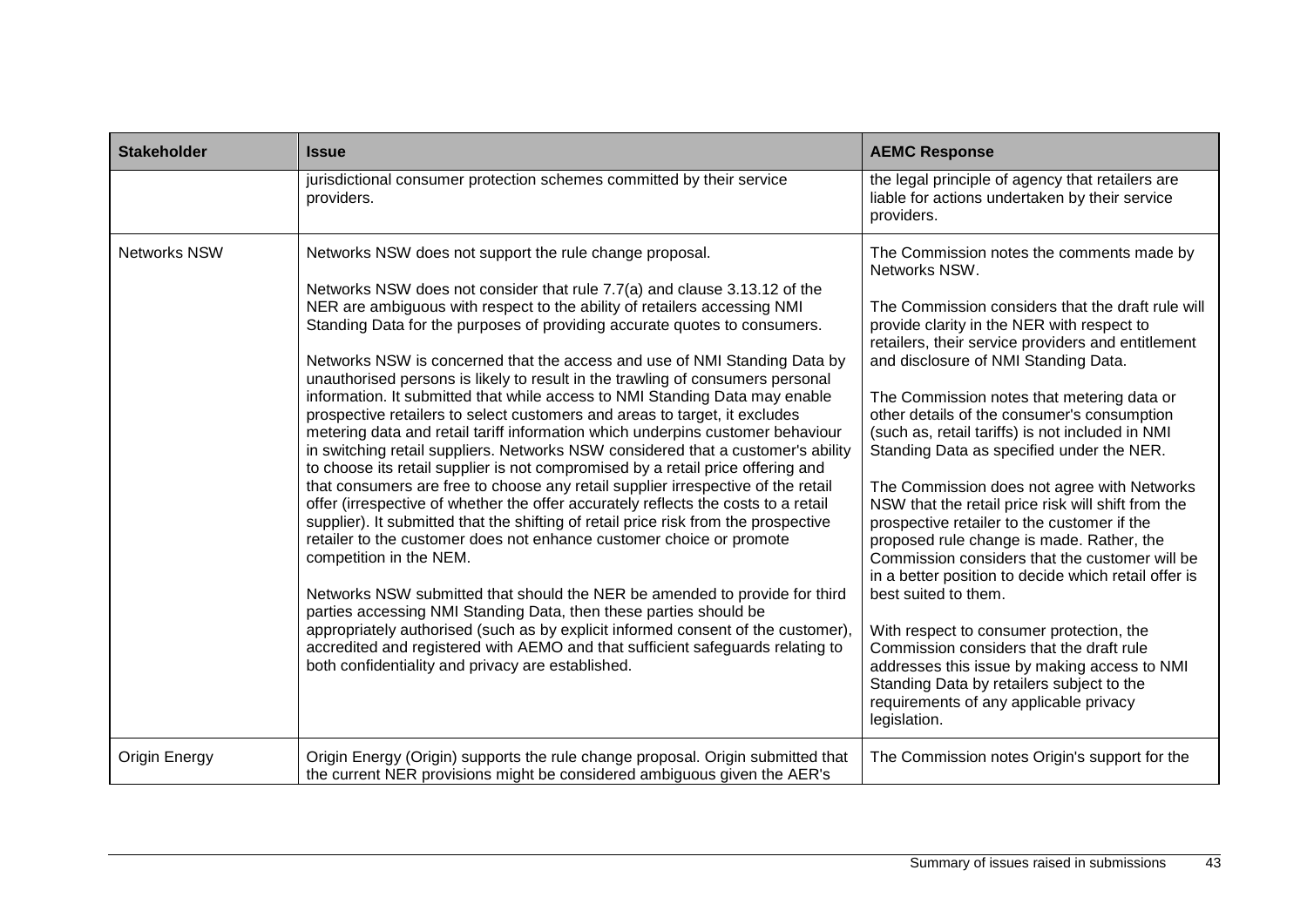| <b>Stakeholder</b> | <b>Issue</b>                                                                                                                                                                                                                                                                                                                                                                                                                                                                                                                                                                                                                                                                                                                                                                                                                                                                                                                                                                                                                                                                                                                                                                                                                                                                                                                           | <b>AEMC Response</b>                                                                                                                                                                                                                                                                                                                                                                                                                                                  |
|--------------------|----------------------------------------------------------------------------------------------------------------------------------------------------------------------------------------------------------------------------------------------------------------------------------------------------------------------------------------------------------------------------------------------------------------------------------------------------------------------------------------------------------------------------------------------------------------------------------------------------------------------------------------------------------------------------------------------------------------------------------------------------------------------------------------------------------------------------------------------------------------------------------------------------------------------------------------------------------------------------------------------------------------------------------------------------------------------------------------------------------------------------------------------------------------------------------------------------------------------------------------------------------------------------------------------------------------------------------------|-----------------------------------------------------------------------------------------------------------------------------------------------------------------------------------------------------------------------------------------------------------------------------------------------------------------------------------------------------------------------------------------------------------------------------------------------------------------------|
|                    | interpretation of the rules. It considers that the proposed rule change addresses<br>this ambiguity. It also considers that the proposed rule change provides<br>continued support for the existing retailer/service provider arrangements where<br>the service provider is acting on behalf of the retailer.<br>Origin also submitted that it agreed with the view that third parties acting on<br>behalf of retailers are subject to significantly more stringent requirements with<br>respect to privacy and data security than any third party acting independently. It<br>does not consider that additional consumer protections and obligations should<br>be placed on retailers or their service providers where these service providers<br>are undertaking consumer acquisition activities on behalf of retailers. It noted<br>that retailer service providers are already required to support consumer<br>protection obligations when acting on behalf of retailers.                                                                                                                                                                                                                                                                                                                                                          | proposed rule change.<br>The Commission considers that the draft rule will<br>provide clarity in the NER with respect to<br>retailers, their service providers and entitlement<br>and disclosure of NMI Standing Data.<br>With respect to consumer protection, the<br>Commission considers that the draft rule<br>addresses this issue by making access to NMI<br>Standing Data by retailers subject to the<br>requirements of any applicable privacy<br>legislation. |
| <b>Red Energy</b>  | Red Energy supports the rule change proposal. Red Energy submitted that the<br>proposed rule change will provide clarity on the issue of access to NMI<br>Standing Data and it will allow industry and consumers to continue to benefit<br>from the efficiencies of current practices.<br>Red Energy submitted that it supports retailers' service providers being able to<br>access NMI Standing Data. It understands that this is common practice<br>amongst retailers and that it is supported in principle where the action of the<br>service provider is deemed to have been undertaken by the retailer.<br>Red Energy also submitted that access to NMI Standing Data allows retailers<br>and their service providers to provide accurate pricing information to<br>prospective or new customers. In also allows retailers to efficiently and<br>effectively manage customer data. It considered that removing these<br>efficiencies would result in increased costs being passed on to consumers.<br>Red Energy noted that retailers as registered participants are liable for<br>breaches under the NECF or jurisdictional consumer protection schemes,<br>whereas third parties are not. It submitted that when contracting with service<br>providers, retailers assume the compliance risk and potential liabilities through | The Commission notes Red Energy's support for<br>the proposed rule change.<br>The Commission considers that the draft rule will<br>provide clarity in the NER with respect to<br>retailers, their service providers and entitlement<br>and disclosure of NMI Standing Data.<br>The Commission notes Red Energy's views on<br>the legal principle of agency that retailers are<br>liable for actions undertaken by their service<br>providers.                         |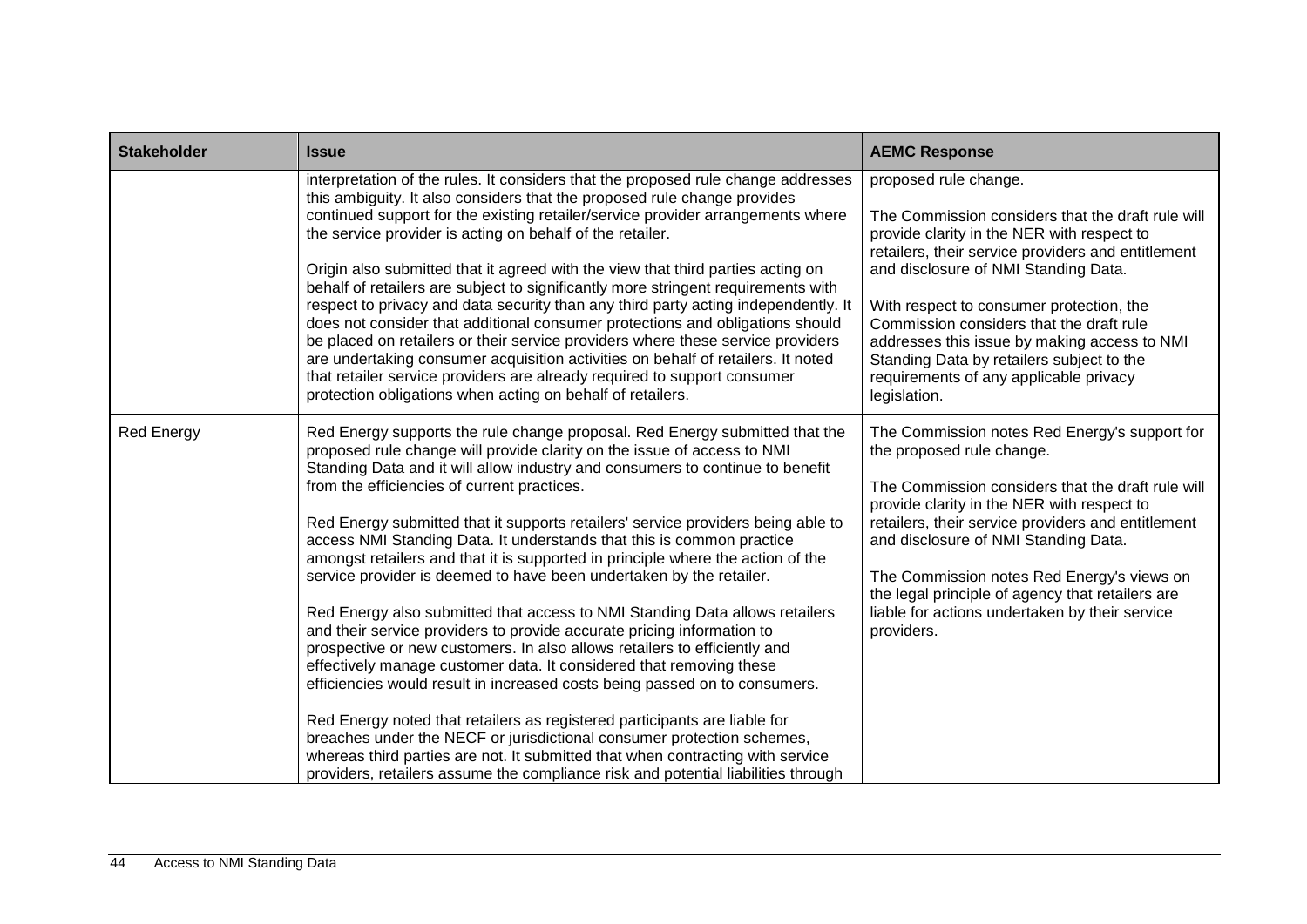| <b>Stakeholder</b> | <b>Issue</b>                                                                                                                                                                                                                                                                                                                                                                                                                                                                                                                                                                                                                                                                                                                                                                                                                                                                                                                                                                                                                                                                                                                                                                                                                                                                                                                                                                                                                                                                                                                                                                                                                                                                                                         | <b>AEMC Response</b>                                                                                                                                                                                                                                                                                                                                                                                                                                |
|--------------------|----------------------------------------------------------------------------------------------------------------------------------------------------------------------------------------------------------------------------------------------------------------------------------------------------------------------------------------------------------------------------------------------------------------------------------------------------------------------------------------------------------------------------------------------------------------------------------------------------------------------------------------------------------------------------------------------------------------------------------------------------------------------------------------------------------------------------------------------------------------------------------------------------------------------------------------------------------------------------------------------------------------------------------------------------------------------------------------------------------------------------------------------------------------------------------------------------------------------------------------------------------------------------------------------------------------------------------------------------------------------------------------------------------------------------------------------------------------------------------------------------------------------------------------------------------------------------------------------------------------------------------------------------------------------------------------------------------------------|-----------------------------------------------------------------------------------------------------------------------------------------------------------------------------------------------------------------------------------------------------------------------------------------------------------------------------------------------------------------------------------------------------------------------------------------------------|
|                    | commercial arrangements. It also submitted that retailers have commercial and<br>legal incentives to ensure that the rules are observed.                                                                                                                                                                                                                                                                                                                                                                                                                                                                                                                                                                                                                                                                                                                                                                                                                                                                                                                                                                                                                                                                                                                                                                                                                                                                                                                                                                                                                                                                                                                                                                             |                                                                                                                                                                                                                                                                                                                                                                                                                                                     |
| Serviceworks       | Serviceworks supports the rule change proposal. It supports the need to<br>address the ambiguity that exists within the NER around access to NMI<br>Standing Data. Serviceworks considers that the proposed rule change will<br>ensure the continuation of benefits and efficiencies are maintained with existing<br>retailer business practices, while also ensuring ongoing compliance with<br>confidentiality obligations.                                                                                                                                                                                                                                                                                                                                                                                                                                                                                                                                                                                                                                                                                                                                                                                                                                                                                                                                                                                                                                                                                                                                                                                                                                                                                        | The Commission notes Serviceworks' support for<br>the proposed rule change. The Commission<br>considers that the draft rule will provide clarity in<br>the NER with respect to retailers, their service<br>providers and entitlement and disclosure of NMI<br>Standing Data.                                                                                                                                                                        |
| Simply Energy      | Simply Energy supports the rule change proposal. It submitted that failure to<br>implement the proposed rule change will have a dramatic impact on how it<br>conducts its business. Simply Energy submitted that it would have to bring in all<br>of the functions that are currently outsourced which would significantly increase<br>its costs and reducing its retail competitiveness. It considered that this outcome<br>would not be in the long term interests of consumers.<br>Simply Energy noted that retailers require access to the NMI Standing Data to<br>be able to undertake their market functions. It submitted that NMI Standing<br>Data was formulated so that it provided the data that distributors and retailers<br>needed to undertake their responsibilities.<br>Simply Energy submitted that to win a customer from another retailer, a retailer<br>(or its service provider) must be able to accurately quote the customer.<br>However, pricing the supply of energy services for a customer relies on the<br>information contained within the NMI Standing Data. For example, a retailer<br>needs to know the type of customer they are, the network tariff the customer is<br>on and whether they have a solar installation or controlled load requirement.<br>Simply Energy does not consider there is a need for additional consumer<br>protections. It submitted that it confuses retailer contractual arrangements with<br>their agents and blurs the accountability for meeting the obligations imposed by<br>regulation. If both parties are subject to requirements under regulation it could<br>become difficult to determine who is at fault should an incident occur, and thus | The Commission notes Simply Energy's support<br>for the proposed rule change.<br>The Commission considers that the draft rule will<br>provide clarity in the NER with respect to<br>retailers, their service providers and entitlement<br>and disclosure of NMI Standing Data.<br>The Commission notes Simply Energy's views on<br>the legal principle of agency that retailers are<br>liable for actions undertaken by their service<br>providers. |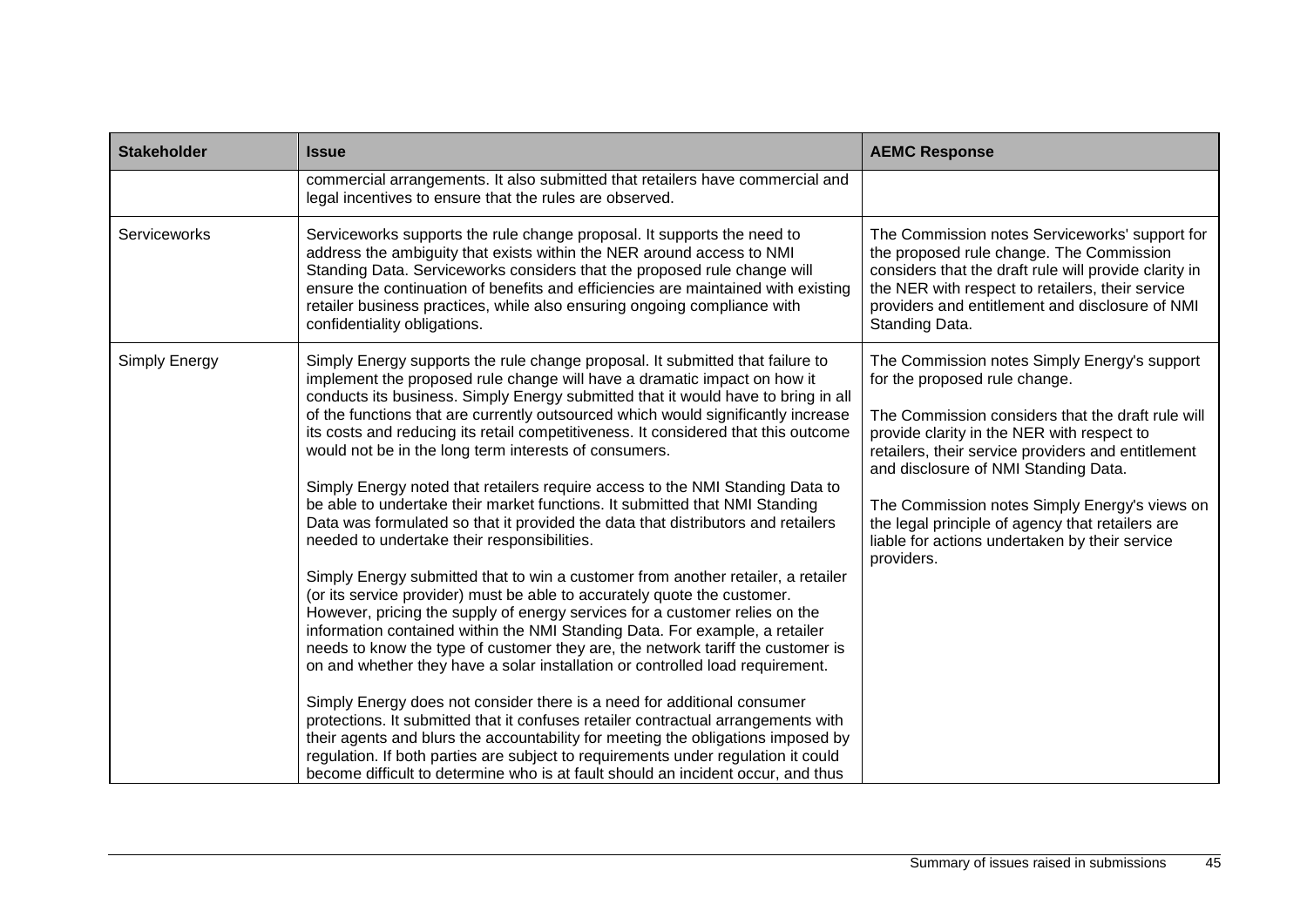| <b>Stakeholder</b> | <b>Issue</b>                                                                                                                                                                                                                                                                                                                                                                                                                                                                                                                                                                                                                                                                                                                                                    | <b>AEMC Response</b>                                                                                                                                                                                                                                                                                                                                                                                                                                                                     |
|--------------------|-----------------------------------------------------------------------------------------------------------------------------------------------------------------------------------------------------------------------------------------------------------------------------------------------------------------------------------------------------------------------------------------------------------------------------------------------------------------------------------------------------------------------------------------------------------------------------------------------------------------------------------------------------------------------------------------------------------------------------------------------------------------|------------------------------------------------------------------------------------------------------------------------------------------------------------------------------------------------------------------------------------------------------------------------------------------------------------------------------------------------------------------------------------------------------------------------------------------------------------------------------------------|
|                    | who should be held accountable. There is clear and unambiguous<br>accountability for compliance where retailers are solely responsible for the<br>obligations under national regulation.                                                                                                                                                                                                                                                                                                                                                                                                                                                                                                                                                                        |                                                                                                                                                                                                                                                                                                                                                                                                                                                                                          |
| United Energy      | United Energy supports the rule change proposal. However, United Energy<br>considered that the proposed rule be amended to cater for registered<br>participants more broadly than just for retailers. That is, the proposed rule<br>7.7(a)10 be amended so that registered participants and/or their service<br>providers should be entitled to have access to NMI Standing Data. It submitted<br>that as a matter of principle, a registered participant should be able to deliver<br>the customer network and retail services in a cost effective manner while still<br>ensuring privacy.<br>United Energy also suggested that the exceptions in the NER that apply to the<br>treatment of confidential information by registered participants be extended to | The Commission notes United Energy's<br>suggested amendments to the proposed rule.<br>The Commission considers that there is no need<br>to make amendments that cater for registered<br>participants more broadly than just for retailers.<br>This is because registered participants who<br>require access to NMI Standing Data are already<br>captured by rule 7.7(a) of the NER.<br>The Commission notes that the draft rule amends<br>the confidentiality obligations of the NER, by |
|                    | cover service providers of the registered participant. This, it considers would<br>avoid doubt and ensure consistency with AEMO's MSATS introduction<br>guideline.                                                                                                                                                                                                                                                                                                                                                                                                                                                                                                                                                                                              | adding an exception that provides for retailers to<br>disclose NMI Standing Data to their service<br>providers.                                                                                                                                                                                                                                                                                                                                                                          |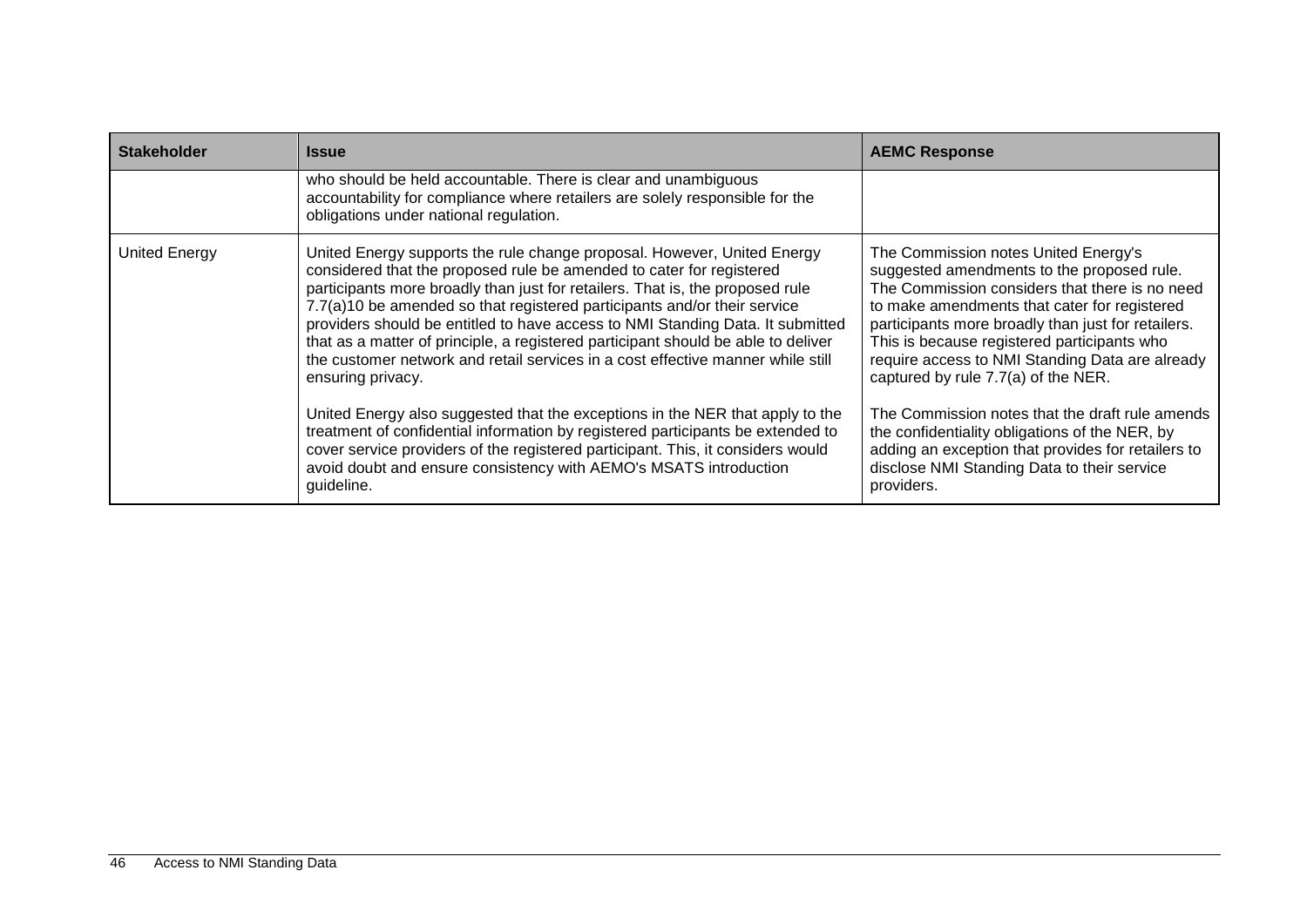### <span id="page-52-0"></span>**B List of NMI standing data items returned in a NMI discovery**

Extracted from AEMO's 'CATS Procedure Principles and Obligations V3.7 Final Determination

#### **Figure B.1**

| Table 44-C - Common NMI standing data items returned to a FRMP or LNSP in all |
|-------------------------------------------------------------------------------|
| Jurisdictions for a stage 2 search / request                                  |

| <b>MSATS Name</b>                             | Description of data items returned on a successful<br>data access request                                                                               |
|-----------------------------------------------|---------------------------------------------------------------------------------------------------------------------------------------------------------|
| <b>NMI</b>                                    | a 10 digit national metering identifier.                                                                                                                |
| <b>TNI Code</b>                               | a 4 character code representing the transmission node<br>identifier.                                                                                    |
| <b>DLF Code</b>                               | a 4 character code representing the distribution loss factor.                                                                                           |
| <b>NMI Classification Code</b>                | refer to clause 4.9.                                                                                                                                    |
| <b>Embedded Network Parent</b>                | a 10 character code representing the name of the parent for<br>any associated embedded network.                                                         |
| <b>Embedded Network Child</b>                 | a 10 character code representing the name of the child for<br>any associated embedded network.                                                          |
| Meter Serial Number                           | the meter serial number of the meter associated with the next<br>scheduled read date and network tariff code details provided<br>(see items below).     |
| <b>Next Scheduled Read Date</b>               | the next scheduled read date in date format.                                                                                                            |
| Register ID                                   | the register id of the register that the network tariff code and<br>network tariff code additional information refers to.                               |
| Network Tariff Code                           | a 10 character code representing the network tariff.                                                                                                    |
| Network Tariff Code<br>Additional Information | Additional text to supplement the network tariff code if this is<br>a complex network tariff code.                                                      |
| <b>Feeder Class</b>                           | A15 character long field in varchar format for logical grouping<br>of NMIs based on the DNSPs distribution feeder.                                      |
| <b>Customer Classification</b><br>Code        | A code that defines the consumer class as defined in the<br>National Energy Retail Regulations, or in over-riding<br>jurisdictional instruments.        |
| <b>Customer Threshold Code</b>                | A code that defines the consumption threshold as defined in<br>the National Energy Retail Regulations, or in over-riding<br>jurisdictional instruments. |
| <b>LNSP</b>                                   | an 8 character code representing the identity of the Local<br>Network Service Provider.                                                                 |
| <b>MDP</b>                                    | an 8 character code representing the identity of the Metering<br>Data Provider (Category D).                                                            |
| <b>MPB</b>                                    | an 8 character code representing the identity of the Metering<br>Provider (Category B).                                                                 |